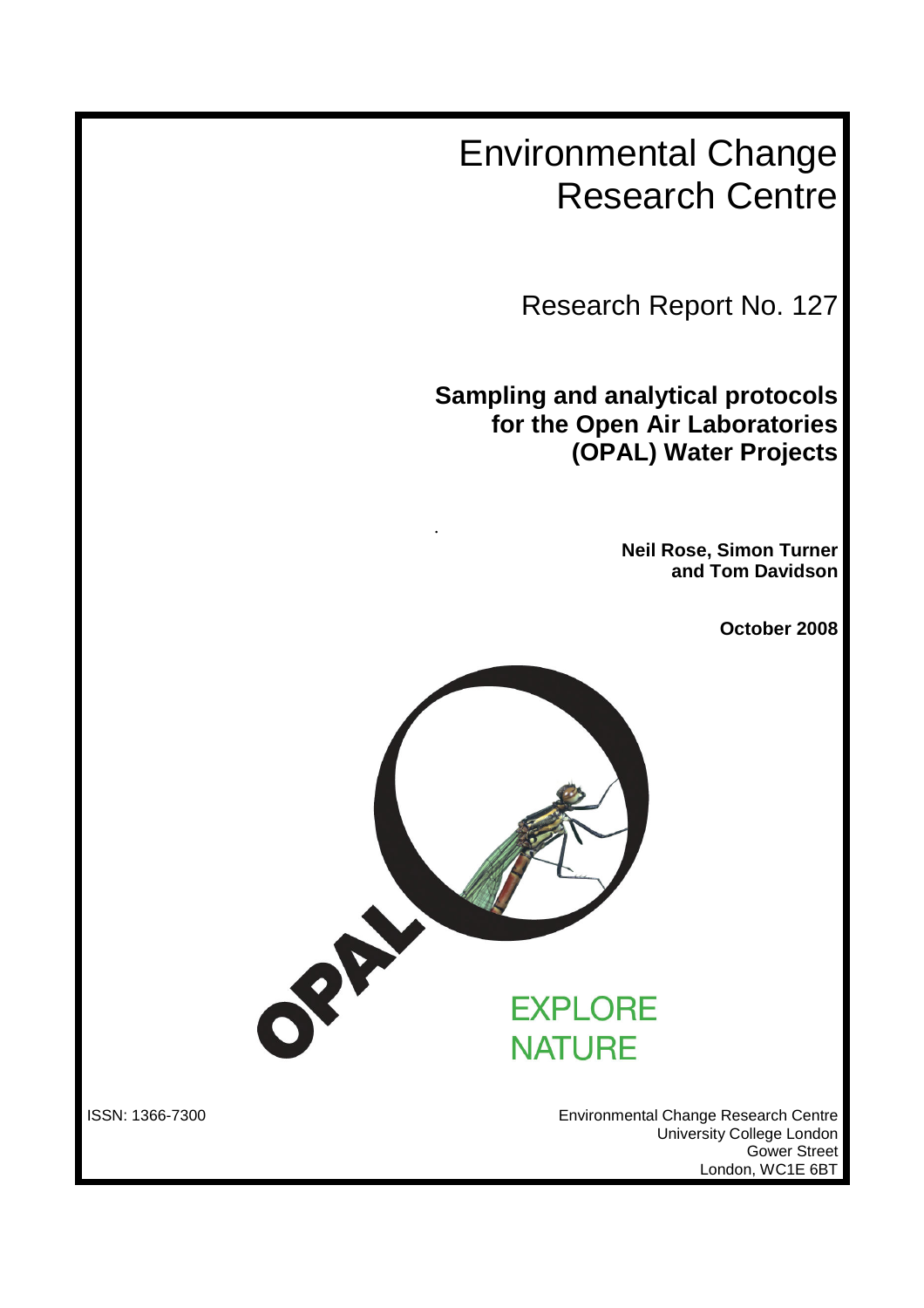# **List of Contributors**

Neil Rose, Simon Turner and Tom Davidson Environmental Change Research Centre, University College London, Gower Street, London, WC1E 6BT.

## **Acknowledgements**

We would like to thank Stuart Harrad (University of Birmingham) and Handong Yang (ECRC, UCL) for the use of some of their text in this report. Sarah Berry (Environment Agency) provided details of the water chemistry methodologies.

OPAL is funded by the National Lottery through Big Lottery Fund.

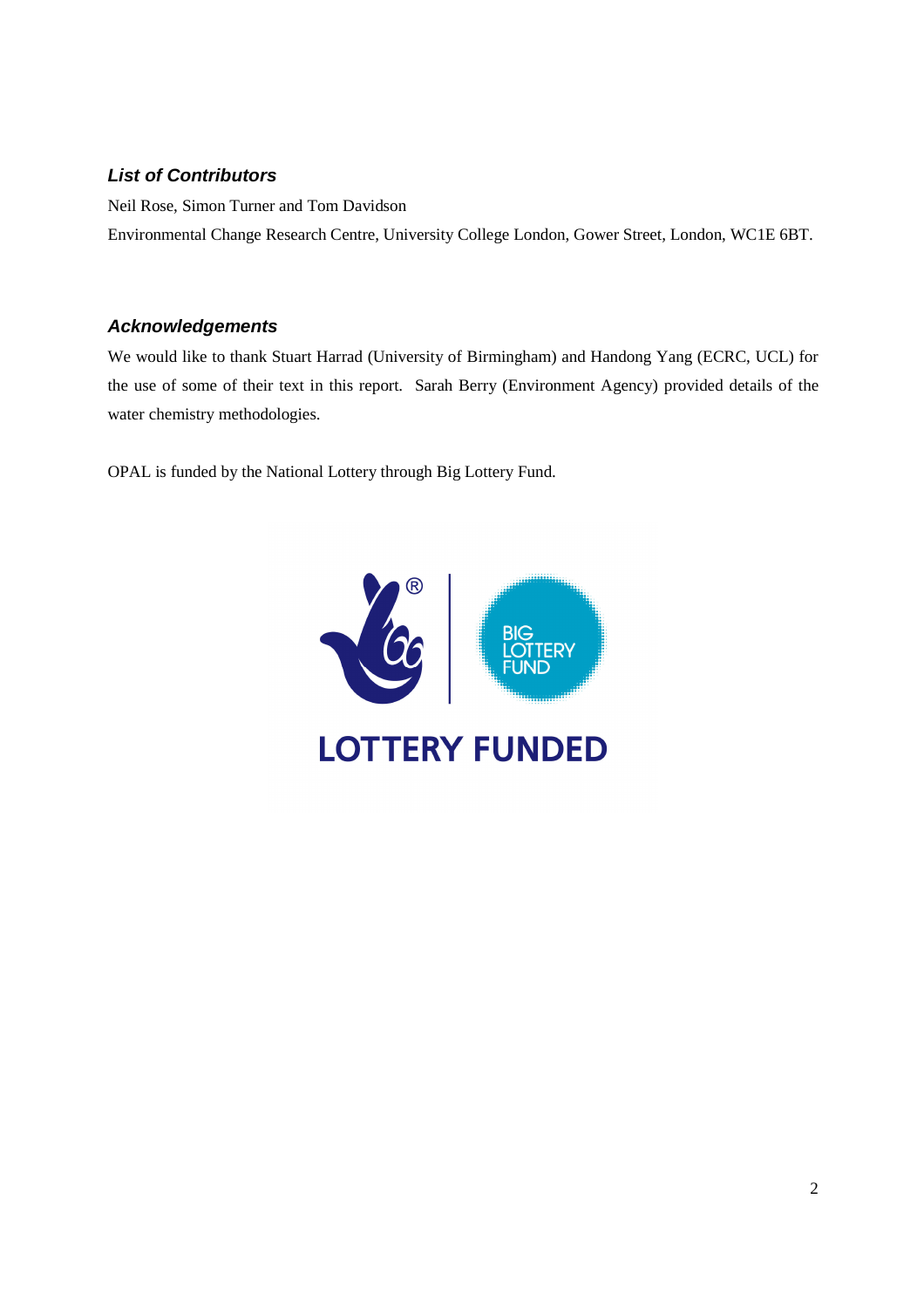# **Table of Contents**

|              |                                                  | Page |
|--------------|--------------------------------------------------|------|
| Introduction |                                                  | 5    |
|              | <b>CLEANING PROCEDURES FOR SAMPLE COLLECTION</b> |      |
|              | <b>EQUIPMENT</b>                                 |      |
| 1.           | Water sampling                                   | 8    |
| 2.           | Biological and other sampling                    | 8    |
|              | <b>FIELD SAMPLING PROTOCOLS</b>                  |      |
| 1.           | Sampling location                                | 9    |
| 2.           | Water sampling                                   | 9    |
|              | 2.1.<br>Suspended solids                         | 9    |
| 3.           | Physical measurements                            | 10   |
|              | Underwater Light profile<br>3.1.                 | 10   |
|              | Secchi disc (water clarity)<br>3.2.              | 10   |
|              | 3.3.<br>Conductivity profile                     | 10   |
|              | 3.4.<br>Oxygen profile                           | 10   |
|              | 3.5.<br>Temperature profile                      | 11   |
| 4.           | Bathymetric survey                               | 11   |
| 5.           | Sediment coring                                  | 11   |
| 6.           | <b>Biological sampling</b>                       | 12   |
|              | Invertebrates<br>6.1.                            | 12   |
|              | 6.2.<br>Diatoms                                  | 12   |
|              | 6.3.<br>Phytoplankton                            | 12   |
|              | 6.4.<br>Zooplankton                              | 13   |
|              | 6.5.<br>Fish                                     | 13   |
|              | 6.6.<br>Submerged macrophytes                    | 13   |
|              | Other biological organisms<br>6.7.               | 14   |
| 7.           | Sampling biota for trace metal analysis          | 14   |
| 8.           | Sampling for toxicological studies               | 14   |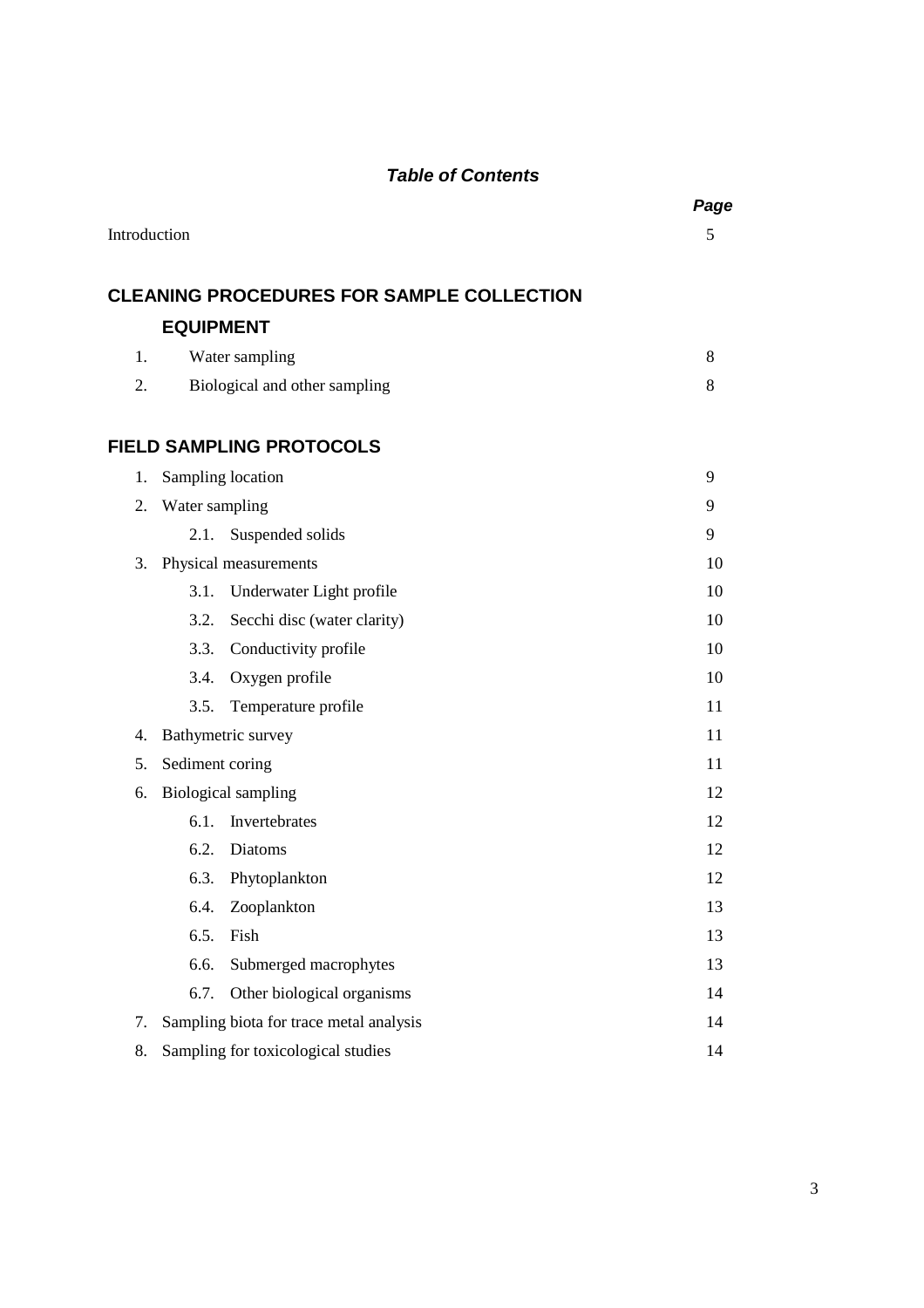# **ANALYTICAL PROTOCOLS**

| 1. | Lithostratigraphic analysis of sediments<br>16 |                                                               |    |  |  |
|----|------------------------------------------------|---------------------------------------------------------------|----|--|--|
|    | Visual inspection<br>1.1.                      |                                                               |    |  |  |
|    | 1.2.                                           | Water content and density                                     | 16 |  |  |
|    | 1.3.                                           | Organic and carbonate content                                 | 16 |  |  |
| 2. |                                                | Radionuclide dating of sediments                              | 16 |  |  |
| 3. |                                                | Spheroidal carbonaceous particle (SCP) analysis for sediments | 17 |  |  |
| 4. |                                                | Trace metal analysis                                          | 18 |  |  |
|    | 4.1.                                           | Waters                                                        | 18 |  |  |
|    | 4.2.                                           | Sediment and biological material                              | 18 |  |  |
| 5. |                                                | Persistent organic pollutants (POPs)                          | 19 |  |  |
| 6. | Sediment macrofossil analysis<br>20            |                                                               |    |  |  |
| 7. | Diatom analysis<br>20                          |                                                               |    |  |  |
| 8. | Invertebrate analysis<br>20                    |                                                               |    |  |  |
| 9. | Zooplankton analysis<br>21                     |                                                               |    |  |  |
|    | 10. Phytoplankton analysis<br>21               |                                                               |    |  |  |
|    | 11. Sediment toxicity tests<br>21              |                                                               |    |  |  |
|    | 22<br>12. Major water chemistry                |                                                               |    |  |  |
|    | 13. Lead isotopes                              |                                                               | 23 |  |  |
|    |                                                |                                                               |    |  |  |
|    | References<br>24                               |                                                               |    |  |  |

# **APPENDICES**

| Appendix A: | <b>OPAL Water Projects Risk Assessment</b>                    | 26 |
|-------------|---------------------------------------------------------------|----|
| Appendix B: | Site Sheet                                                    | 38 |
| Appendix C: | <b>ECRC</b> Invasive or Harmful Species Disinfection Protocol | 39 |
| Appendix D: | <b>Environment Agency Water Chemistry Methodologies</b>       | 40 |
| Appendix E: | <b>OPAL</b> Fish Sampling Sheet                               | 50 |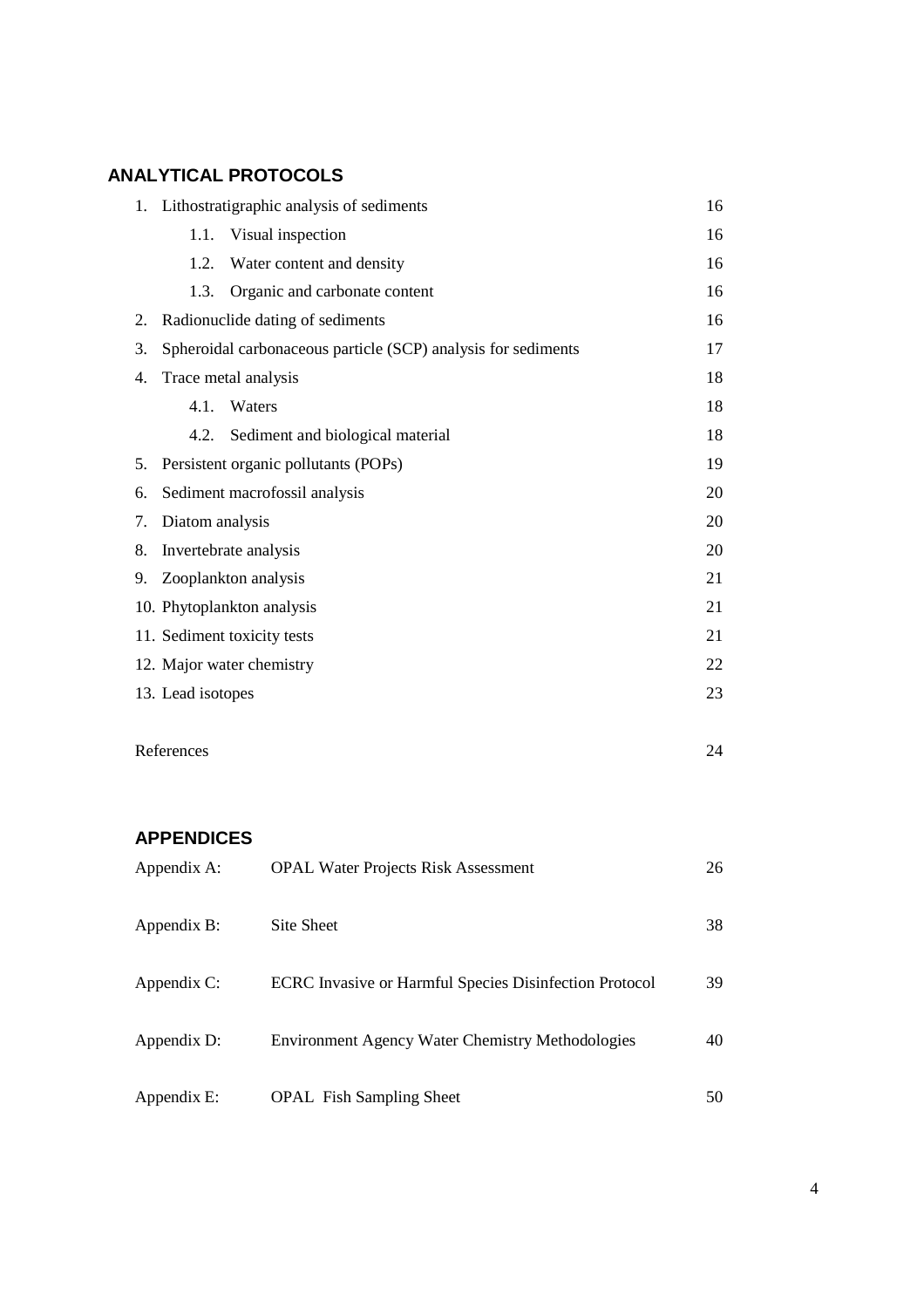#### **Introduction**

One of the main aims of the Open Air Laboratories (OPAL) project is to develop a greater understanding of the state of the natural environment and its biodiversity especially in the most impoverished parts of England. To this end, the project aims to increase national monitoring, providing new data on a range of sites in locations across the country; provide more information on disadvantaged areas and polluted environments and raise awareness of ecosystem health and how individual actions affect this.

As part of the OPAL National Water Centre's activities our aim is to set up a monitoring programme at a lake in each of the nine regions of England (Figure 1 and 2). This monitoring programme involves quarterly measurements over 4-5 years (up to the summer 2012) supplemented by other less frequent monitoring and a few 'one-off' sampling activities, mainly in the first year of the project. This report describes the field and laboratory protocols for the sampling and analytical procedures undertaken as part of the OPAL water projects.

#### **Quarterly sampling**

Every three months water samples will be taken for major chemistry (major cations, anions, nutrients and other determinands – see Appendix D), trace metals (mercury, lead, cadmium, copper, nickel and zinc), persistent organic pollutants (POPs; e.g. PAHs, PCBs and PBDEs) and suspended solids. We will also sample for zooplankton, phytoplankton and epiphytic diatoms and undertake physical measurements such as a Secchi disc reading (for water transparency) and temperature, conductivity, oxygen and light profiles.

#### **Annual sampling**

Annually we will undertake a macrophyte and invertebrate survey of each lake and take a few samples of these for trace metals analysis.

#### **'One-off' sampling**

- i) Sediment coring. Two sediment cores will be taken from each lake. These will allow us to put the contemporary observations and monitoring into an historical context. One sediment core will be radiometrically dated and analysed (e.g. macrofossils; diatoms) to look for biological changes and to assess changes in the inputs of deposited pollutants (e.g. geochemistry, trace metals and fly-ash particles).
- ii) Toxicity tests. Surface sediment samples will be taken for metals, POPs and fly-ash particle analysis but also for direct toxicity tests using larval midges (*Chironomus riparius*) and juvenile cladocerans (*Daphnia magna*). These results will be linked to levels of metals and POPs in these sediments and to similar data from previous studies (e.g. Rippey et al. 2008).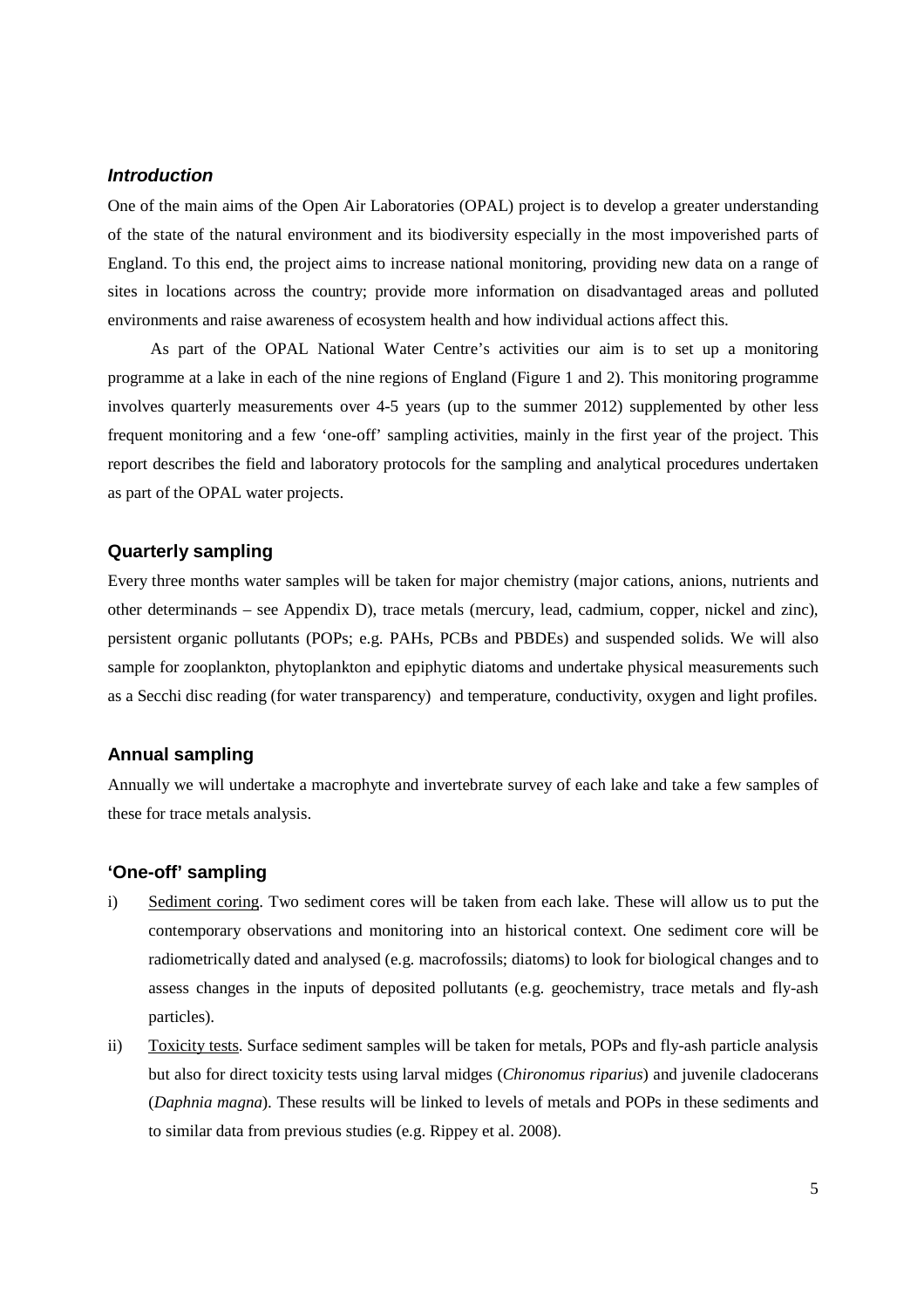- iii) Fish samples. We will collect 5-10 fish from each site from which the muscle will be analysed for POPs while the kidney, liver and muscle will be analysed for trace metals.
- iv) Bathymetry. We will undertake a bathymetric survey of each lake using an echo sounder linked to a GPS. This will provide a basin morphology for each lake as well as lake volume, mean depths and hypsographic curves.

All field sampling is subject to a standard University College London Risk Assessment (Appendix A) while all laboratory procedures are covered by the Safety Protocols for the Institutes in which they occur.



*Figure 1.* The nine OPAL regions of England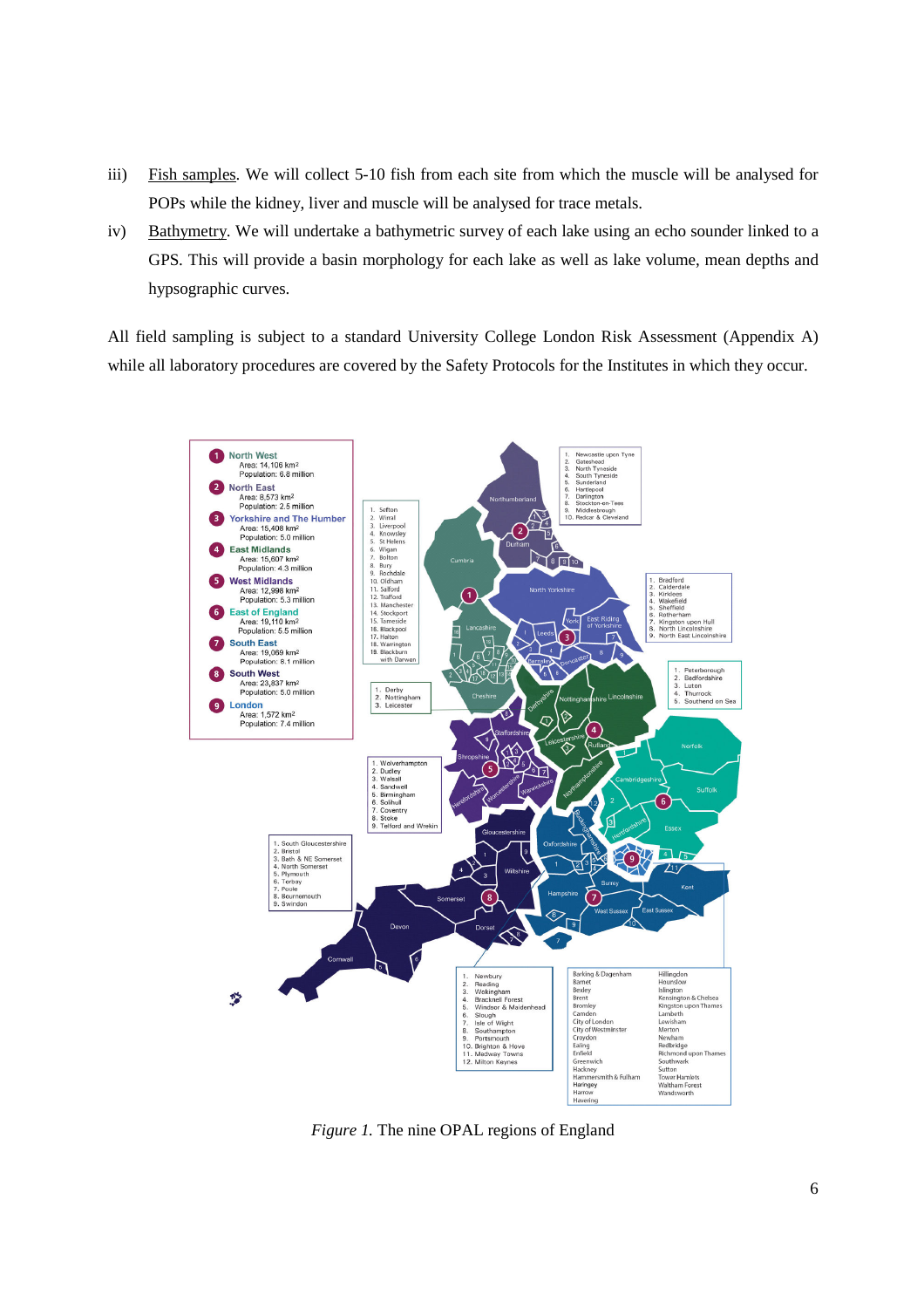

*Figure 2.* Locations of the nine selected OPAL sites

| OPAL region                 | Site name             | Nearest town | Grid Reference |
|-----------------------------|-----------------------|--------------|----------------|
| North west                  | <b>Marton Mere</b>    | Blackpool    | SD 343 352     |
| North east                  | Crag Lough            | Haltwhistle  | NY 765 680     |
| <b>Yorkshire and Humber</b> | Chapman's Pond        | York         | SE 588 491     |
| East Midlands               | Thoresby Lake         | Mansfield    | SK 630704      |
| West Midlands               | <b>Edgbaston Pool</b> | Birmingham   | SP 055 842     |
| East of England             | <b>Holt Hall Lake</b> | Holt         | TG 076 398     |
| South east                  | Fleet Pond            | Fleet        | SU 820 550     |
| South west                  | Slapton Ley           | Slapton      | SX 825 432     |
| London                      | Wake valley Pond      | Epping       | TQ 421 987     |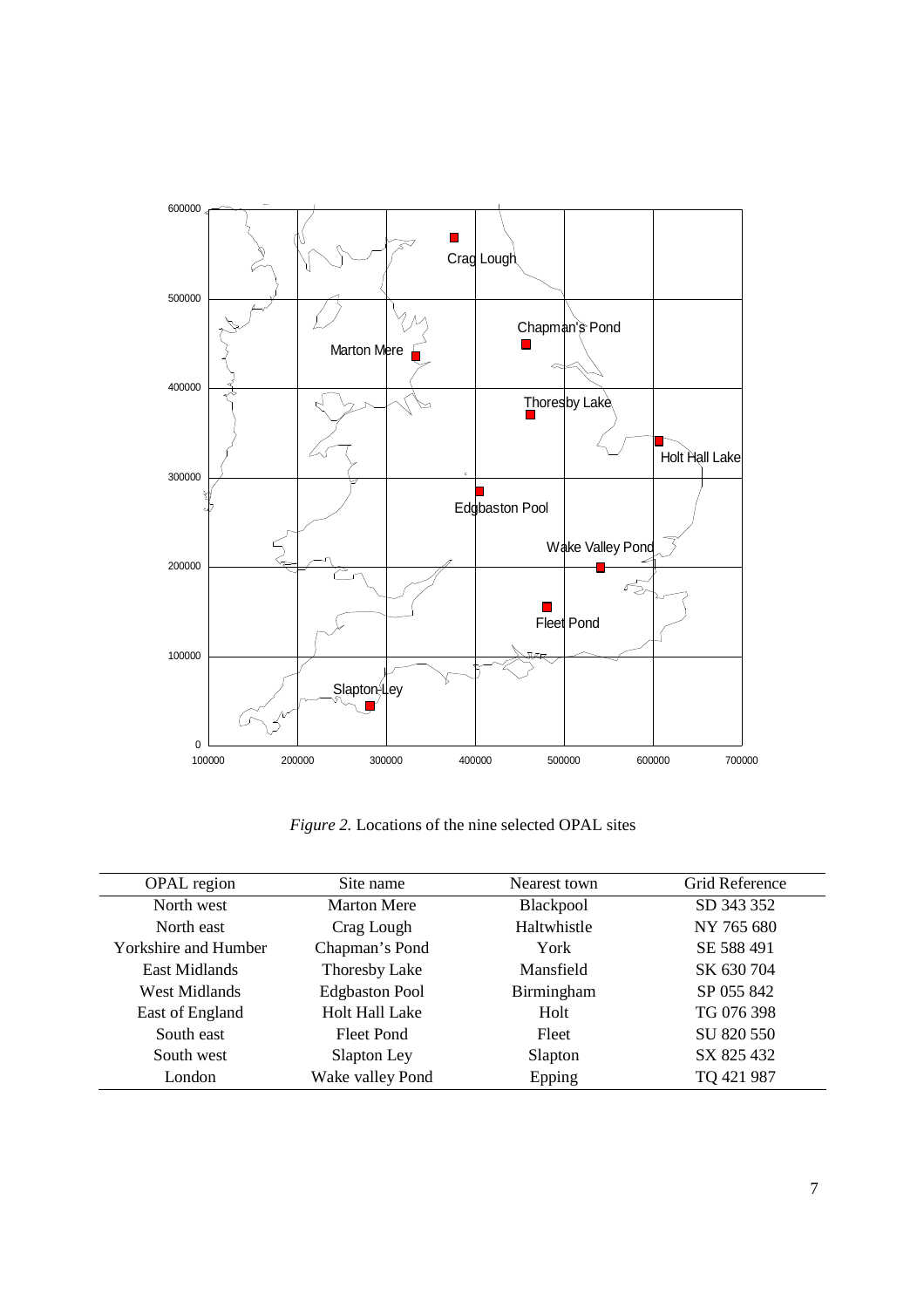## **CLEANING PROCEDURES FOR SAMPLE COLLECTION EQUIPMENT**

#### **1. Water Sampling**

- a) Water samples taken for analysis by the National Laboratory Service (Environment Agency). (Analytical Protocols Section 12; Appendix D) are collected in clean bottles supplied by the NLS.
- b) Water samples for trace metals are collected in bottles (250ml; NALGENE ®) containing 2.5ml (1% vol) Aristar® grade nitric acid. Returned bottles after analysis are rinsed in distilled water, washed and soaked overnight in a 5% Tween solution, then rinsed in distilled water. The cleaned bottles are then soaked for 24hrs in a 4% HCl solution bath. On removal the bottles are rinsed again in distilled water and given a final rinse with de-ionised water before being dried in a static air drying cabinet. The Aristar® grade nitric acid is added to the bottles a few days before fieldwork to reduce degradation of the bottle interior.
- c) Water samples for mercury are collected in bottles (125ml; Teflon) containing 1.25ml (1% vol) Aristar® grade hydrochloric acid. Sample bottles are cleaned and re-filled with hydrochloric acid prior to fieldwork by NILU (Norwegian Institute of Air Research) in Norway.
- d) Water samples for persistent organic pollutants (POPs) are collected in 20L PVC carboys. After analysis, on return from the University of Birmingham, the unclean carboys are rinsed in distilled water, washed, scrubbed and left to soak for 24hrs in a 5% Tween solution. Cleaned carboys are then rinsed thoroughly with de-ionised water and dried in a static air drying cabinet.
- e) The gusher pump and tubing used for water sampling are washed between sites with a 5% Tween solution and rinsed with distilled water. On return to UCL the pump and tubing are washed again with a 5% Tween solution and rinsed with distilled water. The whole apparatus is dried in a static air drying cabinet before storage.

#### **2. Biological and other sampling**

- a) All bottles used for zooplankton, phytoplankton and suspended sediment are washed in a 5% Tween solution, rinsed in distilled water and dried.
- b) The cleaning and washing of materials for POPs sampling of sediments and fish are outlined in the relevant sections.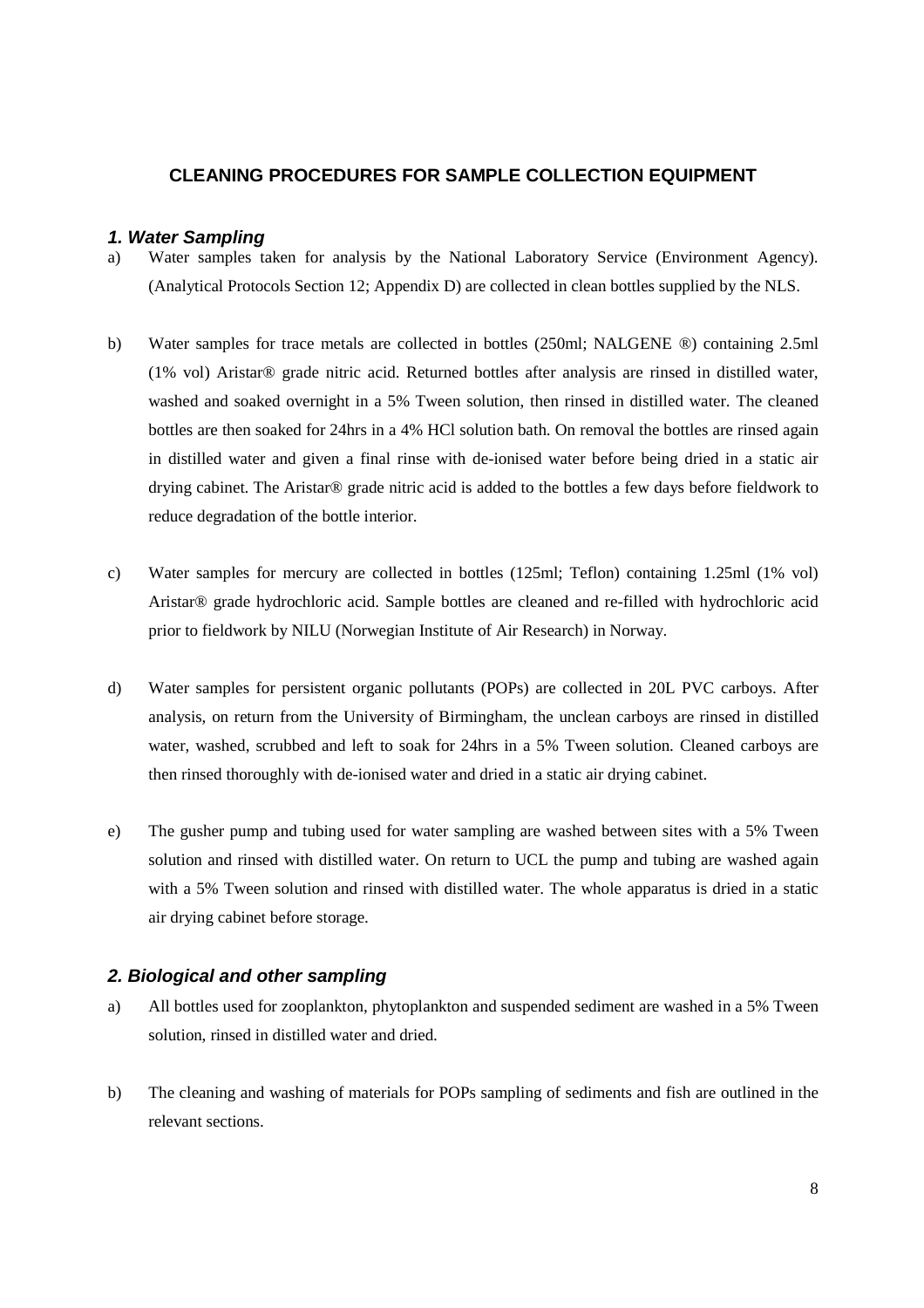#### **FIELD SAMPLING PROTOCOLS**

#### **1. Sampling Location**

All routine (quarterly) water and biological sampling takes place from a location towards the centre of each lake. These locations were fixed upon completion of the bathymetric surveys and are located in the deeper areas of the lakes in order to provide a maximum depth for the profile measurements (see Section 3). This sampling is undertaken from a small inflatable boat, rowed to the sampling location and secured by a small anchor. Other sampling (e.g. epiphytic diatoms; aquatic macrophytes; macro-invertebrates) is undertaken from around the shore-line at fixed points to allow repeat sampling at the same points. All locations are fixed by GPS and recorded on a site sheet completed for each sampling visit (Appendix B).

The transfer of species from one site to another is a real possibility when sites are visited sequentially within a short period of time. This is a particular concern when invasive species maybe transferred. To prevent this all OPAL sampling involving boat work will follow ECRC Invasive or Harmful Species Disinfection Protocol (Appendix C).

#### **2. Water Sampling**

Water samples for major chemistry, trace metals (including mercury), persistent organic pollutants (POPs) and suspended solids are taken from the central sampling location (Section 1; above). All samples are taken from 50 cm water depth by use of a manually operated pump with a hose lowered to the correct depth. The intake hose is covered with a mesh to prevent filamentous algae and other debris from entering the pump. Large volumes are required for the POPs sampling and so it is not feasible to fill these large containers at the appropriate depth by hand. Therefore, to ensure standardisation all water samples will be taken in this way. All sampling apparatus will be cleaned accordingly.

#### **2.1. Suspended solids**

The mass of suspended material in the water will be determined by collecting a known volume of water (usually 2 litres) and filtering this through a pre-weighed Whatman GF/C filter. This filter is then dried at 40 °C to constant weight and re-weighed. The mass of suspended solid per litre of lake water is then calculated from the mass difference.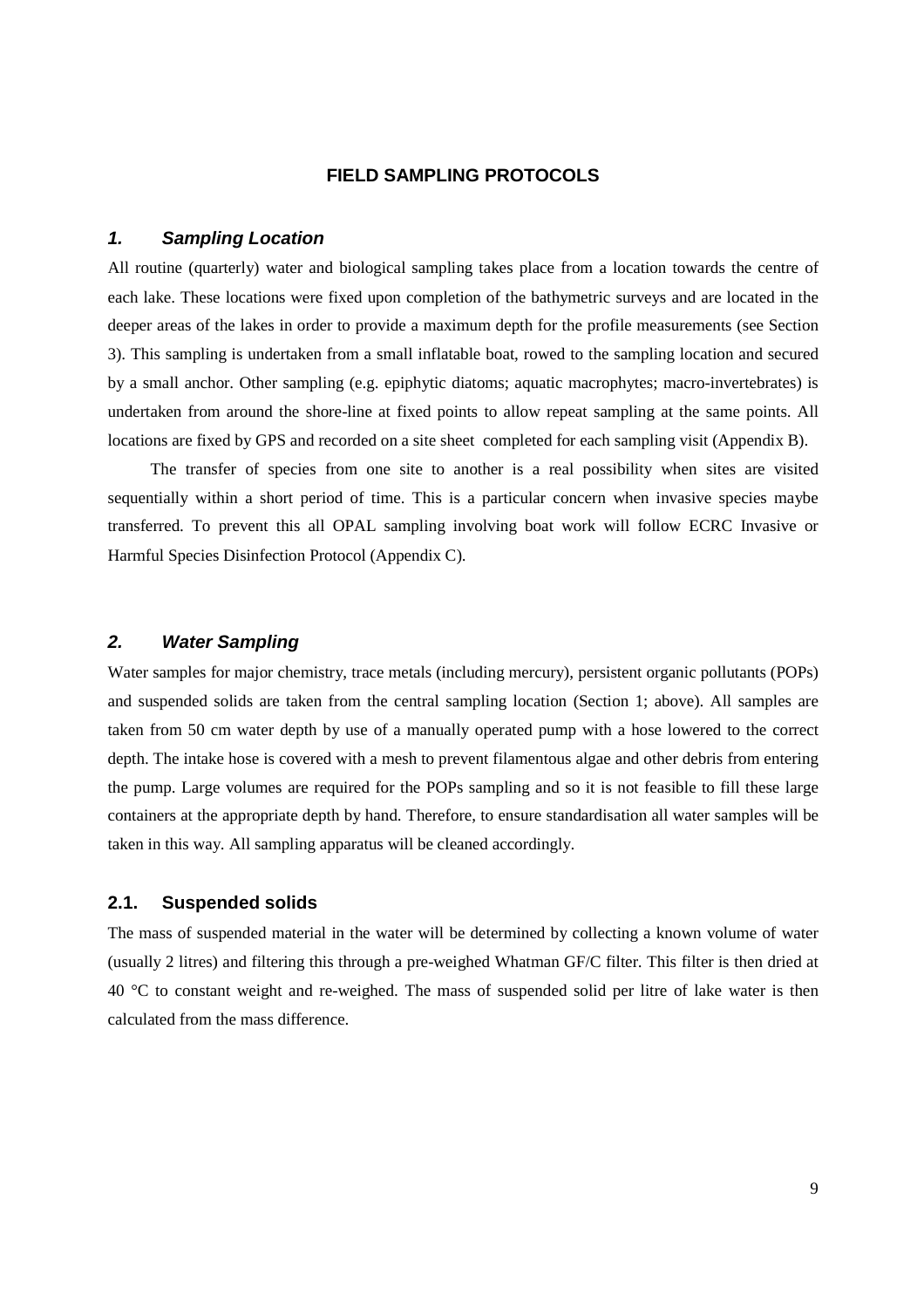#### **3. Physical Measurements**

All these measurements are taken from inflatable boat at the central sampling point.

#### **3.1. Underwater Light Profile**

Underwater light levels are measured in the lake water column with a submergible LI-COR LI-250 Light Meter. Light levels are measured at regular depth intervals (dependant on lake depth, usually every 0.5m) to the bottom of the lake. Light levels are measured as the probe is lowered and returned to the surface, with the mean value recorded. An above water (ambient) light level measurement is also recorded.

#### **3.2. Secchi disc (water clarity)**

A Secchi depth measurement is also used to assess light penetration in the water column. This involves lowering a quartered black and white metal disc attached to a tape measure. The disc is lowered into the water until it can no longer be seen. At this point the depth is recorded. The disc is then raised again until the disc becomes visible once more and this depth is also recorded. The 'Secchi depth' is the mean of the two recorded values.

#### **3.3. Conductivity Profile**

Conductivity (expressed in micro-Siemens;  $\mu$ S) of lake water is a measure of the resistance of a solution to electrical flow. Resistance declines with increasing ion content (e.g. salinity). Conductivity measurements are commonly used to assess water quality changes (e.g. seasonal variation) and characterise lakes due to catchment properties. Conductivity is measured using a Hach HQ 30D conductivity probe on a cable at regular depth intervals (dependant on lake depth, usually every 0.5m) from the surface to the sediment/water interface at the bottom of the lake.

#### **3.4. Oxygen Profile**

Oxygen dissolved in lake water is essential to the metabolism of aerobic aquatic organisms. Levels of dissolved oxygen in the water reflect inputs from both the atmosphere and photosynthesis, which allows an approximate evaluation of biological processes occurring in the lake. Dissolved oxygen concentrations are measured using the Hach HQ 30D DO probe at regular depth intervals (dependent on lake depth, usually every 0.5m) from the surface to the bottom of the lake.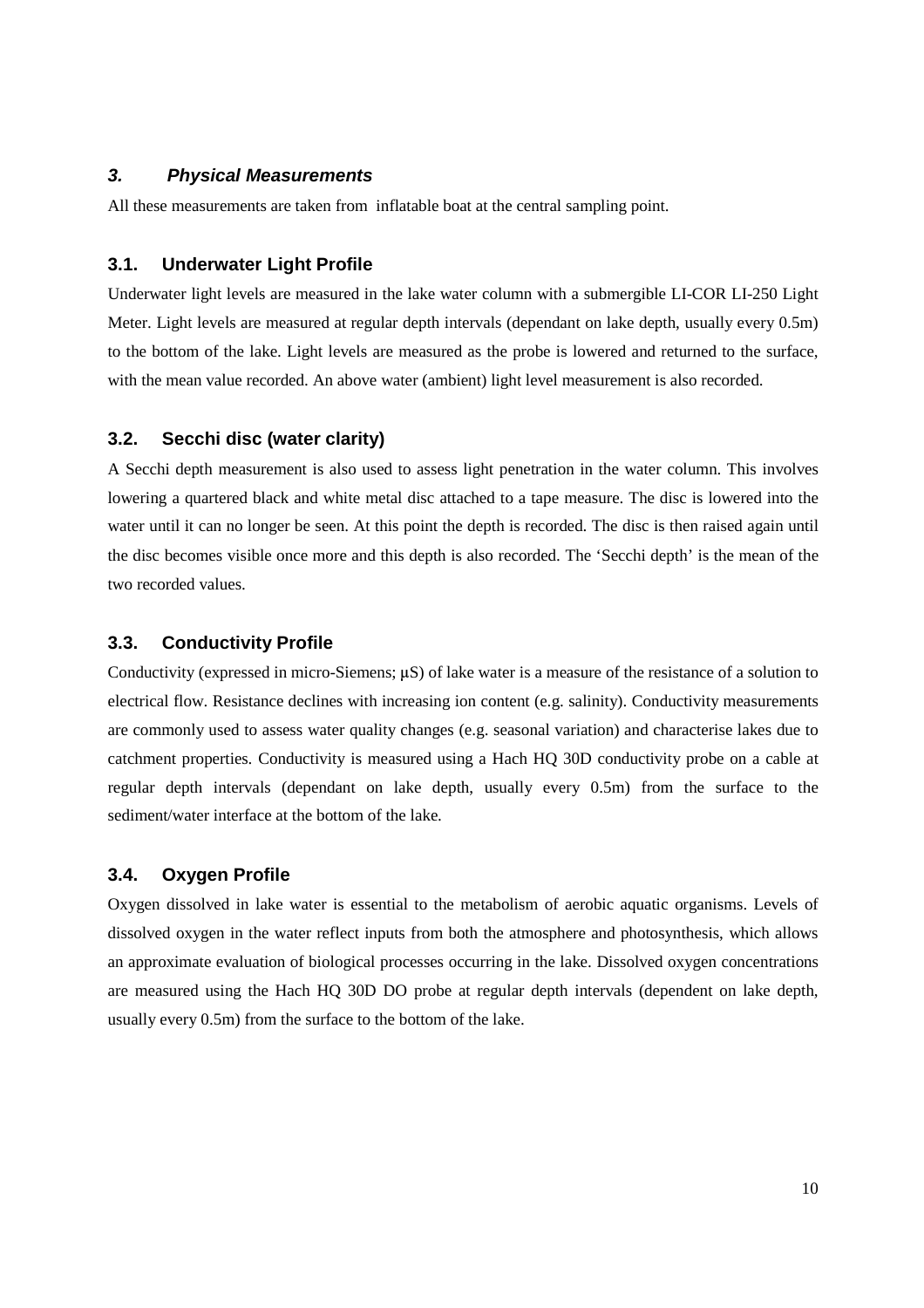#### **3.5. Temperature Profile**

Water temperatures are measured at regular depth intervals (dependent on lake depth, usually every 0.5m) from the surface to the bottom of the lake. Water temperature is measured at the same time by the probes measuring conductivity and dissolved oxygen. Air temperature is also measured with a thermometer during lake water sampling.

#### **4. Bathymetric Survey**

A detailed bathymetric survey was carried out at each site using a combined echo sounder and global positioning system (GPS). The system is mounted on a small inflatable boat with combined soundings and GPS fixes taken every second as the boat traverses the lake. The boat is propelled with either a low speed electric motor or oars. Oars are nonetheless always used at lake margins and areas of aquatic plants to avoid disturbance. This approach results in a large number of readings for the lake basin from which a bathymetry can then be calculated. A geographic information system (GIS) is used to store and manipulate data and interpolation is used to construct a gridded depth 'surface'. The resolution of this grid is dependant upon the size of the lake but is usually around 10m. Lake volumes, mean depths and hypsographic curves (showing cumulative volume or lake area against depth) can then be calculated from the bathymetric data.

We also aim to record lake level changes at each site. Where these data are already recorded (e.g. where stageboards are present readings are taken at each visit and we will encourage visitors to do this too. If a stageboard is not present at a site we will investigate the feasibility of installing one or at least a marker which we can use to take readings over the course of the OPAL project. Again we will encourage visitors to take additional interim readings. Any lake level device installed will be levelled to Ordnance Datum.

#### **5. Sediment Coring**

Two sediment cores from each site were extracted using a Livingstone-type piston corer (Livingstone, 1955). The location of the cores are dependant on the nature of the lake and its known history (dredged areas, areas of know disturbance). Cores taken for palaeolimnological analyses are usually extracted from the deepest part of the lake, where sediment accumulation and optimal conditions for preservation are greatest. Cores from littoral areas are used for macrofossil analysis. Livingstone-type piston cores consist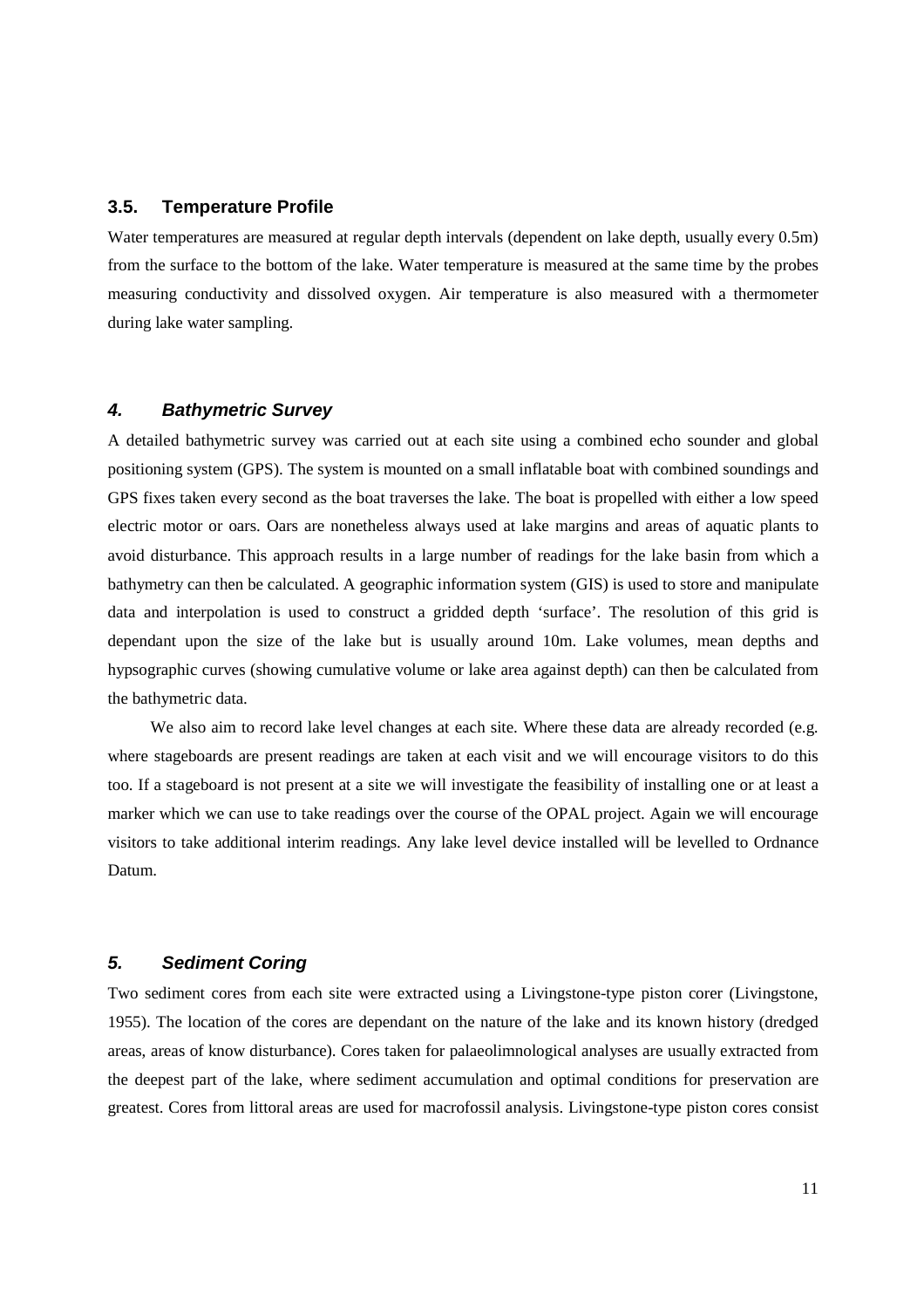of an in-line piston and collection chamber operated and connected to the lake surface by solid metal rods. A small, stable platform usually consisting of two small inflatable boats strapped together is anchored above the selected core site during core retrieval. Cores were extruded vertically at the field site in 1cm intervals. Samples are stored, cool in sealed plastic bags and returned to the laboratory for analysis.

## **6. Biological sampling**

#### **6.1. Invertebrates**

Benthic macroinvertebrate samples are collected once each year. A semi-quantitative timed (2 minute) net sweep is carried out on three typical habitats at each site focussing on emergent and submerged vegetation. These samples are placed in a plastic bucket and preserved with Industrial Methylated Spirits (IMS). Sorting of the sample may also take place on site should time permit. Otherwise this is undertaken back at the laboratory.

#### **6.2. Diatoms**

At some lake types it has been standard to collect benthic diatoms from the surface of stones (epilithon). However, the waterbodies that form part of the OPAL study do not in all cases have an appropriate stony littoral, making the standardised collection of epilithon impossible. As a result, benthic diatoms are sampled quarterly at all sites from the base of an emergent plant. Where present the common (or Norfolk) reed (*Phragmites australis*) will be sampled. In the event that this is absent alternative emergent vegetation such as *Schoenoplectus lactustris* or *Carex* spp. is sampled. Dead stems are avoided. A sample of living reed from the outer edge of the reed bed, so as to avoid the effects of shading, is cut and the uppermost submerged section of plant collected. Three such sections of reed are collected, placed in a Sterilin tube and preserved.

#### **6.3. Phytoplankton**

Phytoplankton is collected from the same central point of the lake at which the water chemistry samples are collected. A flexible 2 m long tube with a weight attached to the bottom is lowered into the water. The top is then sealed with a bung and the tube withdrawn. The contents of the tube is emptied into a large bottle and preserved with Lugols Iodine. Thus, a large proportion of the photic zone will be sampled and any vertical heterogeneity in the phytoplankton community accounted for. Once preserved the phytoplankton is settled out overnight and the supernatant decanted thereby reducing the volume of the sample for storage prior to analysis.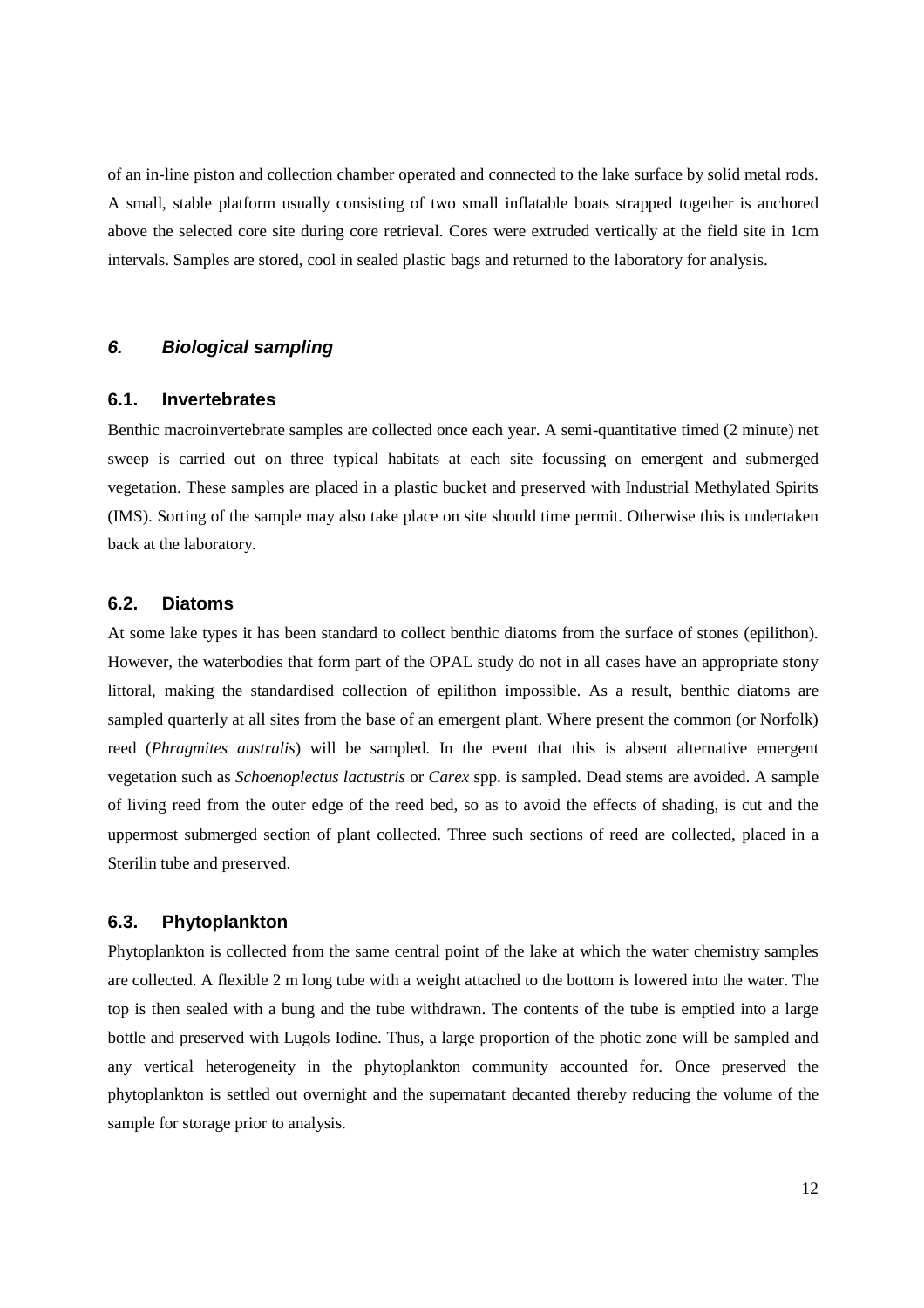#### **6.4. Zooplankton**

Zooplankton is sampled quarterly at each site in two ways: (i) open water and (ii) the littoral. For the open water sample a quantitative estimate of zooplankton abundance is obtained by tube sampling. A 2.5 m plastic tube (internal diameter  $\approx 7.5$  cm) is used to take a sample of the entire water column. Five tube samples are taken along a visual transect from at, or near, the centre of the lake towards the margins. Samples are then pooled and filtered through a 50  $\mu$ m net. This will provide a quantitative estimate of zooplankton abundance. Start and end points of each transect are recorded by GPS so that sampling is undertaken in approximately the same regions of the lake each time.

For the littoral sample, the tube sampler is used to sample the shallower water of the lake margins and is carried out in three distinct locations. The tube will be placed at an angle covering the entire water column and collecting the greatest volume of water possible. The samples are then passed through a 50 m net and pooled. The samples are then preserved with IMS.

#### **6.5. Fish**

As the sampling of fish in OPAL is not an attempt to provide a quantitative estimate of fish density or biomass the sampling methods are fairly simple. Fyke nets, fitted with otter guards to prevent the capture of otters, were deployed prior to dusk and left overnight. Fishing with rod and line was used to supplement the fyke netting. Fishing effort was concentrated around dawn and dusk as this is when fish are most active, although it was not limited to this period. Five to ten fish caught from each site above the appropriate size / weight limit were measured, weighed, sexed and a scale sample collected for aging. Samples of fish muscle were taken and frozen on site for the analysis of POPs. Samples of fish kidney, liver and muscle were also collected on site and frozen for subsequent trace metals analysis. Fish stomach contents were also recorded and, where appropriate, stored for metals analysis. All fish collection information will be recorded on site using the Fish Sampling Sheet (See Appendix E).

#### **6.6. Submerged macrophytes**

Macrophytes will be surveyed using the common standard methodology developed for the surveying of submerged vegetation by the conservation agencies (JNCC, 2005). A number of 100 metre sections per site are chosen, and at each of these sections both a wader survey and a boat survey are conducted. The wader survey consists of five transects perpendicular to the shore at 20 metre intervals along the 100 metre section of shoreline. On each transect macrophyte composition and abundance is measured at 25, 50, 75 and > 75cm. Further, at 50 m along the 100 metre shoreline section, a boat survey will be conducted where up to 12 points are sampled between c. 80 cm depth and the maximum depth of plant growth, or the centre of the lake. Species will be identified on site and voucher specimens of selected taxa (e.g. fine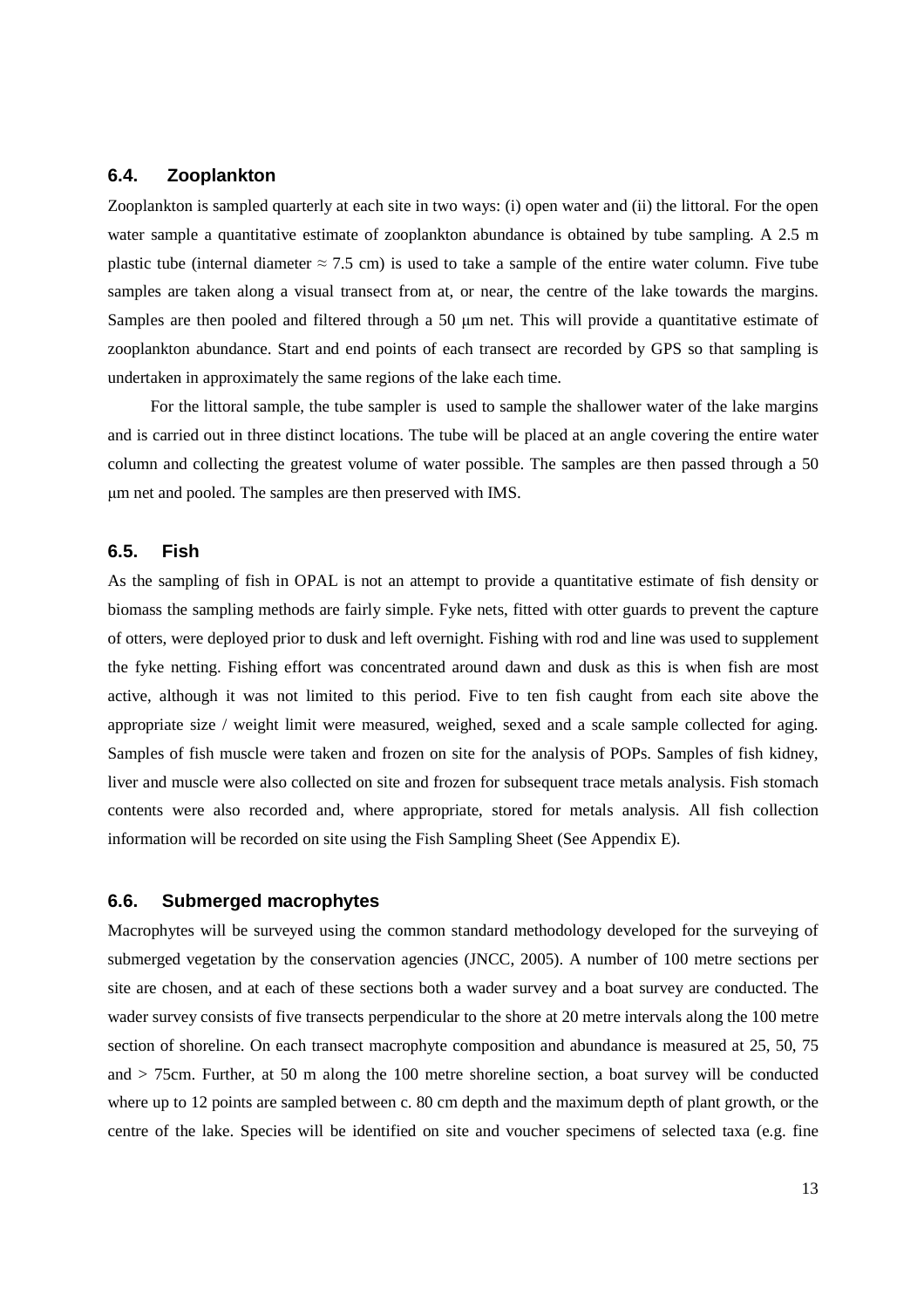leaved *Potamogeton* species and *Chara* species) will be collected where required in order to confirm identification.

#### **6.7. Other biological organisms**

Biological organisms additionally collected in the fyke nets were opportunistically sampled for metals analysis thereby providing additional information on metals within the food-web of these sites. In particular, the signal crayfish (*Pacifastacus leniusculus*) was caught in large numbers at Fleet Pond. In Britain, this species represents one of the biggest threats to the native crayfish and was introduced into England and Wales in the late 1970s and early 1980s for farming purposes. Subsequently, however, it escaped from many farm sites into which it was introduced and rapidly colonised. Not only is this species a competitor to the native crayfish, but it also carries a fungal disease, the crayfish plague, to which the native crayfish has no defence (http://www.defra.gov.uk/fish/freshwater/crayfish.htm).

#### **7. Sampling of biota for trace metal analysis**

Aquatic plants for trace metal analysis were collected from around the lake margins. Species selection was driven by presence at the site but the same species was used at all sites where possible. Plastic gloves are worn during sample collection and the samples stored in re-sealable plastic bags. The sampled vegetation is rinsed with deionised water, stored cool and freeze-dried prior to analysis.

#### **8. Sampling for toxicological studies**

The protocol for the toxicological studies follows that described in Rippey et al. (2008). Seven sediment cores were taken from the profundal area of each lake during using a gravity corer fitted with a perspex tube of internal diameter of 74 mm. Cores were retrieved from within as small an area as possible. The 0-5 cm section of each core was extruded vertically in the field, amalgamated and homogenised in a hexanewashed glass container. The core tube and all utensils in contact with the sediment were hexane washed and kept contaminant-free until use by wrapping in hexane-washed aluminium foil. The 0-5 cm sediment layer is likely to be the most relevant to benthic invertebrates as the 0-3 cm layer was used by Dave (1992) and Long et al. (1998) and the 0-6 cm layer by Besser et al. (1996).

Approximately 100 g of the homogenised wet sediment was transferred into hexane-washed amber jars. This sub-sample was frozen and freeze-dried before analysis for persistent organic pollutants (POPs – see Analytical Protocols Section 5). A second sub-sample of approximately 10 g wet sediment was stored in sealable plastic bags, freeze-dried and analysed for organic content (Dean 1974) (Analytical Protocols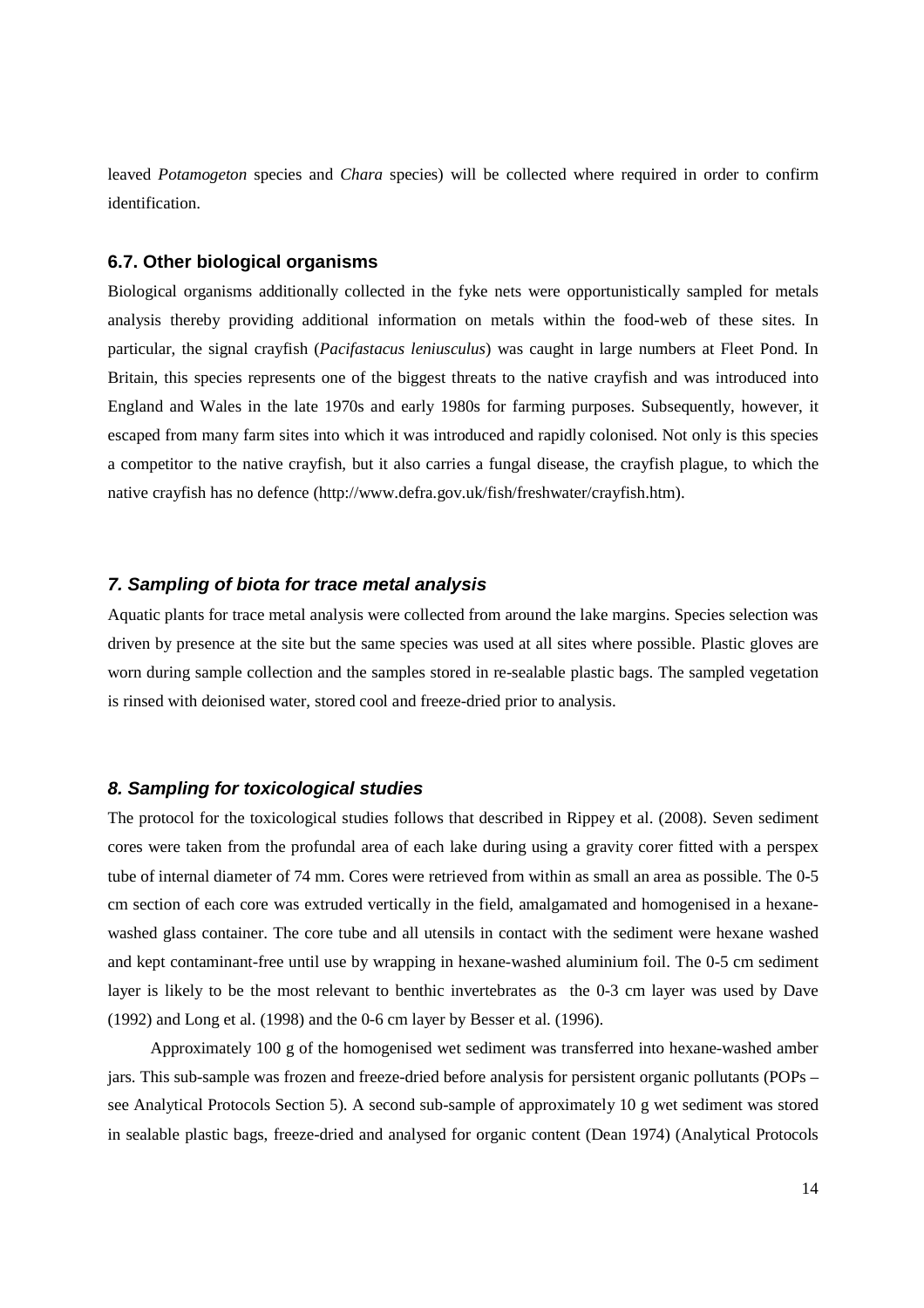Section 1) and for trace metals (Analytical Protocols Section 4.2). A third sub-sample of approximately 2 g wet sediment was stored in sealable plastic bags and air-dried prior to the analysis of spheroidal carbonaceous particles (SCPs; Analytical Protocols Section .3). The remainder of the sediment sample was then used for the sediment toxicity tests. The sediment samples were stored in polypropylene bottles at 4 ºC before use. The maximum holding time prior to analysis is 8 weeks.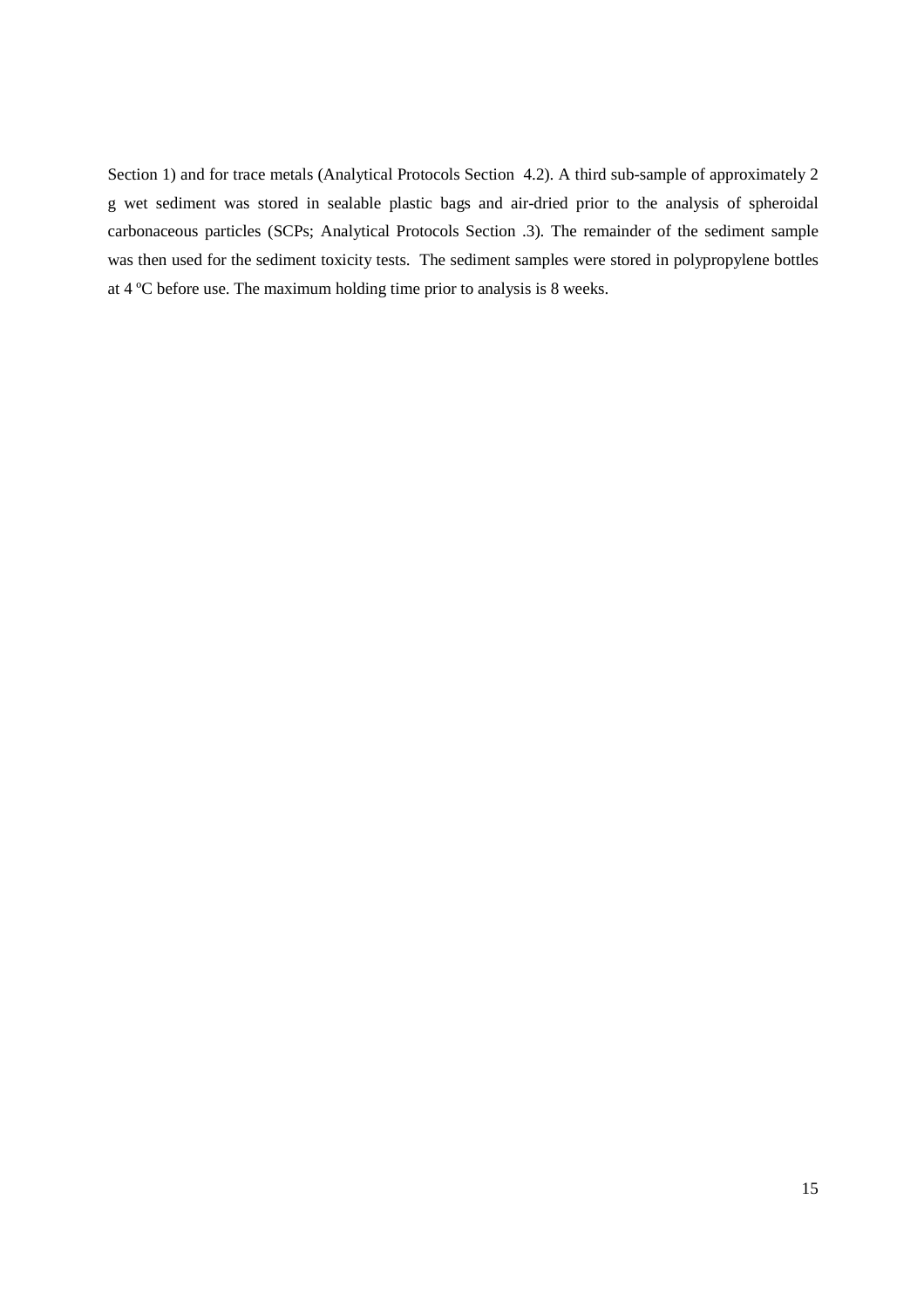#### **ANALYTICAL PROTOCOLS**

#### **1. Lithostratigraphic analysis of sediments**

#### **1.1. Visual inspection**

Significant changes are noted following the extraction of the core as the core tubes are made of transparent plastic. These changes with depth are checked during extrusion and sampling of the cores. The colour of the sediment samples are described using a Munsell colour chart and their basic composition described using Troels-Smith notation (Troels-Smith, 1955).

#### **1.2. Water content and density**

Sediment samples from aquatic environments have variable water contents. Recently deposited sediments have a higher water content as they have not been compacted by burial. Similarly, the water content of samples in a stratigraphic sequence varies with the porosity and permeability of clastic sediments. Water content in sediments is measured by the loss of mass from a weighed sample of wet sediment after heating (105°C for 24hrs). Sediment density is calculated by measuring the mass of a known volume (2 cm<sup>3</sup>) of sediment taken from a core sample.

#### **1.3. Organic and carbonate content**

Measurement of the organic/inorganic content of sediments is highly valuable for interpreting recent depositional changes and contemporary sediment/biogeochemical processes. A rapid and reliable assessment of organic content is achieved by the combustion at 550  $^{\circ}$ C of a known mass of dried sediment. This 'loss-on-ignition' takes place in a muffle furnace over a period of 2 hours (cf. Dean, 1974; Heiri *et al.* 2001). The amount of organic matter in a sample is expressed as a percentage of the dried sediment. Further heating (950 °C for 2 hours) and combustion is similarly used as a proxy measurement of carbonate content (Heiri *et al.* 2001).

#### **2. Radionuclide dating of sediment cores**

Lead-210 (half-life 22.3 years) is a naturally produced radionuclide, derived from atmospheric fallout (termed unsupported  $^{210}$ Pb). Cesium-137 (half-life 30 years) and  $^{241}$ Am (half-life 432 years) are artificially produced radionuclides, introduced by atmospheric fallout from nuclear weapons testing.  $137Cs$  was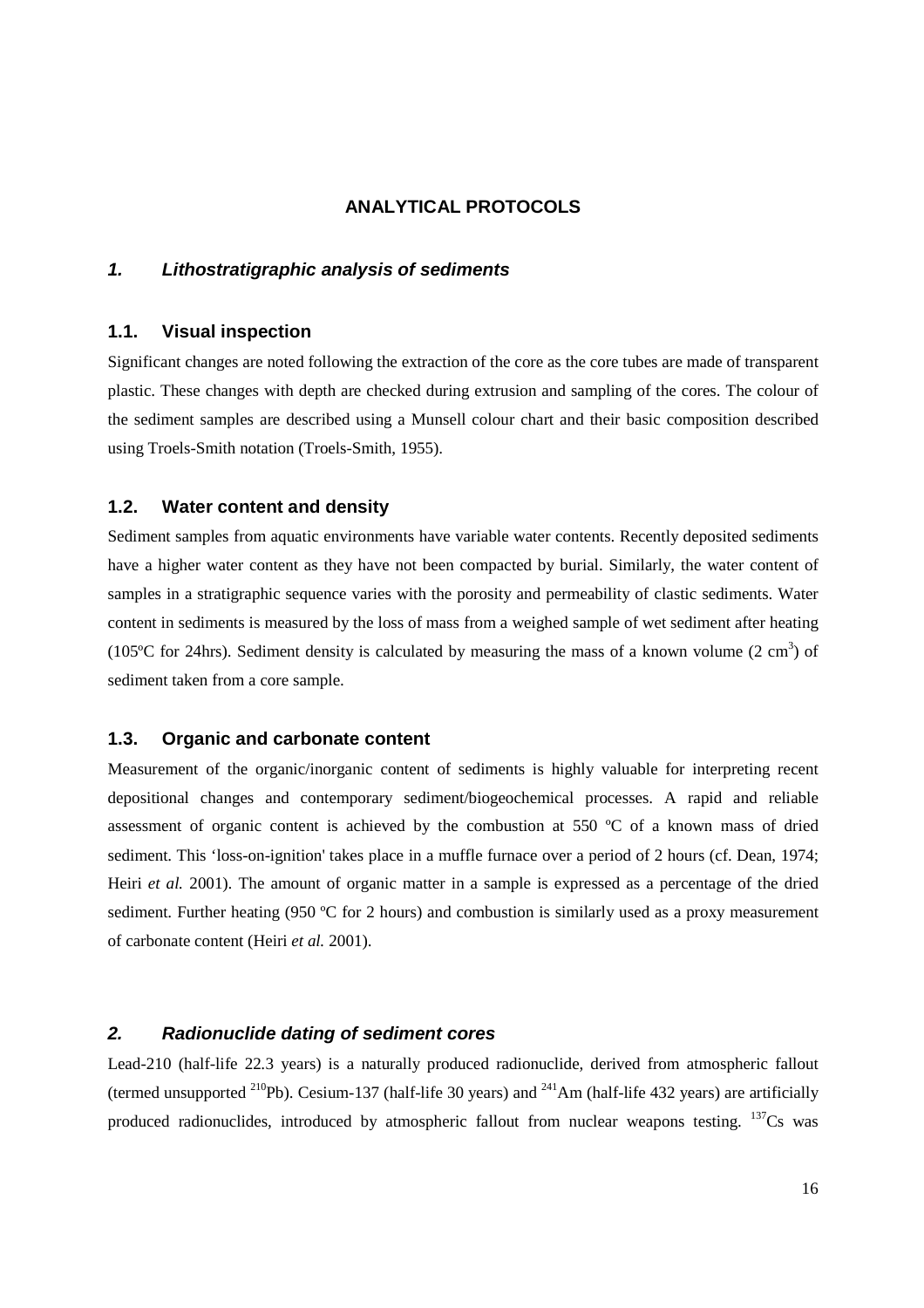additionally introduced into the atmosphere by the Chernobyl reactor fire in Ukraine in 1986. and nuclear reactor accidents. Sediment samples from each core were analysed for  $^{210}Pb$ ,  $^{226}Ra$ ,  $^{137}Cs$  and  $^{241}Am$  by direct gamma assay in the Bloomsbury Environment Institute at University College London, using an ORTEC HPGe GWL series well-type coaxial low background intrinsic germanium detector. Lead-210 is determined via its gamma emissions at 46.5keV, and  $^{226}$ Ra by the 295keV and 352keV gamma rays emitted by its daughter isotope  $^{214}Pb$  following three weeks storage in sealed containers to allow radioactive equilibration. Cesium-137 and  $^{241}$ Am are measured by their emissions at 662keV and 59.5keV respectively. The absolute efficiencies of the detector are determined using calibrated sources and sediment samples of known activity. Corrections are made for the effect of self absorption of low energy gamma rays within the sample.

Supported <sup>210</sup>Pb activity is assumed to be equal to the measured <sup>226</sup>Ra activity and unsupported <sup>210</sup>Pb activity is calculated by subtracting supported  $^{210}Pb$  from the measured total  $^{210}Pb$  activity.  $^{210}Pb$ radiometric dates are calculated using the CRS (constant rate of supply) and CIC (constant initial concentration) dating models (Appleby and Oldfield, 1978) and validated using dates determined from the  $137$ Cs and  $241$ Am stratigraphic records. Definitive chronologies based on an assessment of all the data were determined using the methods described in Appleby and Oldfield (1983) and Appleby (2001).

#### **3. Spheroidal carbonaceous particle (SCP) analysis of sediments**

Spheroidal carbonaeous particles (SCPs) are a component of fly-ash, the particulate by-product of high temperature fossil-fuel combsution. They have no natural sources and therefore provide an unambiguous indicator of atmospherically deposited contamination from these sources. Analysis for SCPs in sediment material follows the standard method set out in Rose (1994) whereby a sequential mineral acid attack is employed to remove unwanted sediment fractions. Nitric, hydrofluoric and hydrochloric acids are employed to remove organic material, silicates and carbonates respectively. A known aliquot of the resulting suspension, mainly carbonaceous material in water, is evaporated onto a microscope coverslip, mounted and the SCPs enumerated under a light microscope at 400x magnification. SCP concentrations are expressed as 'number of particles per gram dry mass' (or  $gDM^{-1}$ ). The technique has a detection limit of  $50 - 80$  gDM<sup>-1</sup> and a mean recovery rate of  $> 95\%$ . Reproducibility is good, with the 95% confidence interval being less than 10% of the mean (based on  $n = 15$  samples) (Rose 1990; 1994). A SCP reference sediment (Rose, 2008) and analytical blanks are included with every sediment digestion.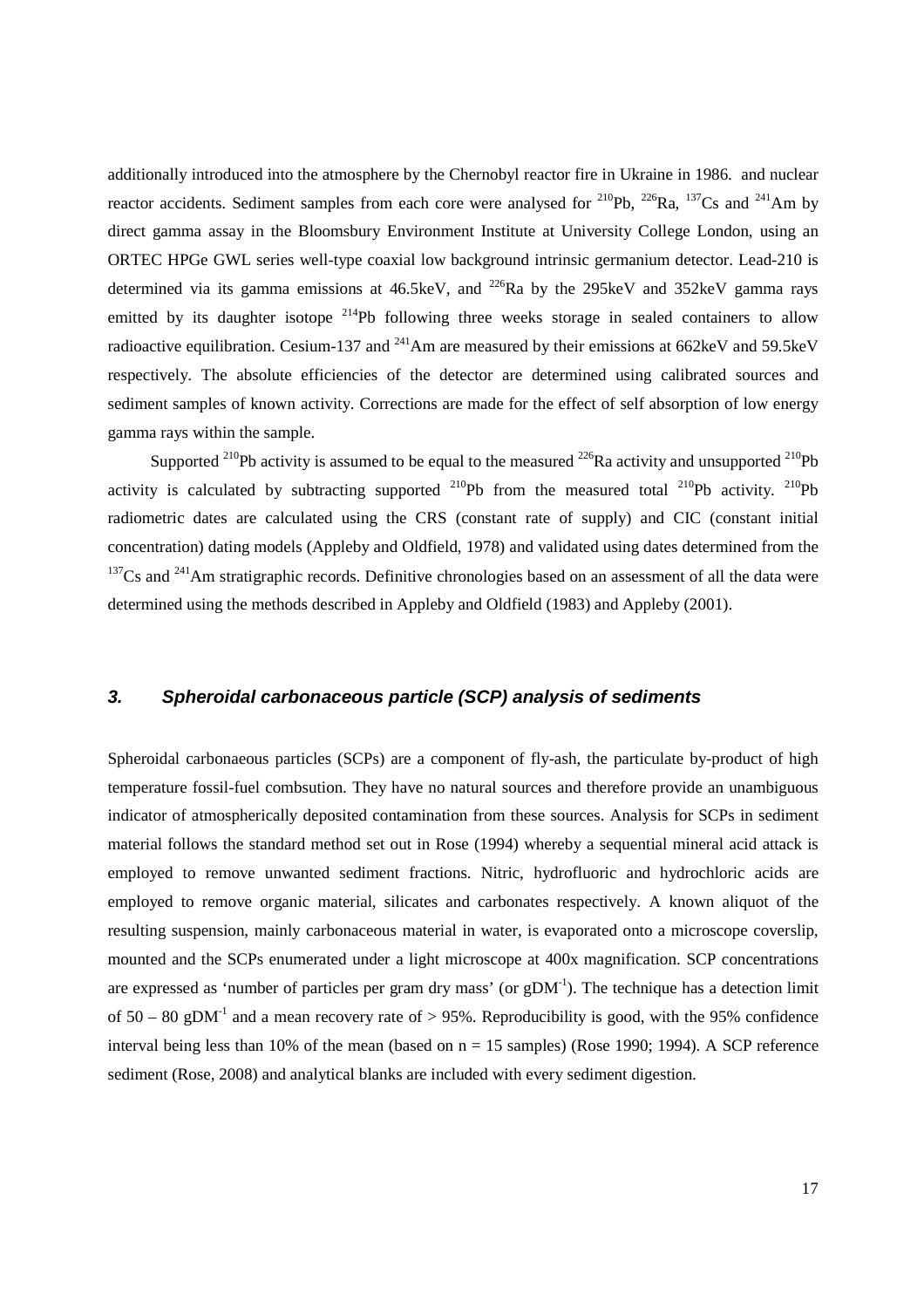#### **4. Trace metal analysis**

#### **4.1. Waters**

Cd, Pb, Zn, Cu and Ni in lake waters are measured by inductively coupled plasma mass spectrometry (ICP-MS). Standard reference samples e.g. Standard Reference Material<sup>®</sup> 1640, and acidified blanks are analysed frequently (typically every fifth sample) for QA/QC purposes. Recent typical detection limits for these analyses are as follows (all values in  $\mu$ g L<sup>-1</sup>):

| Cu   | Ni   | C <sub>d</sub> | Pb   | Zn   |
|------|------|----------------|------|------|
| 0.18 | 0.11 | 0.02           | 0.01 | 0.20 |

All Hg analyses on water samples are analysed by CV-AFS at NILU (Norwegian Institute of Air Research) in Norway. Samples are stored in the dark at  $+5^{\circ}$ C for a maximum of 3 months prior to analysis. BrCl is used to convert stable mercury forms to water soluble species, which in turn are reduced to Hg° with SnCl<sub>2</sub>. Hg analysis is performed using a Tekran 2600 CV-AFS, where the Hg° is concentrated on a gold trap before being detected in the AFS detector. The detection limits are 0.5 ng Hg  $L^{-1}$ . The procedure (NILU-U-60) for sampling of precipitation followed by determination of total mercury using CV-AFS is accredited by Norwegian Accreditation in accordance with ISO IEC-17025.

#### **4.2 Sediment and biological material**

Initial screening of sediment core geochemistry was undertaken by X-ray fluorescence (XRF) using a Spectro XLAB 2000 in the Department of Geography, University College London. Extraction for more detailed analysis follows the following methodology. Sediment samples are treated with 8 ml concentrated Aristar HNO<sub>3</sub> and heated at  $100^{\circ}$ C for 1 hour in rigorously acid leached 50 ml Teflon beakers. For Hg measurements, after digestion, the supernates are carefully transferred into polyethylene tubes. The residue in the beakers is then washed with deionised distilled water and the supernates transferred into the same tubes. Pb, Cd, Zn, Cu and Ni are measured using atomic absorption spectroscopy (AAS) whilst Hg is measured by cold vapour atomic absorption spectrometry (CV-AAS) following reduction of Hg in the digested sample to its elemental state by 2 ml fresh SnCl<sub>2</sub> (10% in 20% (v/v) HCl). Certified standard reference materials (e.g. Buffalo River sediment SRM2704, Stream sediment GBW07305) are included in all digestion and analytical procedures. For AAS, reference materials and sample blanks are analysed every 20 samples. Biological samples (aquatic biota, terrestrial mosses) for trace metals analysis are extracted and analysed as for sediments.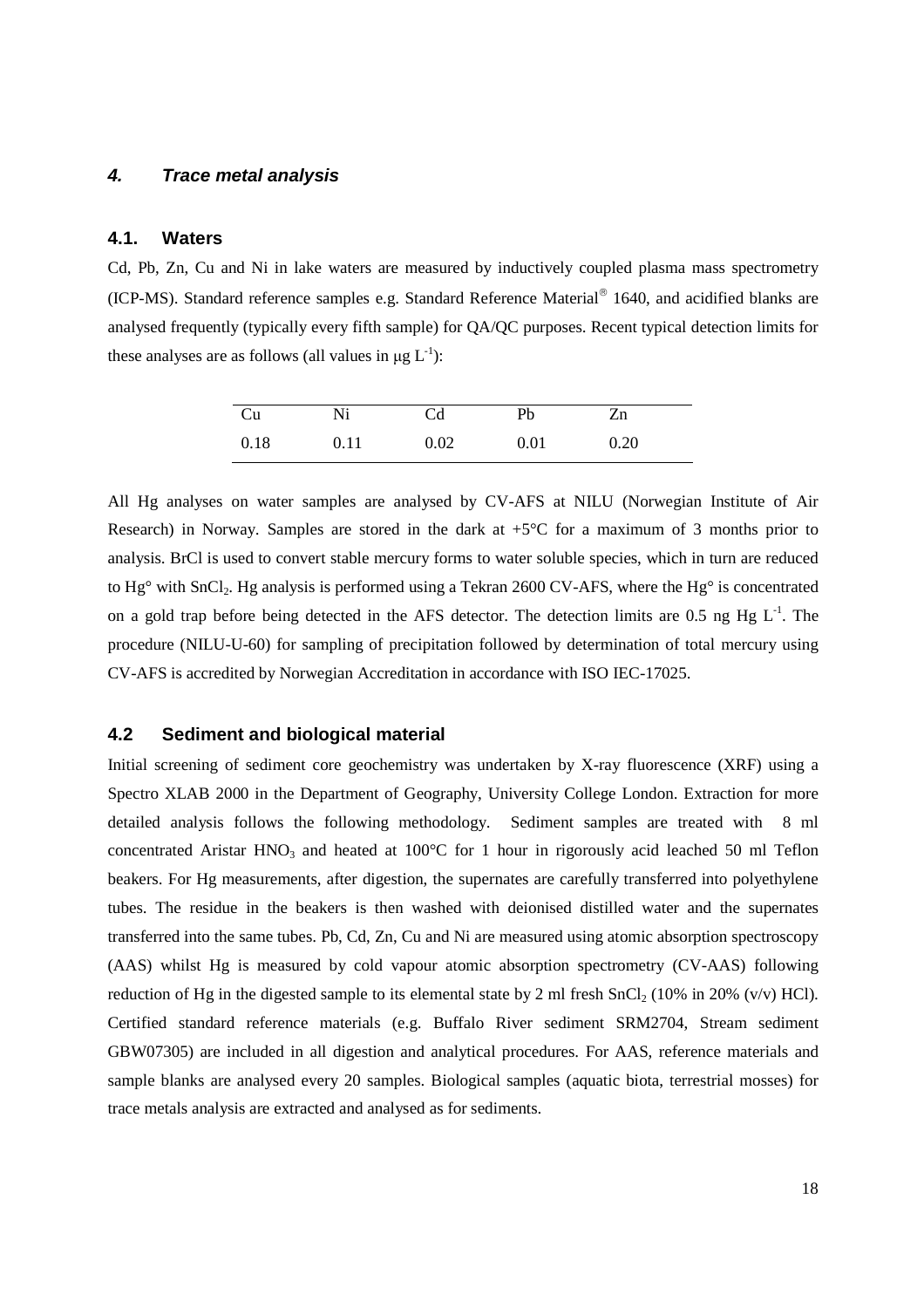#### **5. Persistent organic pollutants (POPs)**

The concentrations of selected chemicals from three groups of POPs were measured. These include seven polychlorinated biphenyl congeners (PCBs), 28, 52, 101, 118, 138, 153 and 180; fifteen polycyclic aromatic hydrocarbons (PAHs), acenaphthylene, acenaphthene, fluorene, phenanthrene, anthracene, fluoranthene, pyrene, benz[*a*]anthracene, chrysene, benzo[*b*]fluoranthene, benzo[*j*+*k*]fluoranthene, benzo[*a*]pyrene, indeno[1,2,3-*cd*]pyrene, dibenz[*ah+ac*]anthracene, benzo[*ghi*]perylene; and five polybrominated diphenyl ether congeners (PBDEs), 47, 99, 100, 153 and 154.

The extraction and purification methods employed for the determination of PCBs, PAHs and PBDEs in sediments are based on those of Rippey et al (2008), while the determination of the same analytes in fish flesh and water are based on those of Ayris et al (1997), Harrad and Smith (1998), and Harrad et al (2004). Briefly, accurately weighed 10 g aliquots of freeze-dried sediment (1 g of freeze-dried fish flesh) are treated with known quantities of internal standards (PCB congeners 34, 62, 119, 131, and 173, deuterated PAHs (acenaphthylene, phenanthrene, fluoranthene, benzo[*a*]pyrene, and benzo[*ghi*]perylene) and <sup>13</sup>C<sub>12</sub>-PBDEs congeners 47, 99, and 153) and extracted with hexane in an accelerated solvent extractor (ASE, Dionex, UK). For water samples, the entire sample (40 L) is gravity filtered through a filter paper (Whatman's pore size  $1 \mu m$ ) followed by a pre-extracted polyurethane foam (PUF) plug. Following filtration, the filter paper and PUF plug are combined and extracted in a soxhlet for 8 h with hexane. In each case, after cooling, the crude extract is concentrated to approximately 40 ml; 10 mL is reserved for PAH analysis, while the remainder is used for the determination of PCBs and PBDEs.

The PCBs and PBDEs fraction is eluted through a 20 g florisil column with 200 ml of  $CH_2Cl_2$ . The eluate is reduced to 2 ml hexane in a Kuderna Danish apparatus, washed with 2 ml conc.  $H_2SO_4$ , before elution through a column of florisil and AgNO<sub>3</sub>-impregnated alumina (2 g of each) with 100 ml CH<sub>2</sub>Cl<sub>2</sub> to remove residual sulphur. The entire eluate is then concentrated to 50 µL in nonane containing the recovery determination standards PCB 29 and 129 ready for GC-MS analysis. The PAH fraction is eluted through a florisil column (2 g) with 30 ml CH<sub>2</sub>Cl<sub>2</sub> and concentrated to a final extract volume of between 200 µL to 2 ml CH2Cl2 containing p-terphenyl as a recovery determination standard (the exact volume depends on the anticipated concentrations in a given sample). GC-MS analysis of all analytes is conducted on a Fisons MD-800 instrument operated at unit mass resolution in EI selected ion monitoring mode, and fitted with a 60 m SGE BP-5 capillary column (0.2 mm x 0.25 µm). In all cases, 1  $\mu$ L of the final sample extract is injected in splitless mode. The limit of detection for individual PCBs, PBDEs and PAHs is 0.1-0.2, 0.2- 0.4, and 1  $\mu$ g kg<sup>-1</sup> dry weight, respectively. Method accuracy and reproducibility is evaluated by on-going replicate analyses of appropriate certified or standard reference materials.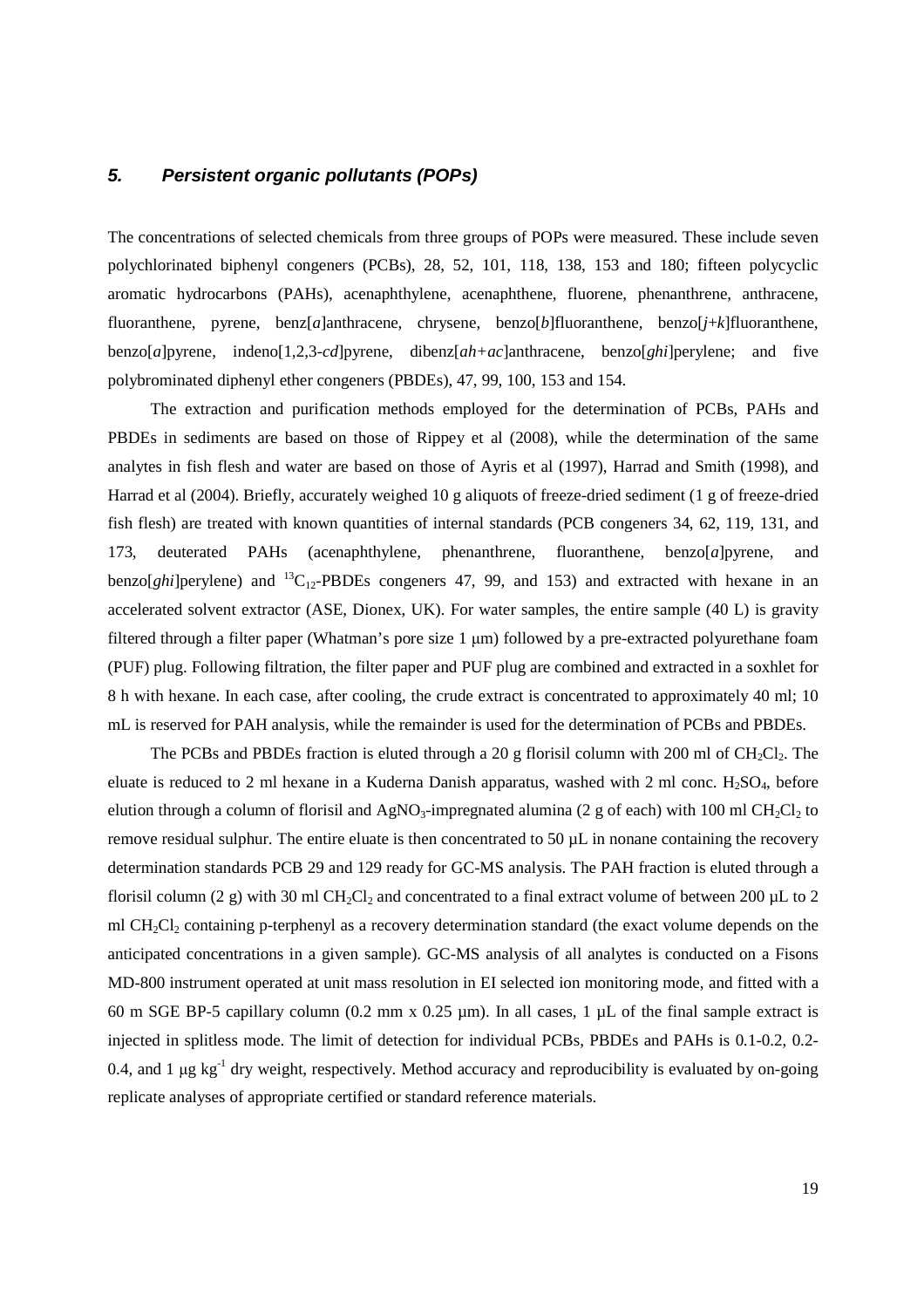#### **6. Sediment macrofossil analysis**

In the absence of reliable historical information on past aquatic macrophyte communities, analysis of sedimentary macro-remains of plants (the seeds, fruits and remains of stems, leaves and rhizomes) may provide a means of determining changes in the aquatic flora of a site (Birks 1980). Recent work has indicated that plant macrofossils provide a reliable means for tracking shifts in the dominant components of the submerged aquatic flora in shallow lakes (Davidson et al. 2005).

Typically, at least 15 levels from cores are examined for macrofossils. Samples are sieved at 350 and 125 µm, the exact sample volume being measured by water displacement. The entire residue on the 350 m sieve is examined under a stereo-microscope at magnifications of x10 to x40 and plant and animal macrofossils enumerated. A quantitative sub-sample, approximately one tenth of the sample from the 125 m sieve, is also analysed for smaller remains, such as leaf spines. All material is identified by comparison to reference material.

#### **7. Diatom analysis**

Analysis of diatoms (*Bacillariophyceae*: unicellular, siliceous algae) in sediment cores is a useful means with which to infer environmental trends. Diatoms are particularly good indicators of past limnological conditions, for example pH, nutrient concentrations and salinity, and can also be used for inferring changes in lake habitats. At least 15 levels from each of the cores are prepared and analysed for diatoms using standard techniques (Battarbee et al. 2001). A minimum of 300 diatom valves are counted on each slide at 1000x magnification and diatom concentrations were estimated using the microsphere method (Battarbee and Kneen 1982). Diatom species results are expressed as percentages of the total diatom sum. Contemporary diatoms from epiphytic samples are treated and enumerated in the same way.

#### **8. Invertebrate analysis (contemporary)**

Invertebrate sorting will take place in the laboratoty where all animals will be picked and identified to the highest practicable taxonomic level. Identification will use a variety of keys and guides (e.g. Croft 1986; Friday 1988) and will use a stereo-microscope at of x10 to x40 and a compound microscope up to x400 for body parts where this is necessary. The data produced will be estimates of abundance for each species/taxa found and though more complete species lists could be generated using other approaches this technique standardises effort to allow comparison between years. Additional expert identification may be available for some groups.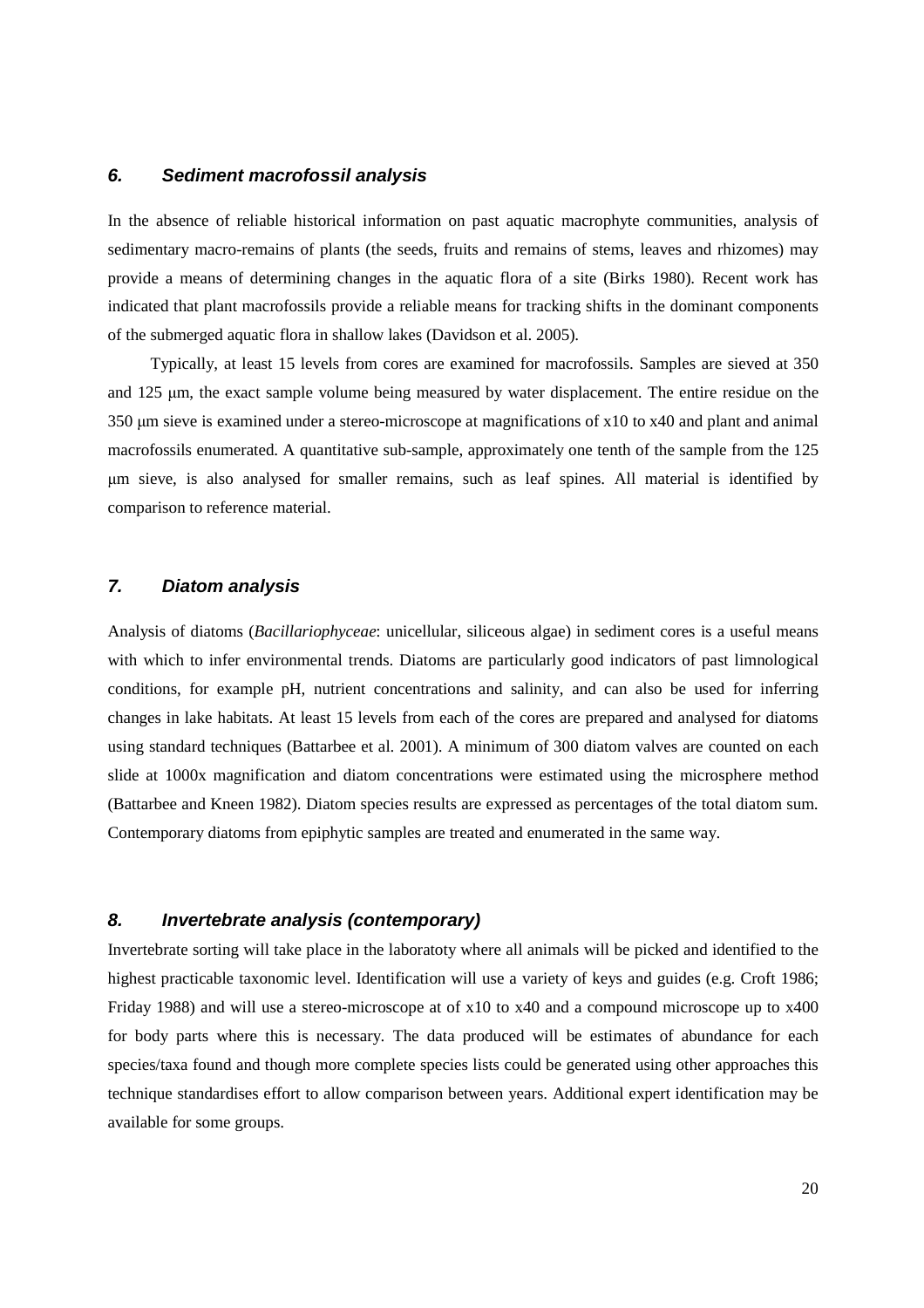#### **9. Zooplankton analysis (contemporary)**

Zooplankton are enumerated using a Sedgewick-Rafter counting cell on a compound microscope at x 40 to x100 magnification. A minimum of 100 will be identified from a sub-sample of known volume. Cladocera will be identified with reference to Flössner (1972) and Alonso (1996). All individuals will be identified to species where possible. Species-level identification for some Daphnids is difficult and some guilds of *Daphnia hyalina* agg. may be used where species level identification in that group is not possible. Cyclopoid crustaceans will be assigned to only family level i.e. Calanoid or Cyclopoid. The data produced will be quantitative estimates of zooplankton abundance.

#### **10. Phytoplankton analysis**

Phytoplantkon are analysed using an inverted microscope. A sub-sample of known volume is taken from the well-mixed whole sample and placed in a counting chamber. The sample is then given at least four hours to settle and the phytoplankton enumerated at a number of magnifications:

- a low magnification (e.g. x 40 or x100). This is a whole chamber count to pick up large taxa, followed by;
- transect counts at an intermediate magnification (x250), which enumerate "intermediate-sized" taxa i.e. those that are too small for the low-magnification count but too large to be reasonably counted using fields of view at high magnification, followed by;
- a high magnification count (x400 or greater) using fields of view. This identifies the small taxa. Approximately 100 fields of view are counted (i.e. about 400 units assuming the recommended sample concentration).

This approach allows the generation of a quantitative estimate of phytoplankton diversity and abundance in a standardised way so as to allow comparison between samples.

#### **11. Sediment toxicity tests**

Toxicity tests for the sediments follow Rippey et al. (2008). Two sediment toxicity tests are undertaken. A 10-day chironomid survival and growth test and a 7-day cladoceran survival and reproduction test (ASTM 2000; US EPA 2000).

In the chironomid test, eight replicates of a reference sediment and five for each sediment sample are used each with 10 organisms per replicate chamber. All sediment and control samples are observed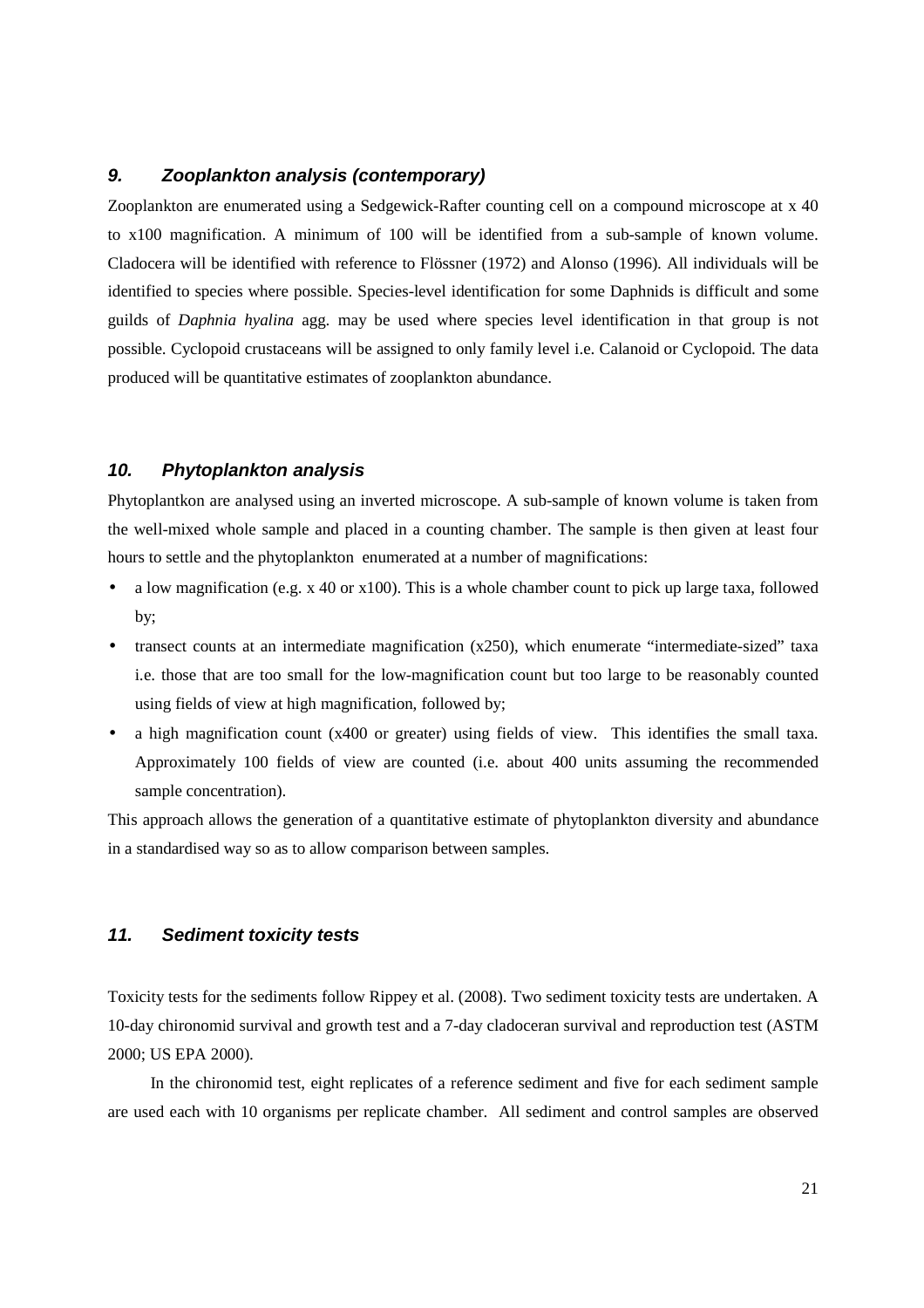for the number of adults emerging from the sediment. The number of live and dead animals in each test chamber is enumerated at test termination by sieving the sediment through a No.  $35$  ( $500 \mu m$ ) sieve. The criterion for test acceptability is mean survival in the reference sediment  $\geq 70\%$ .

In the cladoceran test, ten replicates of reference sediment and sediment samples are used with one juvenile added to each replicate beaker. All beakers are monitored daily for survival of *Daphnia* and for production of young. The criteria for test acceptability is mean survival of  $\geq 80\%$ , an average of 20 or more young per surviving female in the reference sediment and production of at least three broods in 60% of the surviving organisms.

In both tests, the hardness of the water used is 160 to 180 mg/L as  $CaCO<sub>3</sub>$  while the reference sediment is a natural sediment collected from a small pond in Columbia, Missouri, a sandy loam (74% sand, 20% silt, and 6% clay) with an organic carbon content of 0.2 to 0.7%. The test water is monitored for temperature, dissolved oxygen, pH, conductivity, total ammonia, alkalinity and hardness. The test chambers are maintained in a temperature-controlled water bath adjusted to maintain a sediment temperature of 23  $\pm$  1 °C for chironomids and 25  $\pm$  1°C for cladocerans, each under a 16 hour light: 8 hour dark photoperiod. The statistical significance of animal survival is determined by hypothesis testing ( $p =$ 0.05). Analysis of each end-point between samples is evaluated by first analysing the data for normality and homogeneity of variance with Shapiro-Wilk's Test and either Bartlett's, Hartley's, or Lavene's Test, before comparison of means. Analysis of variance is utilised for the reproduction data along with Dunnett's procedure for comparing the means. Survival data are analysed using Fisher's Exact test.

## **12. Major water chemistry**

All routine water chemistry analysis is undertaken by the National Laboratory Service (Environment Agency). The water analyses, methods and minimum reporting values (MRV) for each analysis is given in the following Table. More details are given in Appendix D.

| Analyte                       | Method                  | <b>MRV</b> | Units                    |
|-------------------------------|-------------------------|------------|--------------------------|
| Conductivity at 20°C          | Electrometric           | 10.0       | $\mu$ S cm <sup>-1</sup> |
| pH                            | Electrometric           | 0.05       | pH Units                 |
| Nitrogen: Total as N          | Automated colourimetric | 0.2        | $mg L^{-1}$              |
| Nitrogen: Total Oxidised as N | Automated colourimetric | 0.005      | $mg L^{-1}$              |
| Nitrogen: Organic as N        | Calculation             | $\Omega$   | $mg L^{-1}$              |
| Nitrite as N                  | Automated colourimetric | 0.001      | $mg L^{-1}$              |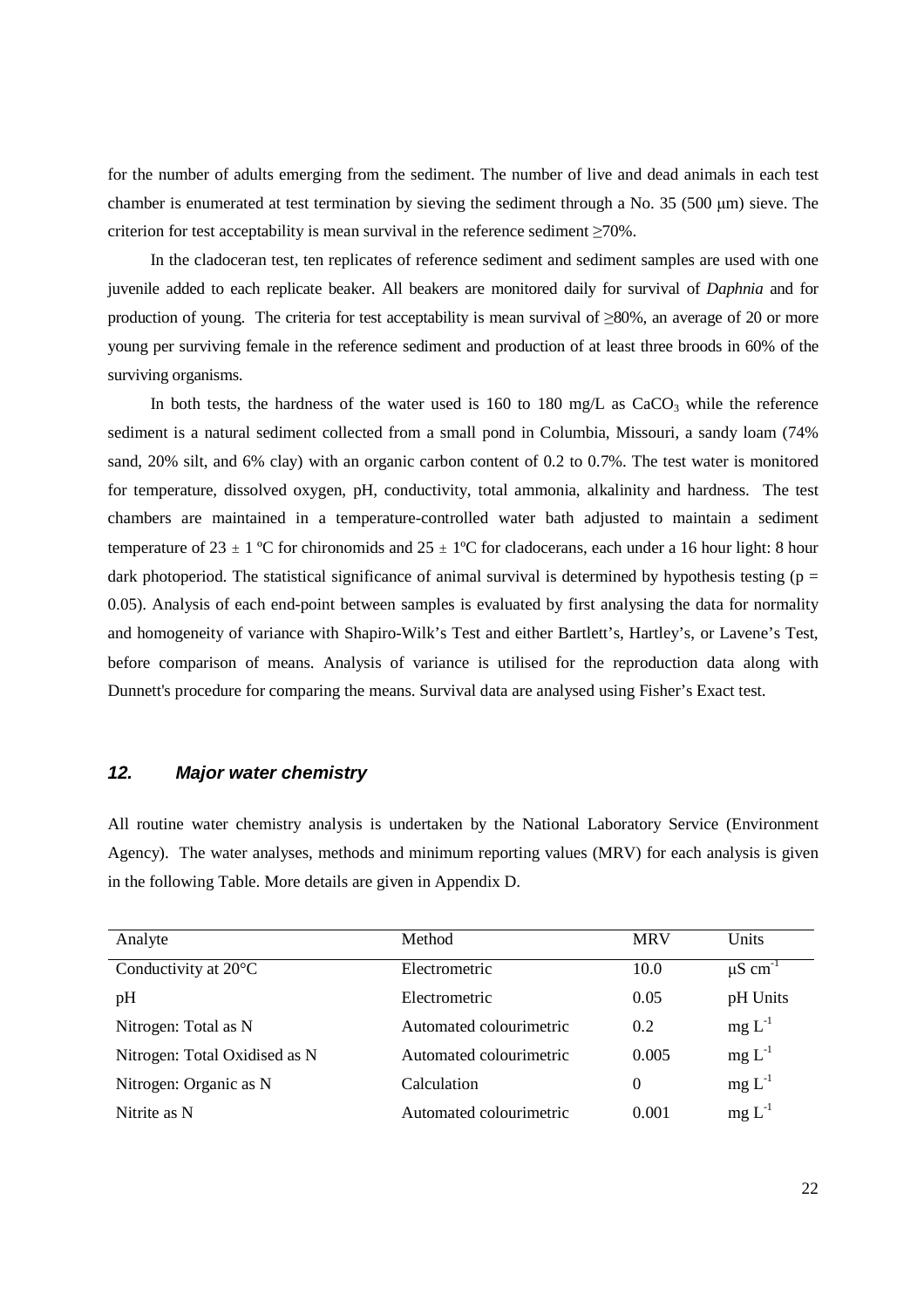| Calculation                      | $\mathbf{0}$ | $mg L^{-1}$             |
|----------------------------------|--------------|-------------------------|
| Automated colourimetric          | 0.2          | $mg L^{-1}$             |
| Colourimetry                     | 0.003        | $mg L^{-1}$             |
| Automated colourimetric          | 0.001        | $mg L^{-1}$             |
| Automated colourimetric          | 5            | $mg L^{-1}$             |
| Automated colourimetric          | 1            | $mg L^{-1}$             |
| Acetone extract / UV             | 0.5          | $\mu$ g L <sup>-1</sup> |
| Spectrophotometry                |              |                         |
| Inductively<br>Coupled<br>Plasma | 10           | $\mu$ g L <sup>-1</sup> |
| Mass Spectometry.                |              |                         |
| UV/Visible Spectrophotometry     | 0.004        | $mg L^{-1}$             |
| Optical emission spectroscopy    | 1.0          | $mg L^{-1}$             |
| Optical emission spectroscopy    | 0.3          | $mg L^{-1}$             |
| Optical emission spectroscopy    | 0.1          | $mg L^{-1}$             |
| Optical emission spectroscopy    | 2.0          | $mg L^{-1}$             |
| Optical emission spectroscopy    | 1.0          | $mg L^{-1}$             |
|                                  |              |                         |

#### **13. Lead isotopes**

Pb isotopes in sediment material is measured by inductively coupled plasma-mass spectrometry (ICP-MS). Lead concentrations in the samples are measured by quadrupole ICP-MS (Agilent 7500c), with calibration against a synthetic Pb standard. The isotopes  $^{206}Pb$  and  $^{207}Pb$  are measured using a high resolution magnetic sector single collector ICP-MS (Axiom). In order to quantify precision, ten replicate analyses are performed for each sample. A solution of the National Institute of Standards and Technology (NIST) common Pb isotopic reference standard "Standard reference material 981" (natural Pb; <sup>206</sup>Pb/<sup>207</sup>Pb = 1.0933) was measured after every three samples for calibration and mass bias correction.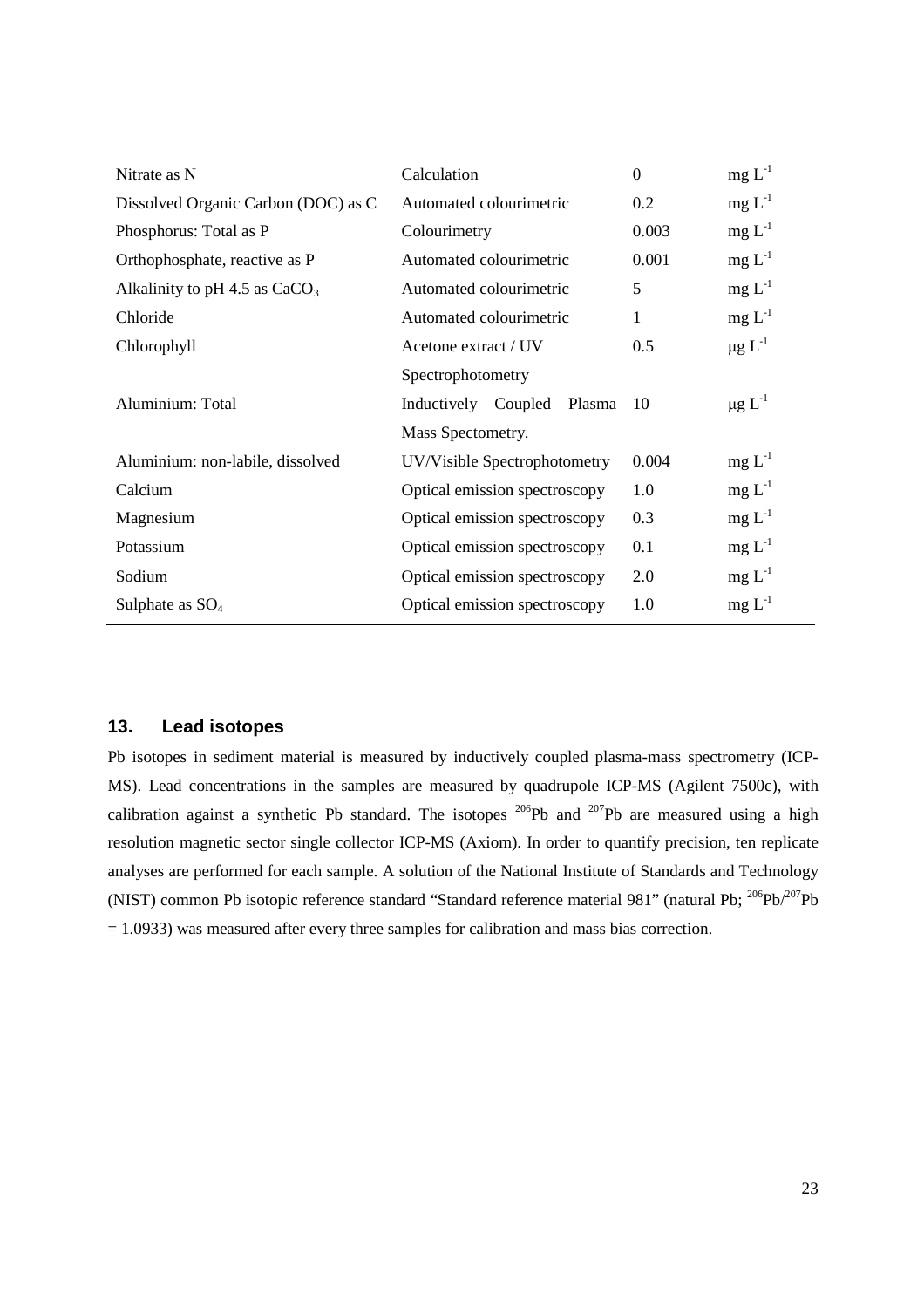#### **References**

- Appleby, P.G. (2001). Chronostratigraphic techniques in recent sediments. In W M Last and J P Smol (eds.) Tracking Environmental Change Using Lake Sediments. Vol. 1: Basin Analysis, Coring, and Chronological Techniques. Kluwer Academic Publishers, Dordrecht. pp171-203.
- Appleby, P.G. and Oldfield, F. (1978). The calculation of  $^{210}Pb$  dates assuming a constant rate of supply of unsupported  $^{210}$ Pb to the sediment. Catena, 5:1-8.
- Appleby, P.G. and Oldfield, F. (1983). The assessment of <sup>210</sup>Pb from sites with varying sediment accumulation rates. Hydrobiologia. 103: 29-35.
- ASTM. (2000). Standard test methods for measuring the toxicity of sediment-associated contaminants with freshwater invertebrates. American Standards Testing and Materials Method E 1706-95b, West Conshohocke, Pennsylvania, USA; 2000
- Ayris, S., Currado, G.M., Smith D. and Harrad S. (1997)GC/MS procedures for the Determination of PCBs in Environmental Matrices. Chemosphere 35: 905-917.
- Battarbee R.W. and Kneen, M.J. (1982). The use of electronically counted microspheres in absolute diatom analysis. Limnology and Oceanography*,* 27, 184-188.
- Battarbee, R.W., Jones V.J., Flower R.J., Cameron N.G., Bennion H., Carvalho L. and Juggins S. (2001) Diatoms. In: Tracking Environmental Change Using Lake Sediments. Volume 3: Terrestrial, Algal, and Siliceous Indicators (Eds J.P. Smol, H.J.B. Birks and W.M. Last), Kluwer Academic Publishers, Dordrecht. p. 155- 202.
- Besser J.M., Giesy J.P., Kubitz J.A., Verbrugge D.A., Coon T.G., Braselton W.E. (1996) Assessment of sediment quality in dredged and undredged areas of the Trenton Channel of the Detroit River, Michigan USA, using the sediment quality triad. Journal of Great Lakes Research 22: 683-696.
- Birks H.H. (1980) Plant macrofossils in Quaternary lake sediments. Archiv fr Hydrobiologie. 15: 160.
- Croft P.S. (1986) A key to the major groups of British Freshwater Invetebrates. Field Studies 6: 531-579.
- Dave G. (1992). Sediment toxicity and heavy-metals in 11 lime reference lakes of Sweden. Water, Air and Soil Pollution 63: 187-200.
- Davidson, T.A., Sayer C.D. Bennion H. David C. Rose N.L. and Wade M.P. (2005) A 250 year comparison of historical, macrofossil and pollen records of aquatic plants in shallow lakes. Freshwater Biology 50: 1671-1686.
- Dean, W. E. Jr. (1974) Determination of carbonate and organic matter in calcareous sediments and sedimentary rocks by loss on ignition: Comparison with other methods. J. Sed. Petrol. 44: 242–248.
- Friday L.E. (1988) A key to the adults British Freshwater Beetles. Field studies 7: 101-153.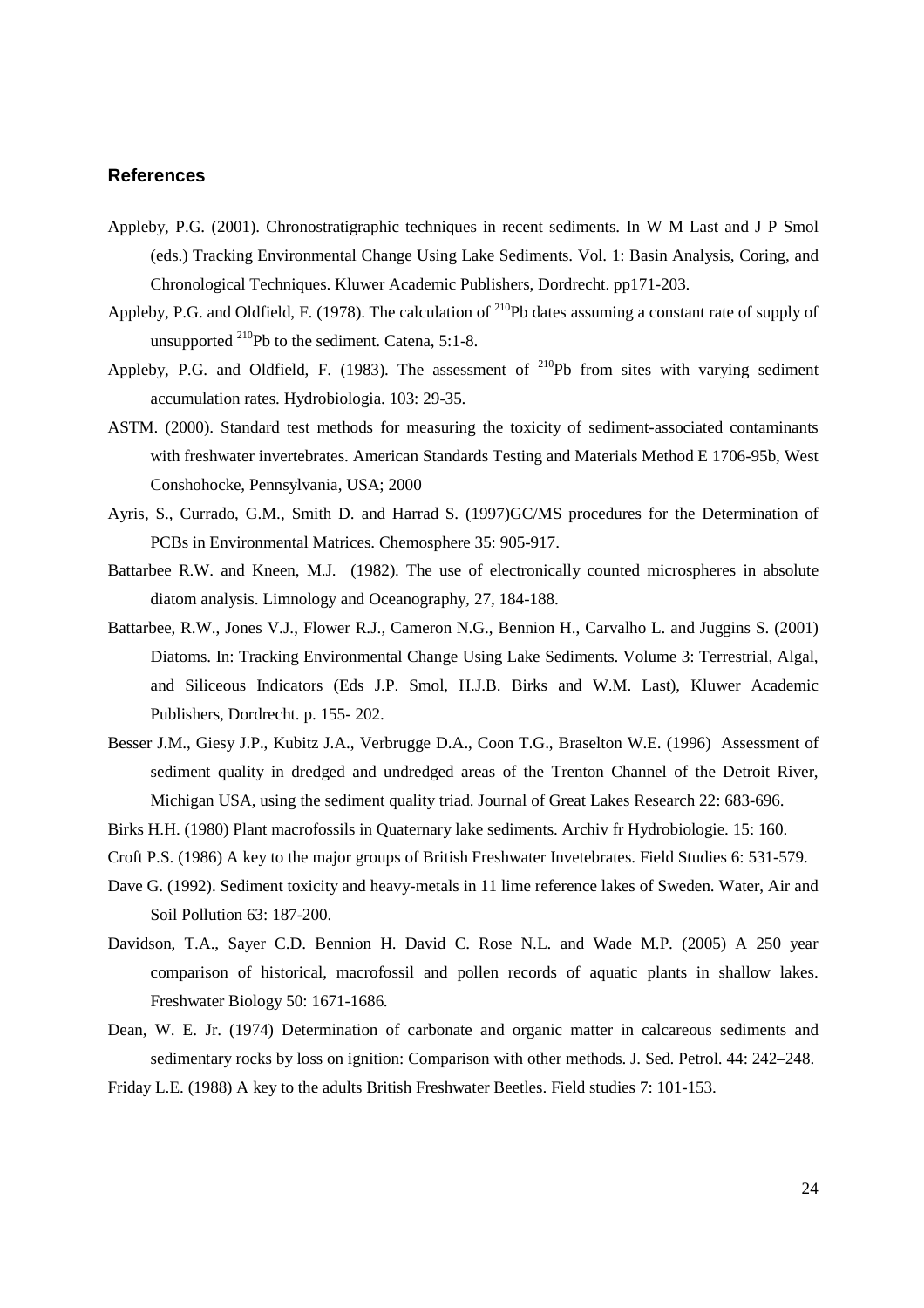- Harrad, S. and Smith, D. (1998) Field Evaluation of a Mathematical Model of PCB Transfer through the Freshwater Aquatic Food Chain. Sci Tot. Environ. 212: 137-144.
- Harrad, S., Wijesekera, R. Hunter, S. Halliwell, C. and Baker, R. (2004) Preliminary Assessment of UK Human Dietary and Inhalation Exposure to Polybrominated Diphenyl Ethers. Environ. Sci. Technol. 38: 2345-2350.
- Heiri, O, Lotter, A.F. and Lemcke G. (2001). Loss on ignition as a method for estimating organic and carbonate content in sediments: reproducibility and comparability of results. Journal of Paleolimnology 25: 101-110.
- JNCC (2005) Common Standards Monitoring Guidance For Standing Waters. JNCC.
- Livingstone, D.A. (1955). A lightweight piston sampler for lake deposits. Ecology 36: 137-139.
- Long E.R., Field L.J., MacDonald D.D. (1998). Predicting toxicity in marine sediments with numerical sediment quality guidelines. Environmental Toxicology and Chemistry 17: 714-727.
- Rippey, B., Rose, N.L., Yang, H., Harrad, S. Robson, M. and Travers, S. (2008) An assessment of toxicity in profundal lake sediment due to the deposition of heavy metals and persistent organic pollutants from the atmosphere. Environment International.
- Rose, N.L. (1990). A method for the extraction of carbonaceous particles from lake sediment. J. Paleolimnol. 3: 45-54.
- Rose, N.L. (1994) A note on further refinements to a procedure for the extraction of carbonaceous fly-ash particles from sediments. Journal of Paleolimnology 11:201-204.
- Rose, N.L. (2008) Quality control in the analysis of lake sediments for spheroidal carbonaceous particles. Limnology and Oceanography: Methods 6: 172 – 179.
- Tröels-Smith, J. (1955). Karakterisaring af Løse jordarter. Danmarks Geologiska Undersoegelsa IV Reakke Bd 3. pp. 1–73.
- US EPA. (2000) Method for measuring the toxicity and bioaccumulation of sediment-associated contaminants with freshwater invertebrates. EPA-600/R-99/064, US EPA, Washington.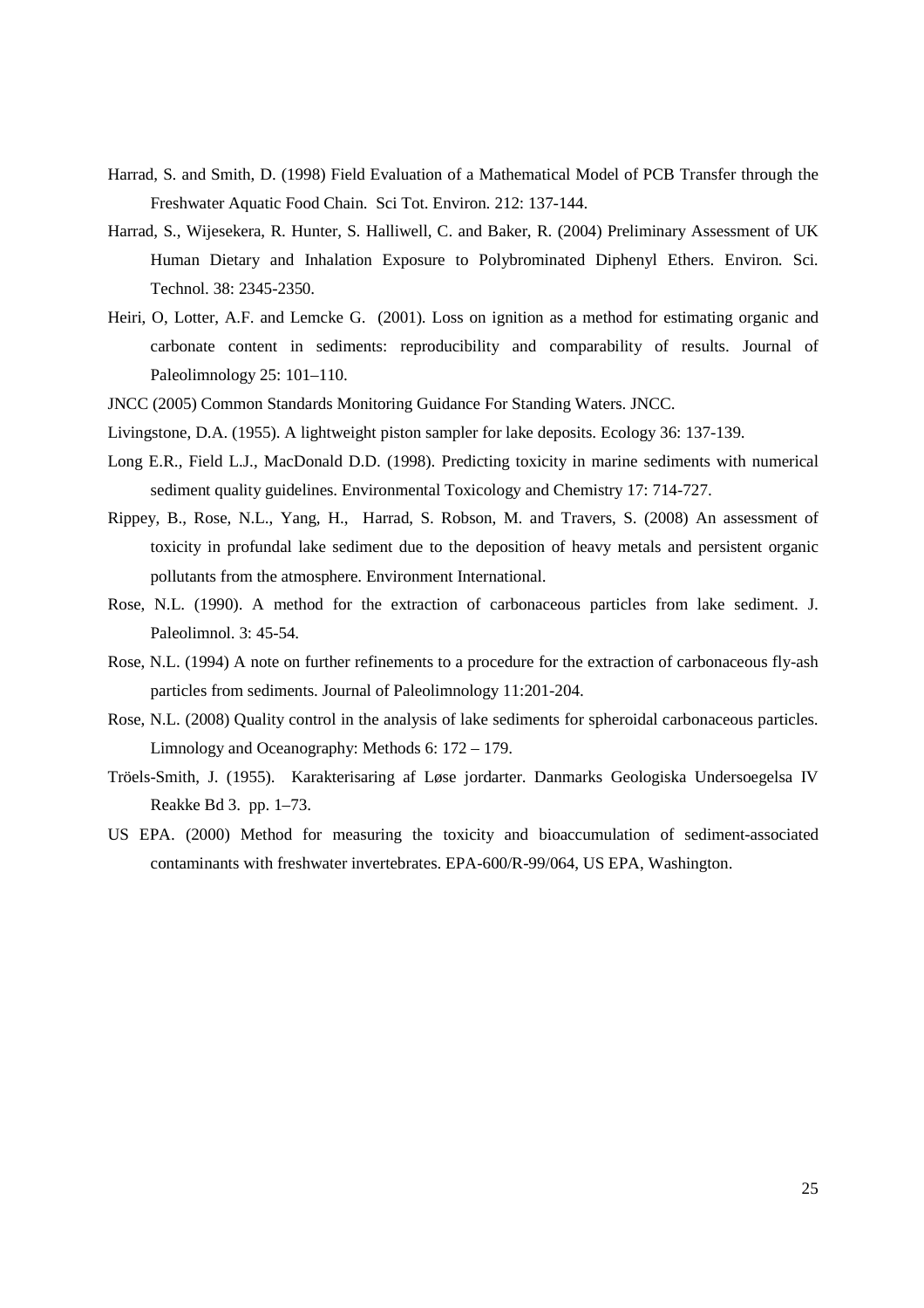# **APPENDIX A.**

**UCL DEPARTMENT OF GEOGRAPHY Fieldwork Risk Assessment** 



#### **FIELDWORK RISK ASSESSMENT**

| Project title:                 | OPAL - Open Air Laboratories (Aquatic Monitoring and Water<br>Research Centre)  |  |  |
|--------------------------------|---------------------------------------------------------------------------------|--|--|
| $Location(s)$ :                | 9 Water bodies in England (Detailed site information available)                 |  |  |
| Project Supervisor:            | Dr. Neil Rose                                                                   |  |  |
| Brief description of the work: | Palaeolimnological research and regular environmental/ecological<br>monitoring. |  |  |

#### **Declaration**

We the undersigned have assessed the activity and the associated risks and declare that the risks will be controlled by the methods listed. Those participating in the work have read the assessment. The work will be reassessed whenever there is significant change and at least annually.

Name (Block Capitals)

NEIL ROSE SIMON TURNER TOM DAVIDSON

Signed:

Supervisor: Dr Neil Rose Researcher(s): Dr Simon Turner, Dr Tom Davidson

Date:

Review date for risk assessment:

#### **Purpose**

The purpose of this document is to identify the risks which relate to the planned fieldwork, and to describe the control procedures which will be adopted.

The risk assessment document identifies a set of hazards which may be relevant to the project. For each hazard category the risk is identified and appropriate control measure(s) described.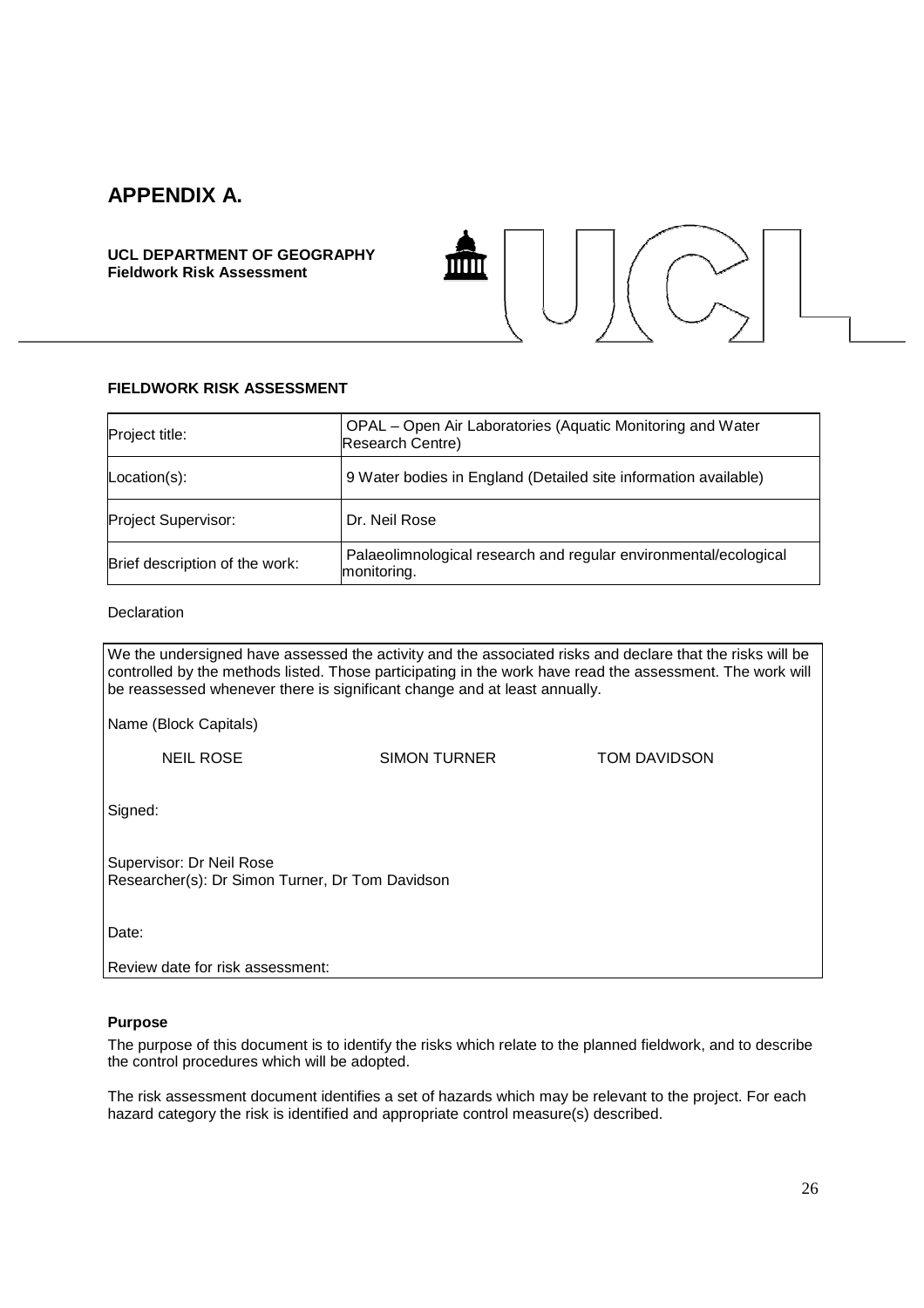| <b>Environment</b> |                                                                                                                                                                                                                                                                                                                                                                                                                                                                                                            | Hazards involved with environment must be considered                                                                                                                                                                                                                                                                                                                                                                                                                                                                                                                                                                                                                                                                                                                                                                                                                                                                                                                                                                                                                                                                                                                                                                 |  |  |
|--------------------|------------------------------------------------------------------------------------------------------------------------------------------------------------------------------------------------------------------------------------------------------------------------------------------------------------------------------------------------------------------------------------------------------------------------------------------------------------------------------------------------------------|----------------------------------------------------------------------------------------------------------------------------------------------------------------------------------------------------------------------------------------------------------------------------------------------------------------------------------------------------------------------------------------------------------------------------------------------------------------------------------------------------------------------------------------------------------------------------------------------------------------------------------------------------------------------------------------------------------------------------------------------------------------------------------------------------------------------------------------------------------------------------------------------------------------------------------------------------------------------------------------------------------------------------------------------------------------------------------------------------------------------------------------------------------------------------------------------------------------------|--|--|
| Hazard (s)         | Risk(s)                                                                                                                                                                                                                                                                                                                                                                                                                                                                                                    | <b>Control Measure(s)</b>                                                                                                                                                                                                                                                                                                                                                                                                                                                                                                                                                                                                                                                                                                                                                                                                                                                                                                                                                                                                                                                                                                                                                                                            |  |  |
| Weather            | General/Miscellaneous<br>Hypothermia - This<br>results from dangerous<br>loss of body heat. The<br>main land based cause<br>is wind chill, through<br>inadequate clothing.<br>Immersion in cold water<br>can rapidly lead to<br>hypothermia.<br>Frostbite - This results<br>from lack of circulation<br>in the extremities<br>caused by severe cold.<br>It is most common<br>when hands or feet are<br>wet. High altitude can<br>exaggerate the problem<br>as circulation tends to<br>be less efficient in | Consult a daily weather forecast before setting out.<br>$\bullet$<br>Check Met Office forecast, Tel: 0891-500401.<br>Wear clothing suitable for expected weather<br>$\bullet$<br>conditions. However, be prepared for sudden<br>changes and where possible take a change of<br>clothes.<br>Strong winds and cold weather reduce energy levels;<br>$\bullet$<br>take adequate food and drink supplies.<br>Ensure clothing is appropriate and use a survival suit<br>in extremely cold weather.<br>Wear a woollen hat - this will significantly reduce heat<br>٠<br>loss.<br>Wear lots of layered clothing - remove layers to<br>$\bullet$<br>reduce sweating.<br>Wear woollen gloves under waterproof gloves.<br>$\bullet$<br>Eat plenty of food and drink plenty of fluids.<br>$\bullet$<br>Wear woollen gloves under waterproof gloves.<br>$\bullet$<br>Make sure shoes/boots are loose enough to allow<br>room for two pairs of warm socks and still not be<br>tight. Restricting circulation with tight shoes will make<br>you more prone to frostbite.<br>Be aware that the altitude you will be working at will<br>$\bullet$<br>affect your susceptibility to frostbite.<br>Ensure that footwear is waterproof. |  |  |
|                    | these environments.<br>Poor Visibility - This<br>can be due to driving<br>rain, snow etc. or fog.<br>Working at dawn or<br>dusk can also lead to<br>visibility problems.<br>Sunburn - This can<br>occur even in cold<br>conditions, especially<br>where there is reflected<br>light - e.g. close to or<br>on water, at high<br>altitude, in snowy<br>conditions. Any<br>exposed area of the<br>skin is susceptible (esp.<br>face and hands).                                                               | If problems are due to adverse weather conditions,<br>seek shelter and wait for weather to clear.<br>If working at dawn or dusk, ensure a torch is carried.<br>Wear high visibility clothing, so that you can be seen<br>easily.<br>Use a high factor Sun block<br>If working in full sun, do not expose skin<br>unnecessarily.<br>Make sure back of neck is covered.<br>Wear Sun glasses to protect eyes.                                                                                                                                                                                                                                                                                                                                                                                                                                                                                                                                                                                                                                                                                                                                                                                                           |  |  |
|                    | Dehydration- This can<br>occur in hot or cold<br>weather - wind can be a                                                                                                                                                                                                                                                                                                                                                                                                                                   | Drink plenty of fluids - it is recommended that more<br>than 3 litres per person per day is necessary in hot<br>weather.                                                                                                                                                                                                                                                                                                                                                                                                                                                                                                                                                                                                                                                                                                                                                                                                                                                                                                                                                                                                                                                                                             |  |  |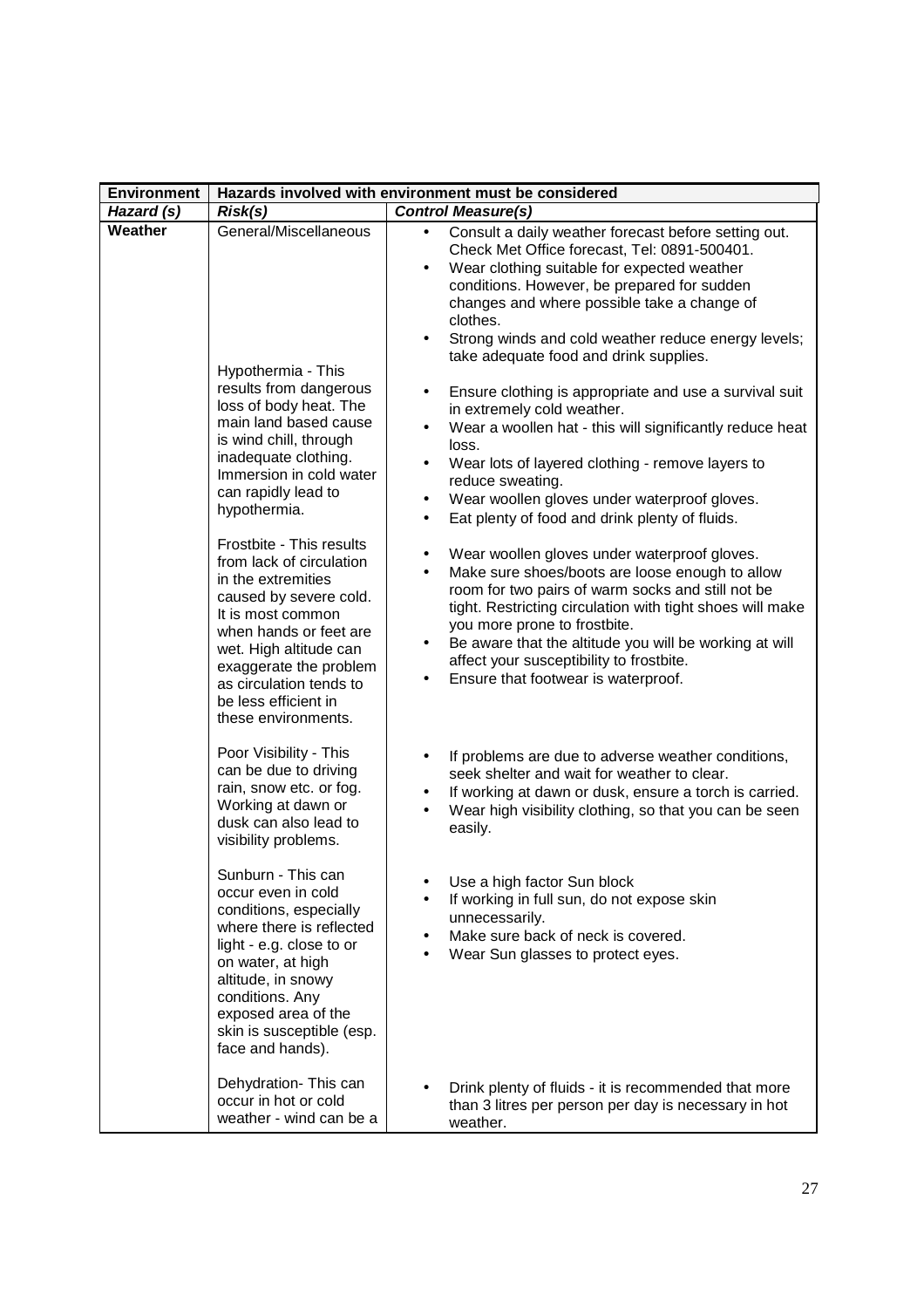| contributing factor.                                                                                                         | Do not drink alcohol and avoid caffeinated drinks.<br>$\bullet$                                                                                                                                                                         |
|------------------------------------------------------------------------------------------------------------------------------|-----------------------------------------------------------------------------------------------------------------------------------------------------------------------------------------------------------------------------------------|
| Heatstroke/heat<br>exhaustion - These are<br>due to the body over<br>heating and are often<br>accompanied by<br>dehydration. | Avoid working in full sun.<br>$\bullet$<br>Drink plenty of fluids.<br>$\bullet$<br>Always wear a sun hat.<br>$\bullet$<br>Keep back of neck covered.<br>$\bullet$<br>If feeling particularly hot, find some shade and rest<br>$\bullet$ |

| <b>Manual Handling</b>                                      | Do manual handling activities take                                                                                                                                                                                                                                                                                             |                                                                                                                                                                                                                                                                  | <b>NO</b>                                                                        | Move to next hazard -                                                                                                                                                                                                                                                                                                                                   |
|-------------------------------------------------------------|--------------------------------------------------------------------------------------------------------------------------------------------------------------------------------------------------------------------------------------------------------------------------------------------------------------------------------|------------------------------------------------------------------------------------------------------------------------------------------------------------------------------------------------------------------------------------------------------------------|----------------------------------------------------------------------------------|---------------------------------------------------------------------------------------------------------------------------------------------------------------------------------------------------------------------------------------------------------------------------------------------------------------------------------------------------------|
|                                                             | place? (Tick relevant box)                                                                                                                                                                                                                                                                                                     | <b>YES X</b>                                                                                                                                                                                                                                                     |                                                                                  |                                                                                                                                                                                                                                                                                                                                                         |
| Hazard(s)                                                   | Risk(s)                                                                                                                                                                                                                                                                                                                        | <b>Control Measure(s)</b>                                                                                                                                                                                                                                        |                                                                                  |                                                                                                                                                                                                                                                                                                                                                         |
| Unstable loads in<br><b>Vehicle</b>                         | Equipment must be<br>stacked properly in<br>the vehicle to reduce<br>moving whilst the<br>vehicle is in motion.<br>This may injure the<br>driver/passenger or<br>may fall when the<br>doors of the vehicle<br>are opened for<br>unloading.                                                                                     | Ensure that heavy equipment is on the<br>$\bullet$<br>bottom of the pile.<br>Pack awkward shaped items into square<br>$\bullet$<br>boxes if possible.<br>Tie down any loose items.<br>$\bullet$<br>Do not stack equipment higher than the<br>$\bullet$<br>seats. |                                                                                  |                                                                                                                                                                                                                                                                                                                                                         |
| <b>Back Injury - Lifting</b>                                | Stand close to object, with feet apart.<br>$\bullet$<br>Incorrect lifting<br>Keep back straight.<br>technique used.<br>$\bullet$<br>Bend knees.<br>$\bullet$<br>Keep head up.<br>$\bullet$<br>Avoid twisting or bending or repetitive work.<br>$\bullet$<br>Seek proper training in manual handling<br>$\bullet$<br>techniques |                                                                                                                                                                                                                                                                  |                                                                                  |                                                                                                                                                                                                                                                                                                                                                         |
| <b>Back injury - Carrying</b><br>equipment to site.         | Incorrect carrying<br>techniques                                                                                                                                                                                                                                                                                               | $\bullet$<br>rucksack.<br>$\bullet$<br>$\bullet$<br>$\bullet$                                                                                                                                                                                                    | Do not overload rucksacks.<br>by other means.<br>stretch that limit.             | Where possible carry equipment in a<br>Do not carry equipment further than is<br>necessary - get as close to site as possible<br>Do not single-handedly attempt to carry<br>anything that is "too heavy". This will vary<br>from individual to individual - know your<br>limits and do not be persuaded to over<br>Be aware of awkward shaped loads and |
| Injury to arms and hands<br>- Carrying equipment to<br>site | Strains, sprains,<br>breaks, cuts and<br>grazes                                                                                                                                                                                                                                                                                | $\bullet$<br>$\bullet$<br>rucksack.<br>$\bullet$                                                                                                                                                                                                                 | unevenly balanced loads.<br>Wear protective gloves.<br>Keep sleeves rolled down. | Where possible dismantle large pieces of<br>equipment into smaller, lighter components.<br>Where possible carry equipment in a                                                                                                                                                                                                                          |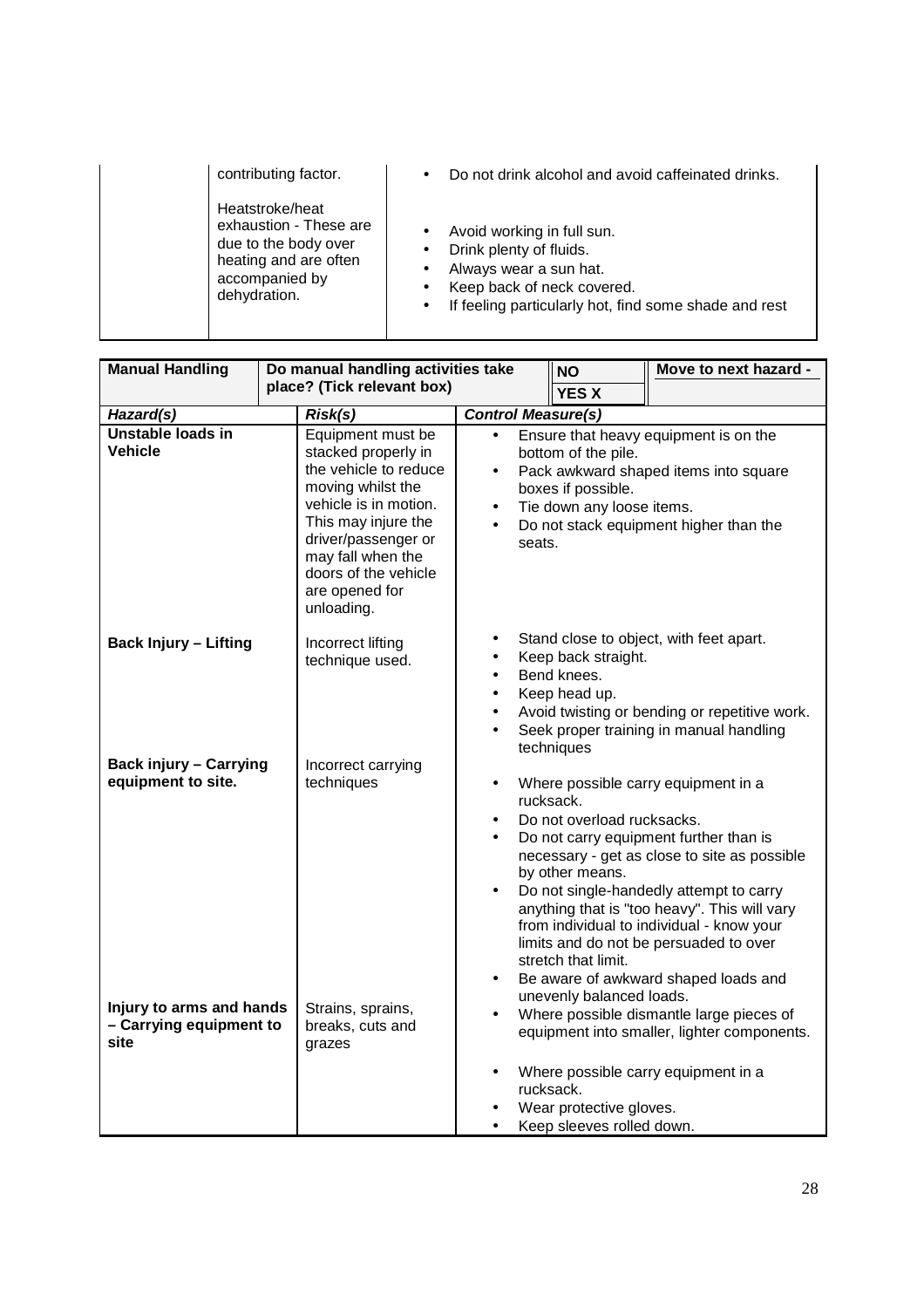• Be aware of sharp edges/corners. • Be aware of pieces of equipment which may pinch the skin - hinges, lids etc.

| <b>Chemical/Biological</b> | Are chemical or biological                                     | <b>NO</b>                                                     | Move to next hazard -                                                                                                                                                                                                                                                                                                                                                                                                                                                                                                  |
|----------------------------|----------------------------------------------------------------|---------------------------------------------------------------|------------------------------------------------------------------------------------------------------------------------------------------------------------------------------------------------------------------------------------------------------------------------------------------------------------------------------------------------------------------------------------------------------------------------------------------------------------------------------------------------------------------------|
|                            | hazards involved? (Tick<br>relevant box)                       | <b>YES X</b>                                                  |                                                                                                                                                                                                                                                                                                                                                                                                                                                                                                                        |
| Hazard(s)                  | Risk(s)                                                        | <b>Control Measure(s)</b>                                     |                                                                                                                                                                                                                                                                                                                                                                                                                                                                                                                        |
| <b>Reagents</b>            | Risk of personal injury/long term<br>health effects.           | $\bullet$                                                     | Read all relevant COSHH<br>guidelines and risk assessments<br>pertaining to reagents being used<br>and follow instructions for use.<br>Wear gloves and safety glasses<br>Wash hands frequently.<br>Clear up any spillages<br>immediately using methods<br>indicated in COSHH guidelines.                                                                                                                                                                                                                               |
|                            | Risk of environmental damage<br>due to inappropriate disposal. | $\bullet$<br>$\bullet$<br>$\bullet$<br>$\bullet$<br>etc.      | Do not pour any chemical into<br>drains, rivers etc.<br>Dispose of all reagents in<br>accordance with Departmental<br>guidelines (see Departmental<br>Safety Arrangements)<br>Waste should be brought back to<br>the Department in clearly labeled<br>containers for disposal.<br>Do not mix different types of<br>waste reagent - they may react<br>violently or need to be disposed<br>of by different methods.<br>Do not put waste reagents into<br>"food" containers - e.g. Soft<br>drinks bottles, Ice cream tubs |
|                            | Risk of endangering other<br>people's health and safety.       | $\bullet$<br>$\bullet$<br>disposal.<br>$\bullet$<br>$\bullet$ | Do not put waste or any reagent<br>into any inappropriately labeled<br>container.<br>Label all reagents clearly.<br>Do not leave chemicals<br>unattended in the field.<br>Follow guidelines for correct<br>Clear up any spillages<br>immediately using methods<br>indicated in COSHH guidelines.<br>Do not put reagents into "food"<br>containers - e.g. soft drinks<br>bottles, ice cream tubs etc.                                                                                                                   |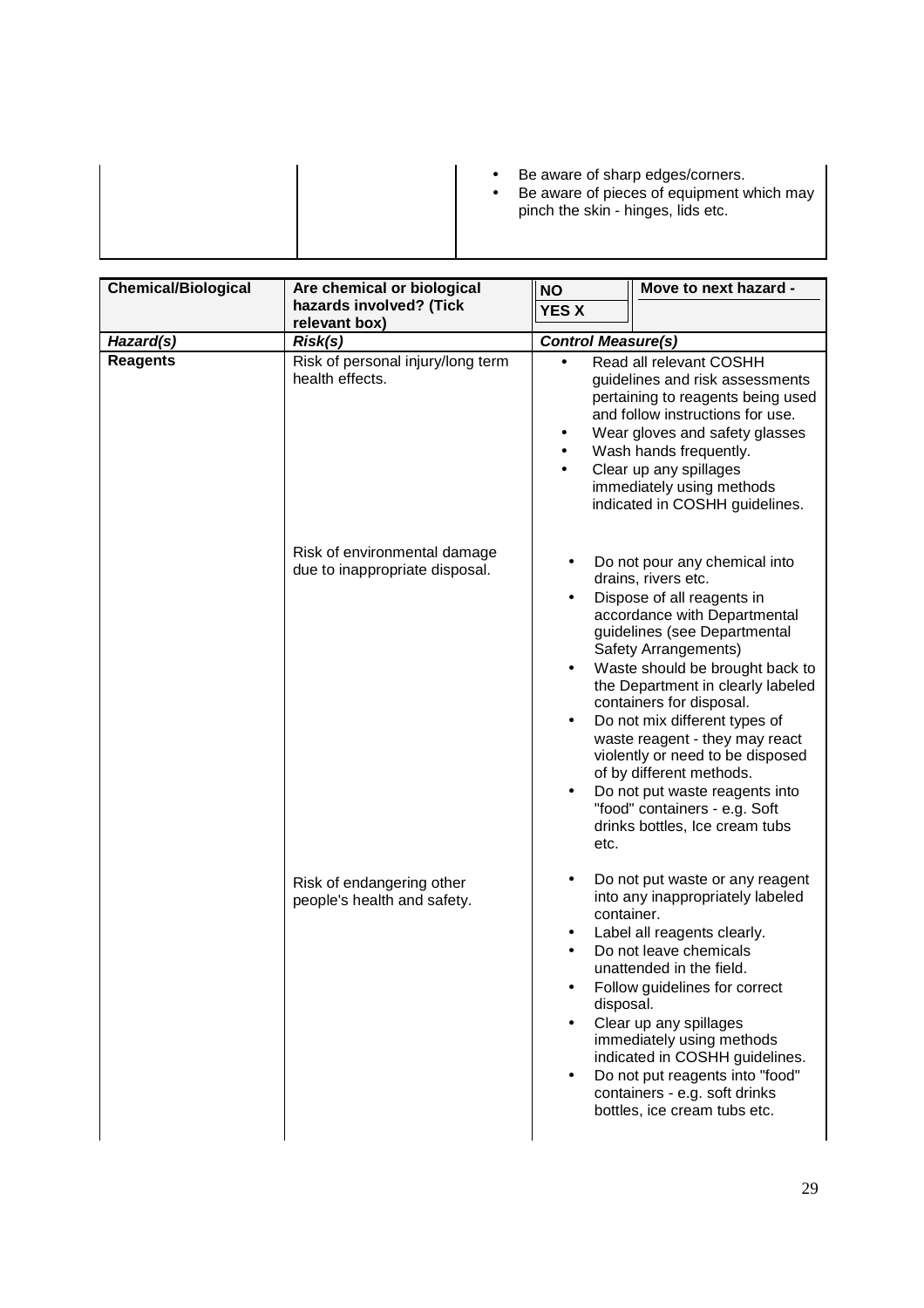| <b>Pathogens</b><br>For additional<br>information, consult<br>"Safety in Biological<br>Fieldwork" 3rd edition,<br>1990 Institute of<br>Biology,<br>20 Queensbury Place,<br><b>London SW7 2DZ</b> | Health risks from working in<br>aquatic environments     | Be aware of health risks from<br>water borne pathogens e.g.<br>Hepatitis 'A', Weil's Disease,<br>Polio and toxic cyano-bacteria<br>Hepatitis 'A' and Polio<br>٠<br>vaccinations are highly<br>recommended.<br>Ensure Tetanus vaccinations are<br>up to date<br>Wear waterproof gloves.<br>Clean hands frequently. Always<br>wash hands before eating,<br>preferably using antiseptic<br>medical wipes. |
|--------------------------------------------------------------------------------------------------------------------------------------------------------------------------------------------------|----------------------------------------------------------|--------------------------------------------------------------------------------------------------------------------------------------------------------------------------------------------------------------------------------------------------------------------------------------------------------------------------------------------------------------------------------------------------------|
|                                                                                                                                                                                                  | Risks from agricultural diseases                         | Be aware that some fields may<br>٠<br>be cordoned off due to soil borne<br>pathogens. These are easily<br>spread from field to field if you<br>walk or drive through them.<br>Do not enter fields with DEFRA<br>$\bullet$<br>notices on them, even if the land<br>owner gives permission.<br>Consult DEFRA for further<br>$\bullet$<br>information.                                                    |
| <b>Plants</b>                                                                                                                                                                                    | Risk of Poisoning                                        | Do not eat any wild plants as<br>٠<br>they may be poisonous or carry<br>parasites.<br>If handling plant material, wear<br>٠<br>gloves.<br>Wash hands frequently<br>Plants may be coated with any<br>airborne pollutant present in the                                                                                                                                                                  |
| Plants (cont.)                                                                                                                                                                                   | Cuts and grazes                                          | area - avoid brushing against<br>plants with bare arms/legs.<br>Be aware of any plants with<br>thorns, spines etc.<br>Clean and cover any cuts or<br>grazes sustained to prevent<br>infection.<br>Be aware of low, over-hanging                                                                                                                                                                        |
| <b>Invasive Species</b>                                                                                                                                                                          | Disinfection Protocol for Invasive<br>or Harmful Species | branches.<br>Be aware of tree roots and<br>creepers that may cause you to<br>trip.<br>Invasive Species encountered<br>during fieldwork should not be<br>transferred to other water bodies.<br>All equipment must be cleaned,<br>disinfected and dried after use.<br><b>ECRC</b> guidelines                                                                                                             |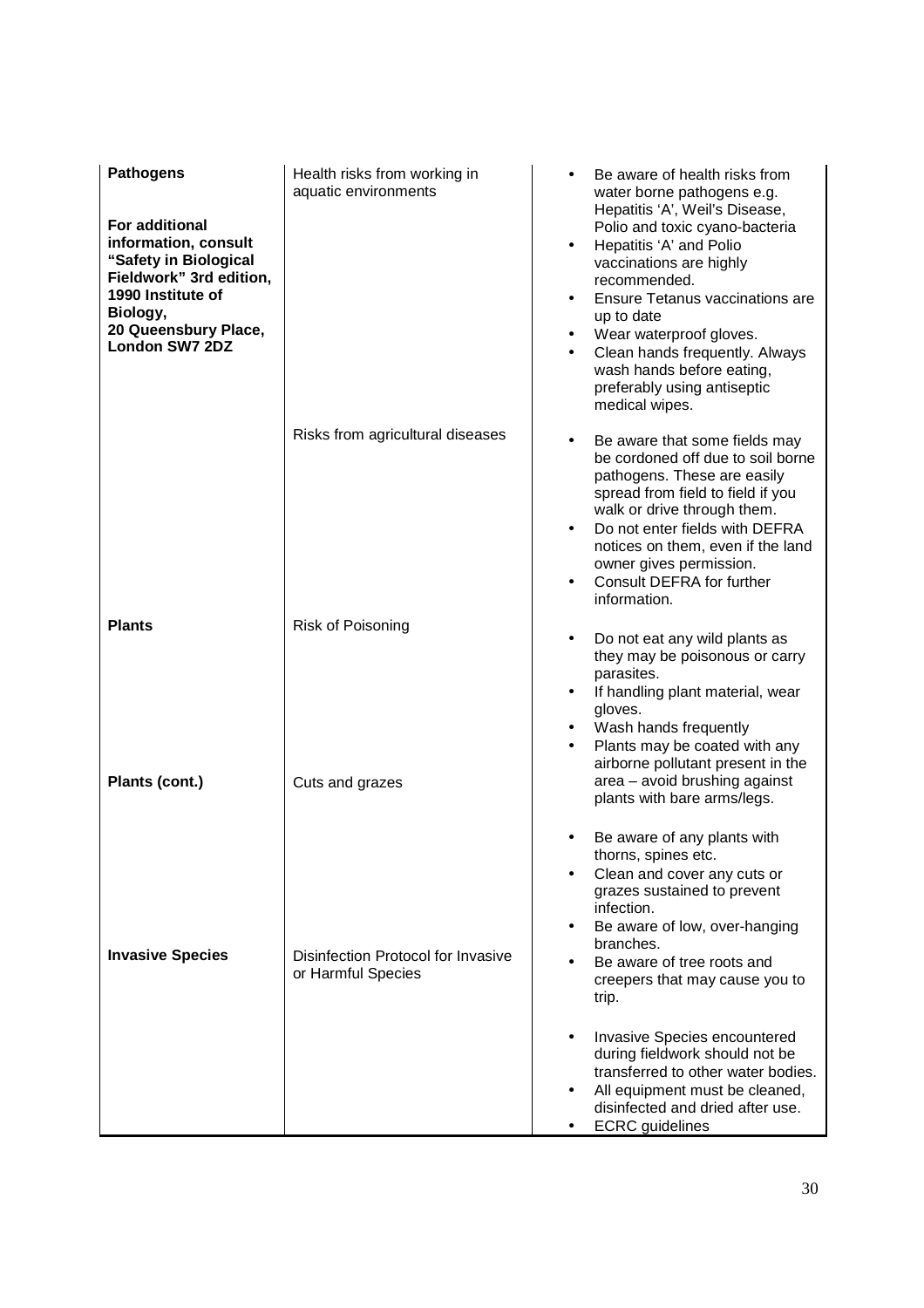(http://www.ecrc.ucl.ac.uk/conten t/view/75/158/) will be followed.

| Working on or near water          |                              | Does the work involve                                                                                                                                                                                            |                                                                                                                                             |                                                             | <b>NO</b>                                                                                                                                                                                                            | Move to next hazard -                                                                                                                                                                                                                                                                                                                                                                                                                                                                                                                                                                                                                                                                                                                                                                                                                                                                                                                                                                                                                                                                                                                                                                                                                                                                                                                                                                                                                                                                                 |
|-----------------------------------|------------------------------|------------------------------------------------------------------------------------------------------------------------------------------------------------------------------------------------------------------|---------------------------------------------------------------------------------------------------------------------------------------------|-------------------------------------------------------------|----------------------------------------------------------------------------------------------------------------------------------------------------------------------------------------------------------------------|-------------------------------------------------------------------------------------------------------------------------------------------------------------------------------------------------------------------------------------------------------------------------------------------------------------------------------------------------------------------------------------------------------------------------------------------------------------------------------------------------------------------------------------------------------------------------------------------------------------------------------------------------------------------------------------------------------------------------------------------------------------------------------------------------------------------------------------------------------------------------------------------------------------------------------------------------------------------------------------------------------------------------------------------------------------------------------------------------------------------------------------------------------------------------------------------------------------------------------------------------------------------------------------------------------------------------------------------------------------------------------------------------------------------------------------------------------------------------------------------------------|
|                                   |                              | being near or on water?<br>(Tick relevant box)                                                                                                                                                                   |                                                                                                                                             |                                                             | <b>YES X</b>                                                                                                                                                                                                         |                                                                                                                                                                                                                                                                                                                                                                                                                                                                                                                                                                                                                                                                                                                                                                                                                                                                                                                                                                                                                                                                                                                                                                                                                                                                                                                                                                                                                                                                                                       |
|                                   |                              |                                                                                                                                                                                                                  |                                                                                                                                             |                                                             |                                                                                                                                                                                                                      |                                                                                                                                                                                                                                                                                                                                                                                                                                                                                                                                                                                                                                                                                                                                                                                                                                                                                                                                                                                                                                                                                                                                                                                                                                                                                                                                                                                                                                                                                                       |
| Hazard(s)<br><b>Boat Handling</b> | Risk(s)<br>injury.<br>engine | Equipment - failure to<br>check or use correctly<br>resulting in personal<br>On water bodies<br>where permission to<br>use motor engines<br>has been granted and<br>use is appropriate<br>Risks of Fire - petrol | $\bullet$<br>$\bullet$<br>$\bullet$<br>$\bullet$<br>$\bullet$<br>$\bullet$<br>$\bullet$<br>$\bullet$<br>$\bullet$<br>$\bullet$<br>$\bullet$ | <b>Control Measure(s)</b><br>boat.<br>boat.<br>setting out. | sealed correctly.<br>conditions for extra stability.<br>while in operation.<br>bailer should be carried.<br>for additional security.<br>contaminated material in.<br>tangling in the propeller.<br>boats or engines. | All Named OPAL personnel have RYA National<br>Powerboat Level 2 Certificates.<br>The Helm is responsible for all decisions within the<br>Ensure the boat is fully inflated and that valves are<br>Inflate the keel (where appropriate) in windy<br>Wear survival suits in rough, cold conditions. Be<br>aware that conditions in the middle of a lake may<br>be much rougher than those at the launch site,<br>which is often a sheltered bay.<br>A minimum of two people should be in the boat<br>A tool kit including a knife, pliers, spare shear and<br>split pins must be carried on board.<br>A set of oars must always be carried.<br>A boat pump, anchor and rope, a safety line and a<br>Keep ropes coiled and stowed neatly inside the<br>Check that the motor is securely attached to the<br>transom and is also attached by a rope to the boat<br>Ensure that there is sufficient fuel in the tank before<br>If using an electric engine, treat the battery with<br>care. Always place the battery in a water tight box,<br>lift carefully and place in a stable position on board.<br>Avoid skin contact with any leaked acid. Carry<br>material suitable to soak up any acid spills, e.g. cat<br>litter and strong plastic bags to put the<br>Keep the bow rope inside the boat to avoid it<br>Ensure fuel tank is horizontal and stable. Open<br>pressure release valve when the motor is running.<br>No other fuel allowed on board.<br>Do not smoke/use naked flames near inflatable |
|                                   |                              | Sinking/drowning                                                                                                                                                                                                 |                                                                                                                                             |                                                             |                                                                                                                                                                                                                      | Buoyancy aids must be worn at all times.<br>Submerged obstacles can damage the propeller<br>and the bottom of the boat. Always keep a look out,<br>especially in shallow water and rocky areas.<br>In gusty winds, short steep localised waves of                                                                                                                                                                                                                                                                                                                                                                                                                                                                                                                                                                                                                                                                                                                                                                                                                                                                                                                                                                                                                                                                                                                                                                                                                                                     |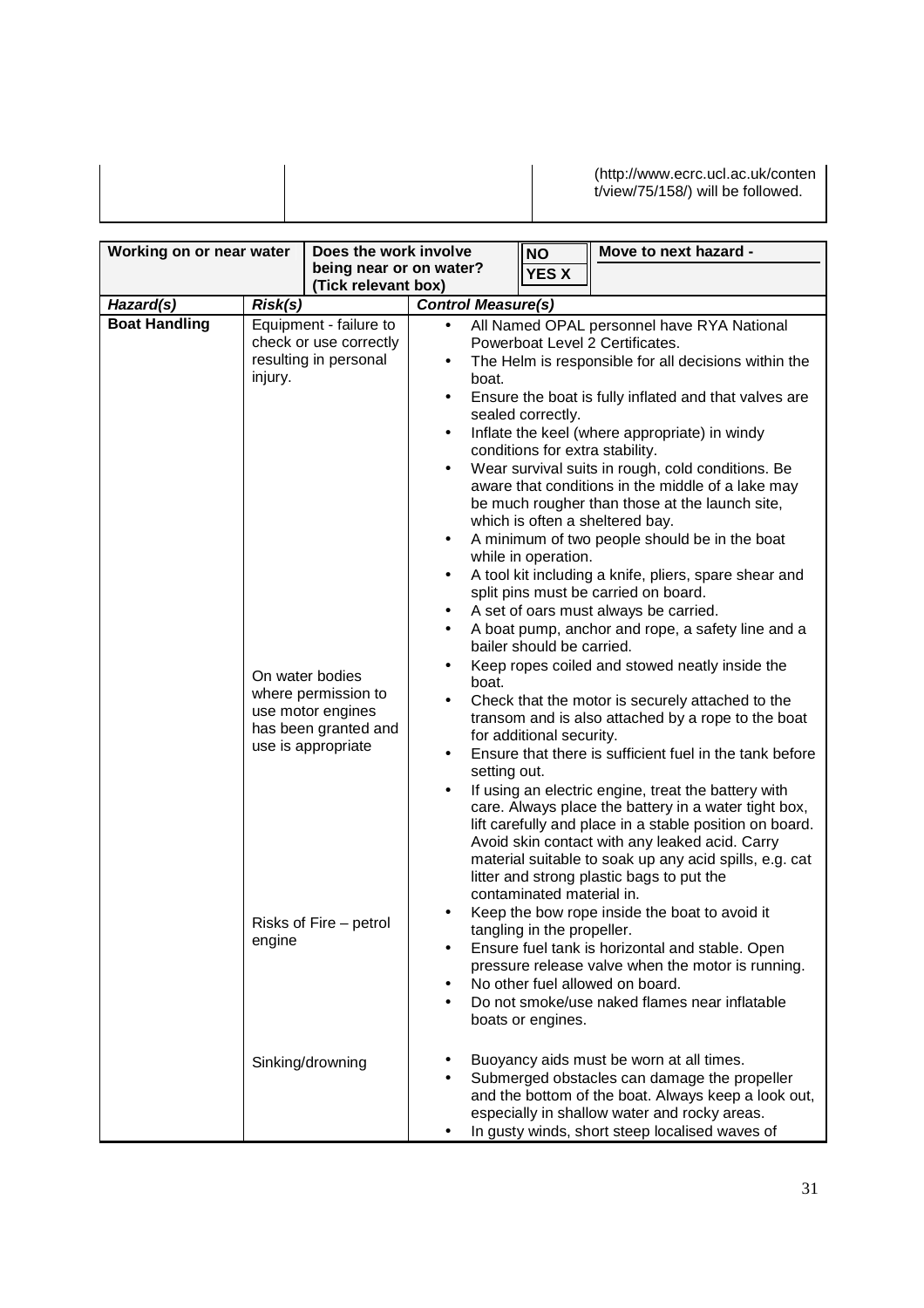|                              |                        | considerable size can develop. If the boat length<br>exceeds the wave length, the boat cannot ride the<br>waves. Shelter should be sought.<br>Ensure safe anchoring prior to cutting the engine.                                                                                                                                                                                                                                                                                                                                                                                                                                                                                                                                                                                                                                      |
|------------------------------|------------------------|---------------------------------------------------------------------------------------------------------------------------------------------------------------------------------------------------------------------------------------------------------------------------------------------------------------------------------------------------------------------------------------------------------------------------------------------------------------------------------------------------------------------------------------------------------------------------------------------------------------------------------------------------------------------------------------------------------------------------------------------------------------------------------------------------------------------------------------|
| <b>Working near</b><br>water | Slips, trips and falls | The use of waders must be accompanied with the<br>wearing of a lifejacket.<br>Use a pole to probe ahead to assess the stability of<br>shoreline terrain.<br>If stuck in mud, do not struggle as this causes<br>$\bullet$<br>deeper sinking. Roll on back and spread weight<br>evenly whilst attempting to "sledge" to firmer<br>ground.<br>Take special care on slippery rocks around lake<br>$\bullet$<br>shores and river banks. Always look ahead at<br>ground when walking around the water's edge.<br>When sampling in flowing water environments, be<br>$\bullet$<br>careful of slippery or steep banks and fast currents.<br>If the current is fast or the water looks deeper than<br>knee height, do not enter the water. If you must<br>enter the water, a rope should be tied around your<br>waist and secured to the bank. |

| Lone, isolated or out                    |         | Is lone working                                                             |                                                               | <b>NO</b>                                                                        | Move to next hazard -                                                                                                                                                                                                                                                                                                                                                                                                                                                                                                                                                                                                                                                                              |
|------------------------------------------|---------|-----------------------------------------------------------------------------|---------------------------------------------------------------|----------------------------------------------------------------------------------|----------------------------------------------------------------------------------------------------------------------------------------------------------------------------------------------------------------------------------------------------------------------------------------------------------------------------------------------------------------------------------------------------------------------------------------------------------------------------------------------------------------------------------------------------------------------------------------------------------------------------------------------------------------------------------------------------|
| of hours working                         |         | involved? (Tick<br>relevant box)                                            |                                                               | <b>YES X</b>                                                                     |                                                                                                                                                                                                                                                                                                                                                                                                                                                                                                                                                                                                                                                                                                    |
| Hazard(s)                                | Risk(s) |                                                                             |                                                               | <b>Control Measure(s)</b>                                                        |                                                                                                                                                                                                                                                                                                                                                                                                                                                                                                                                                                                                                                                                                                    |
| <b>Miscellaneous</b>                     |         | Difficulties in<br>summoning help<br>when required; risk<br>of abuse/attack | $\bullet$<br>$\bullet$<br>$\bullet$<br>$\bullet$<br>$\bullet$ | possible.<br>unless you need to.<br>when alone!)<br>suitable action to be taken. | Where possible work, as a minimum, in pairs.<br>Where possible carry a radio or mobile phone.<br>Leave details of the field site and a work plan (include<br>contact name and address) with colleagues in the<br>department or at home prior to any trip.<br>Specify dates and times of departure and return<br>If your plans change, inform someone as soon as<br>Do not carry valuables or large sums of money<br>Carry a personal alarm (This advice is directed to<br>males as well as females - all are equally vulnerable<br>Instigate a "check-in" system with a colleague or<br>supervisor - Phone in at regular intervals. If you do<br>not phone or return at a certain time arrange for |
| <b>Accommodation</b><br>during fieldwork | safety  | Risks to personal                                                           | $\bullet$<br>$\bullet$                                        | it is absolutely safe.                                                           | At reception, try to avoid letting other people<br>overhear your name and room number.<br>Do not go into other people's rooms unless you know<br>Do not allow people into your room unless you know                                                                                                                                                                                                                                                                                                                                                                                                                                                                                                |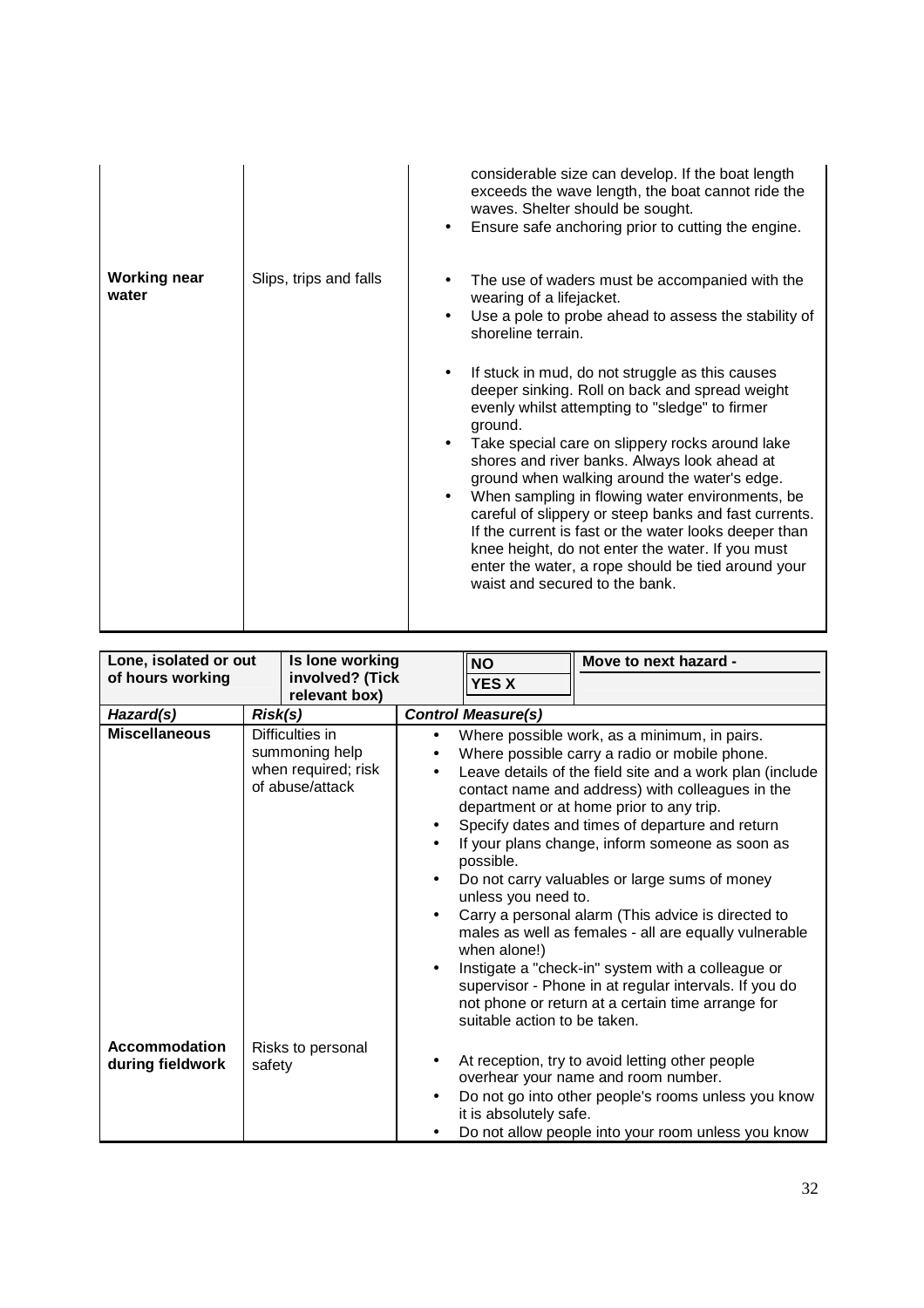|  |  | who they are.<br>• If you hear a disturbance, stay in your room and<br>phone for help. |
|--|--|----------------------------------------------------------------------------------------|
|  |  |                                                                                        |

| <b>III Health</b>                                         |                                                                                                         | The possibility of ill health must be considered                                                                                                                                                                                                                                                                                                                                                                                                                                                                                                                                                      |  |  |  |  |
|-----------------------------------------------------------|---------------------------------------------------------------------------------------------------------|-------------------------------------------------------------------------------------------------------------------------------------------------------------------------------------------------------------------------------------------------------------------------------------------------------------------------------------------------------------------------------------------------------------------------------------------------------------------------------------------------------------------------------------------------------------------------------------------------------|--|--|--|--|
| Hazard(s)                                                 | Risk(s)                                                                                                 | <b>Control Measure(s)</b>                                                                                                                                                                                                                                                                                                                                                                                                                                                                                                                                                                             |  |  |  |  |
| <b>Accidents</b>                                          | Risk of Injury                                                                                          | Ensure that one of the fieldwork team is trained in<br>$\bullet$<br>First Aid.<br>Carry a First Aid kit and know how to use it.<br>$\bullet$<br>Medical Supplies or treatment - be aware of where<br>$\bullet$<br>these can be bought or received if there is an<br>accident<br>Have plans of action and be aware of where help can<br>$\bullet$<br>be sought should an accident occur in a remote<br>location.                                                                                                                                                                                       |  |  |  |  |
| <b>Medical</b><br><b>Conditions and</b><br><b>Fitness</b> | Risk of illness whilst<br>in the field                                                                  | Remember that it is essential to fill out an accident<br>$\bullet$<br>report and return it to the Departmental Safety Officer<br>on return. It may help to make notes as soon after the<br>incident as is possible.                                                                                                                                                                                                                                                                                                                                                                                   |  |  |  |  |
|                                                           | Fatigue leading to<br>lack of<br>concentration.<br>accidents and risk<br>of injury                      | Ensure any necessary medication is carried at all<br>$\bullet$<br>times<br>Ensure someone else is aware of medical conditions<br>$\bullet$<br>and will recognise signs and symptoms. They should<br>also be informed of the location of medication.<br>Diabetics should ensure sufficient food is carried in<br>$\bullet$<br>case there is a delay in returning.<br>Medical Supplies or treatment - be aware of where<br>$\bullet$<br>these can be bought or received if a medical<br>condition or illness arises                                                                                     |  |  |  |  |
|                                                           | Lack of Physical<br>Fitness - leading to<br>risk of personal<br>injury/illness                          | Do not try to do too much in one day, especially if the<br>$\bullet$<br>work is to be followed by a long drive home<br>Be aware that working at high altitude can quickly<br>$\bullet$<br>lead to fatigue due to reduced oxygen intake.<br>Lack of sleep can lead to accidents - ensure sufficient<br>$\bullet$<br>rest is taken.<br>Know your limitations - do not be forced to over-<br>$\bullet$<br>stretch your limit.<br>Do not be afraid to tell someone if you feel unwell or<br>$\bullet$<br>cannot carry on with a task.<br>Plan your work within your limits.<br>If you feel unwell - stop. |  |  |  |  |
| <b>Allergies</b>                                          | Anaphylactic Shock<br>- severe cases of<br>allergic reaction can<br>result in breathing<br>difficulties | Seek medical attention immediately.<br>Be cautious of the first signs of allergic reaction and<br>DO NOT ignore them.<br>Allergic reactions can cause discomfort and in severe<br>$\bullet$<br>cases anaphylactic shock.<br>If aware of an allergy, carry any necessary<br>$\bullet$                                                                                                                                                                                                                                                                                                                  |  |  |  |  |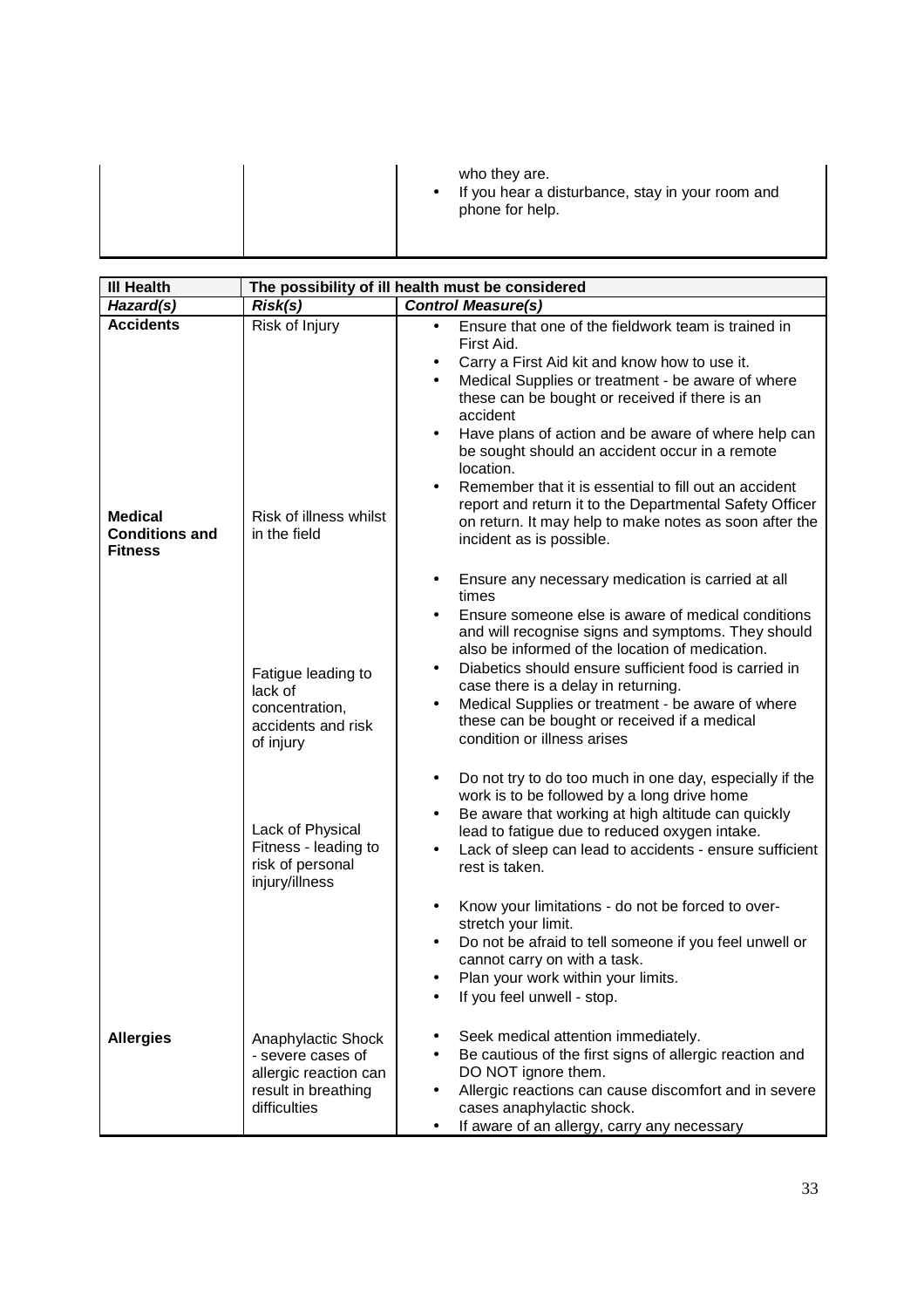|                       | Insect Bites and<br>stings                                                                                                                                                                                                                                           | medication. Be aware that some forms of anti-<br>histamine can cause drowsiness. If affected do not<br>continue with fieldwork.<br>Be cautious of the first signs of allergic reaction and<br>$\bullet$<br>DO NOT ignore them.<br>If aware of an allergy, carry any necessary<br>$\bullet$<br>medication. Be aware that some forms of anti-<br>histamine can cause drowsiness. If affected do not<br>continue with fieldwork.<br>Be cautious of the first signs of allergic reaction and<br>$\bullet$<br>DO NOT ignore them.                                                            |
|-----------------------|----------------------------------------------------------------------------------------------------------------------------------------------------------------------------------------------------------------------------------------------------------------------|-----------------------------------------------------------------------------------------------------------------------------------------------------------------------------------------------------------------------------------------------------------------------------------------------------------------------------------------------------------------------------------------------------------------------------------------------------------------------------------------------------------------------------------------------------------------------------------------|
| <b>Food and Drink</b> | Lack of food and<br>Drink - various risks<br>including<br>dehydration,<br>fatigue, fainting etc.<br>Alcohol - Risks of<br>dehydration;<br>inability to work<br>efficiently due to<br>hangover; in cold<br>weather, alcohol<br>consumption can<br>lead to hypothermia | Do not forget to stop for food breaks<br>٠<br>Drink plenty of fluids, particularly in hot weather.<br>Always carry plenty of water.<br>$\bullet$<br>Carry food supplies with you if necessary.<br>Breakfast is particularly important before a day in the<br>$\bullet$<br>field.<br>Avoid drinking excessive amounts of alcohol on the<br>$\bullet$<br>evening before going into the field.<br>Avoid drinking alcohol during fieldwork.<br>$\bullet$<br>Be aware that alcohol can impair judgment and will<br>$\bullet$<br>remain in the system for several hours after<br>consumption. |

| <b>Equipment</b>                                  |         | Will equipment be                                                                     | <b>NO</b>                                                     |        | Move to next hazard -                                                                                                                                                                                                                                                                                                                                                                                                                                                                  |
|---------------------------------------------------|---------|---------------------------------------------------------------------------------------|---------------------------------------------------------------|--------|----------------------------------------------------------------------------------------------------------------------------------------------------------------------------------------------------------------------------------------------------------------------------------------------------------------------------------------------------------------------------------------------------------------------------------------------------------------------------------------|
|                                                   |         | used? (Tick relevant<br>(box                                                          | <b>YES X</b>                                                  |        |                                                                                                                                                                                                                                                                                                                                                                                                                                                                                        |
| Hazard(s)                                         | Risk(s) |                                                                                       |                                                               |        | <b>Control Measure(s)</b>                                                                                                                                                                                                                                                                                                                                                                                                                                                              |
| <b>Using</b><br><b>Equipment</b><br>Use of sharps |         | Risks of personal injury, damage<br>to equipment<br>Risk of personal injury/injury to | $\bullet$<br>$\bullet$<br>$\bullet$<br>$\bullet$<br>$\bullet$ | hands. | Read Risk Assessments associated with<br>each piece of equipment<br>Read the instruction manual - follow the<br>instructions!<br>Read manufacturers safety information<br>Do not try to bypass or tamper with any<br>safety device.<br>Seek instruction from trained personnel.<br>Do not use damaged or faulty equipment.<br>Ensure the equipment is suitable for the<br>work - try not to improvise!<br>Do not use electrical equipment in<br>wet/damp conditions or if you have wet |
| (scalpels)                                        |         | others during use.                                                                    |                                                               |        | Use safe techniques when using sharps.<br>Think and plan carefully how the work can                                                                                                                                                                                                                                                                                                                                                                                                    |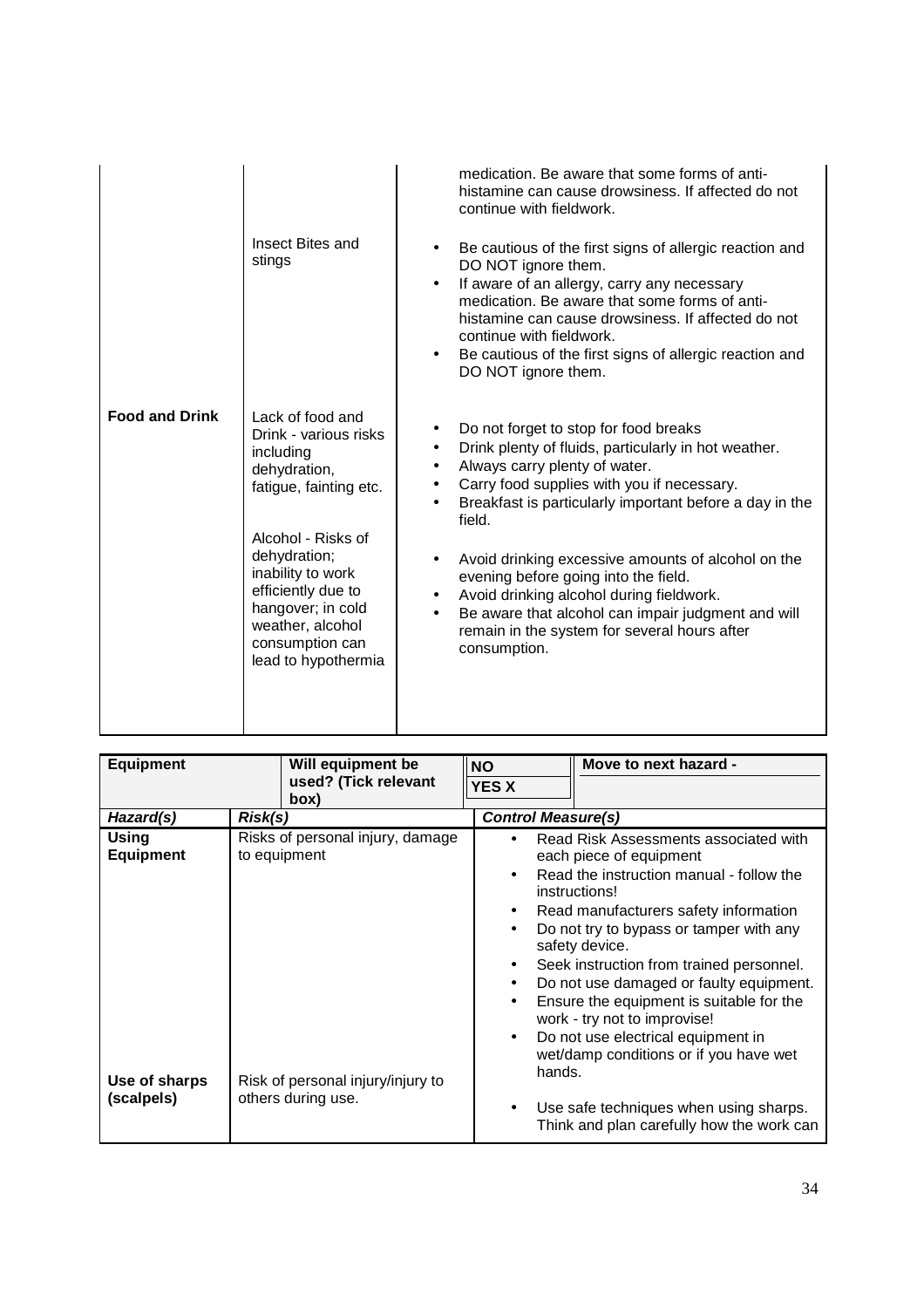| Use of sharps<br>(scalpels) cont.   | Risk of personal injury/injury to<br>others during use (cont.) | be done to reduce the risks of exposure<br>and sharps injuries.<br>Use forceps to hold tissues or materials.<br>$\bullet$<br>Use appropriate PPE (gloves, specs or<br>$\bullet$<br>face shield etc).<br>Use double gloves.<br>$\bullet$<br>Don't hold materials with hands unless it's<br>$\bullet$<br>essential. Use forceps or clamps to hold<br>materials when cutting etc.<br>Keep the other hand without the sharp as<br>far apart as possible from the hand<br>holding and using the sharp. This reduces<br>the risks of a stab or cut injuries. The<br>further apart your two hands are the less<br>likely you are to injure yourself in a sharps<br>accident.<br>Dispose of waste materials carefully and<br>٠<br>using the correct route.<br>Use puncture resistant sharps bins to<br>$\bullet$<br>dispose of used sharps.<br>Dispose of sharps immediately after use.<br>Take the sharps bin to the sharps not the<br>$\bullet$<br>other way around. Put a sharps bin where<br>you are going to use the sharps.<br>Lock the lid onto the sharps bin before<br>$\bullet$<br>use and do not overfill sharps bins.<br>Disinfect or sterilise equipment and work<br>$\bullet$<br>surfaces after use where applicable.<br>Do not leave sharps lying around for other<br>$\bullet$<br>people to have an accident and injure<br>themselves. |
|-------------------------------------|----------------------------------------------------------------|------------------------------------------------------------------------------------------------------------------------------------------------------------------------------------------------------------------------------------------------------------------------------------------------------------------------------------------------------------------------------------------------------------------------------------------------------------------------------------------------------------------------------------------------------------------------------------------------------------------------------------------------------------------------------------------------------------------------------------------------------------------------------------------------------------------------------------------------------------------------------------------------------------------------------------------------------------------------------------------------------------------------------------------------------------------------------------------------------------------------------------------------------------------------------------------------------------------------------------------------------------------------------------------------------------------------------------------------|
| <b>Equipment</b><br><b>Failure</b>  | Risk of personal injury/ injury to<br>others                   | Do not use equipment found to be<br>$\bullet$<br>damaged or faulty.<br>Do not attempt to repair equipment if you<br>are untrained.<br>Report any faults as soon as possible.<br>Label faulty equipment clearly so that no<br>one else tries to use it. Try to write down<br>the "symptoms" of the failure and any<br>action taken.                                                                                                                                                                                                                                                                                                                                                                                                                                                                                                                                                                                                                                                                                                                                                                                                                                                                                                                                                                                                             |
| <b>Checking</b><br><b>Equipment</b> | Risks of personal injury/injury to<br>others                   | Always check equipment before use - do<br>not assume it has already been checked.<br>Check external appearance for signs of<br>$\bullet$<br>wear - electrical cables, ropes, cracks in<br>casing etc.<br>Ensure that any built in safety devices are<br>operating correctly.<br>Check for sharp edges.<br>Do not use equipment that is damaged or                                                                                                                                                                                                                                                                                                                                                                                                                                                                                                                                                                                                                                                                                                                                                                                                                                                                                                                                                                                              |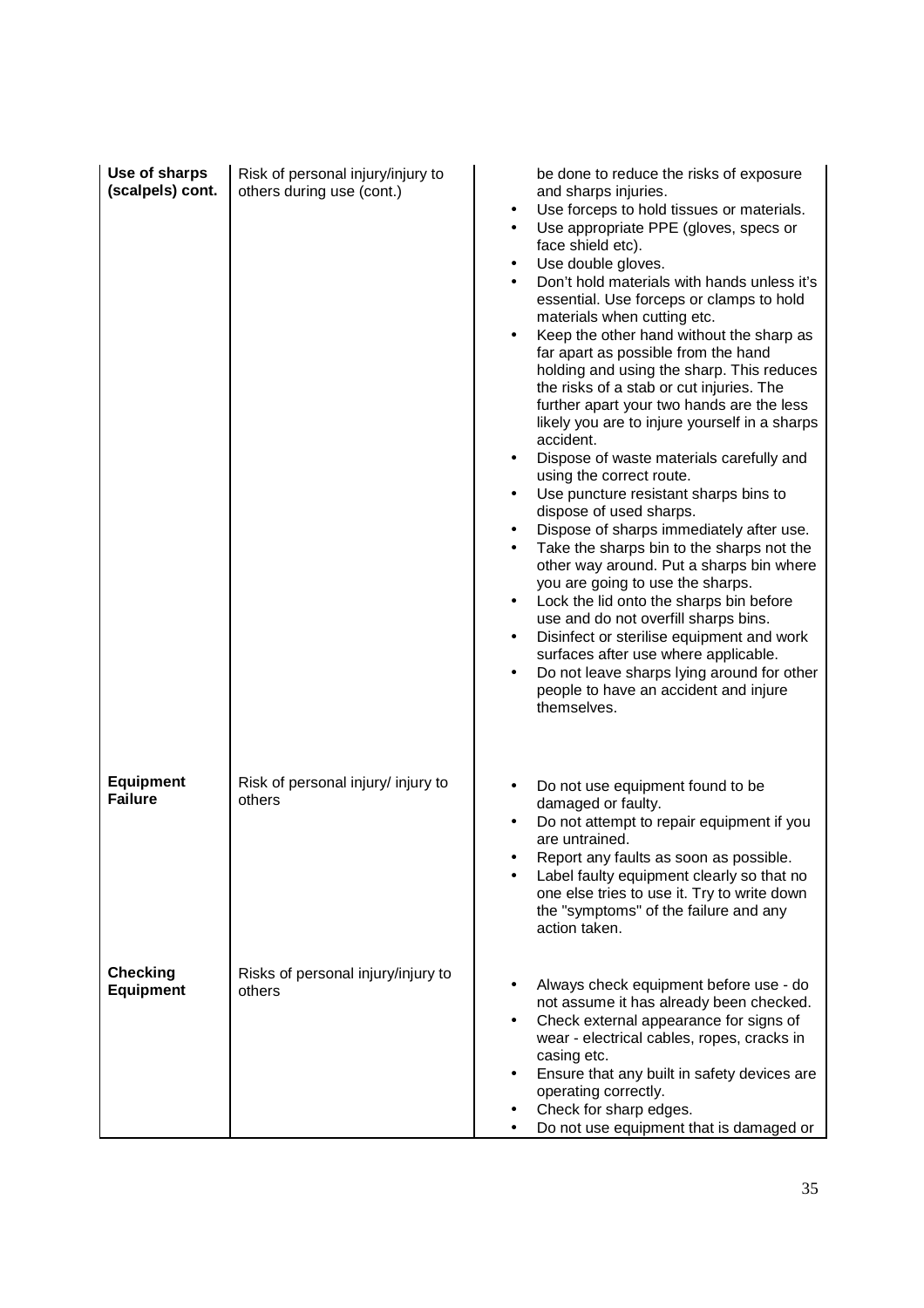|  | $\bullet$ | found to be faulty.<br>Report any faults found to the relevant<br>people. |
|--|-----------|---------------------------------------------------------------------------|
|  |           |                                                                           |

| Dealing with the                                                                                                        |              | Will you be dealing                     | <b>NO</b>                                                                       |                                                                                                                                                                                                                                                          | Move to next hazard -                                                                                                                                                                                                                                                                                                                                                                                                                                                                                                                            |
|-------------------------------------------------------------------------------------------------------------------------|--------------|-----------------------------------------|---------------------------------------------------------------------------------|----------------------------------------------------------------------------------------------------------------------------------------------------------------------------------------------------------------------------------------------------------|--------------------------------------------------------------------------------------------------------------------------------------------------------------------------------------------------------------------------------------------------------------------------------------------------------------------------------------------------------------------------------------------------------------------------------------------------------------------------------------------------------------------------------------------------|
| <b>Public</b>                                                                                                           |              | with the public? (Tick<br>relevant box) | <b>YES X</b>                                                                    |                                                                                                                                                                                                                                                          |                                                                                                                                                                                                                                                                                                                                                                                                                                                                                                                                                  |
| Hazard(s)                                                                                                               | Risk(s)      |                                         |                                                                                 |                                                                                                                                                                                                                                                          | <b>Control Measure(s)</b>                                                                                                                                                                                                                                                                                                                                                                                                                                                                                                                        |
| <b>Unexpected</b><br>Risk of personal attack/abuse due<br><b>Behaviour</b><br>to misunderstanding of nature of<br>work. |              | $\bullet$<br>$\bullet$                  | to know.<br>doing.                                                              | Be aware of any delicate issues involved<br>with discussions or interviews e.g. before<br>asking a farmer questions regarding his<br>land management, explain why you need<br>Ensure landowners and their employees<br>know who you are and what you are |                                                                                                                                                                                                                                                                                                                                                                                                                                                                                                                                                  |
|                                                                                                                         |              | Aggressive Behaviour                    | $\bullet$<br>$\bullet$<br>$\bullet$<br>٠<br>$\bullet$<br>$\bullet$<br>$\bullet$ |                                                                                                                                                                                                                                                          | Do not underestimate the importance of<br>body language.<br>Talk yourself out of problems; placate<br>rather than provoke.<br>Do not turn your back on someone who is<br>behaving aggressively.<br>Stay Calm, speak gently and slowly.<br>Do not be enticed into an argument.<br>Avoid an aggressive stance. Crossed<br>arms, hands on hips or raised hands will<br>challenge and confront.<br>Keep your distance.<br>Never try to touch someone who is angry<br>- this will not calm the situation.<br>Keep your eye on potential escape routes |
|                                                                                                                         |              | Physical attack                         | $\bullet$<br>$\bullet$<br>$\bullet$                                             | "rape!"                                                                                                                                                                                                                                                  | Try to get away as quickly as possible.<br>Move towards a place where you know<br>there will be other people.<br>Carry a personal alarm - set it off as close<br>to the aggressor's ear as possible and<br>then throw it out of reach.<br>Shout and scream - shout something<br>practical like "call the police!" or "Fire!" -<br>people rarely react to cries of "help!" or                                                                                                                                                                     |
| <b>Public Places</b>                                                                                                    | abuse/attack | Causing offence, leading to             | $\bullet$<br>$\bullet$<br>$\bullet$                                             |                                                                                                                                                                                                                                                          | Do not stand in places where you will be<br>causing an obstruction.<br>Always carry your ID card and be<br>prepared to identify yourself.<br>Consider your dress carefully - is it<br>suitable for the location.<br>Make sure you have sought permission                                                                                                                                                                                                                                                                                         |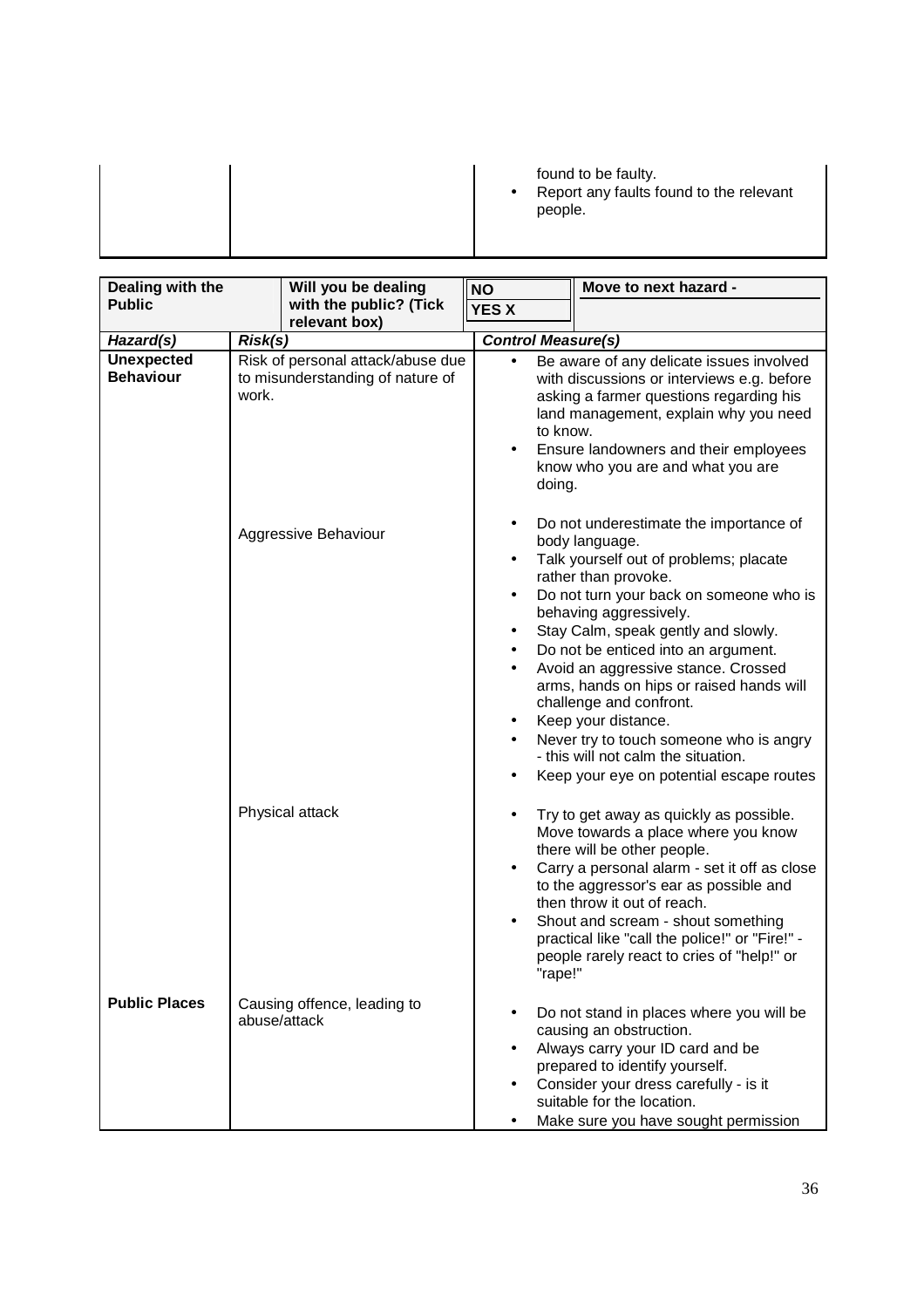|  | from relevant authorities to work in your<br>chosen location. |
|--|---------------------------------------------------------------|
|  |                                                               |

| <b>Other Hazards</b> | Have you identified<br>any other hazards?<br>(Tick relevant box) | <b>INO</b><br><b>YES</b>                                                                                                                  |  |
|----------------------|------------------------------------------------------------------|-------------------------------------------------------------------------------------------------------------------------------------------|--|
| Hazard(s)            | Risk(s)                                                          | <b>Control Measure(s)</b>                                                                                                                 |  |
| Other                | Specific Hazards                                                 | Due to the duration of this project (5 years)<br>unforeseen and other specific hazards will be<br>assessed and risk assessments produced. |  |

Extra sources of information

Departmental safety and risk web sites (http://www.geog.ucl.ac.uk/) Local experts e.g. Environment Agency, Field Studies Council, Local Constabulary, recent visitor to sites. UK Meteorological Office, tide tables, port authorities UCL Safety Advisory Unit UCL Occupational Health Service Local organisations, e.g. Field Centres Community representatives OPAL Regional Personnel.

I have read, understood and agree to abide by the risk assessments and the safe working guidance provided for the project detailed overleaf.

| <b>Print Name</b> | Signature | Date |
|-------------------|-----------|------|
| Dr Neil Rose      |           |      |
| Dr Simon Turner   |           |      |
| Dr Tom Davidson   |           |      |
|                   |           |      |
|                   |           |      |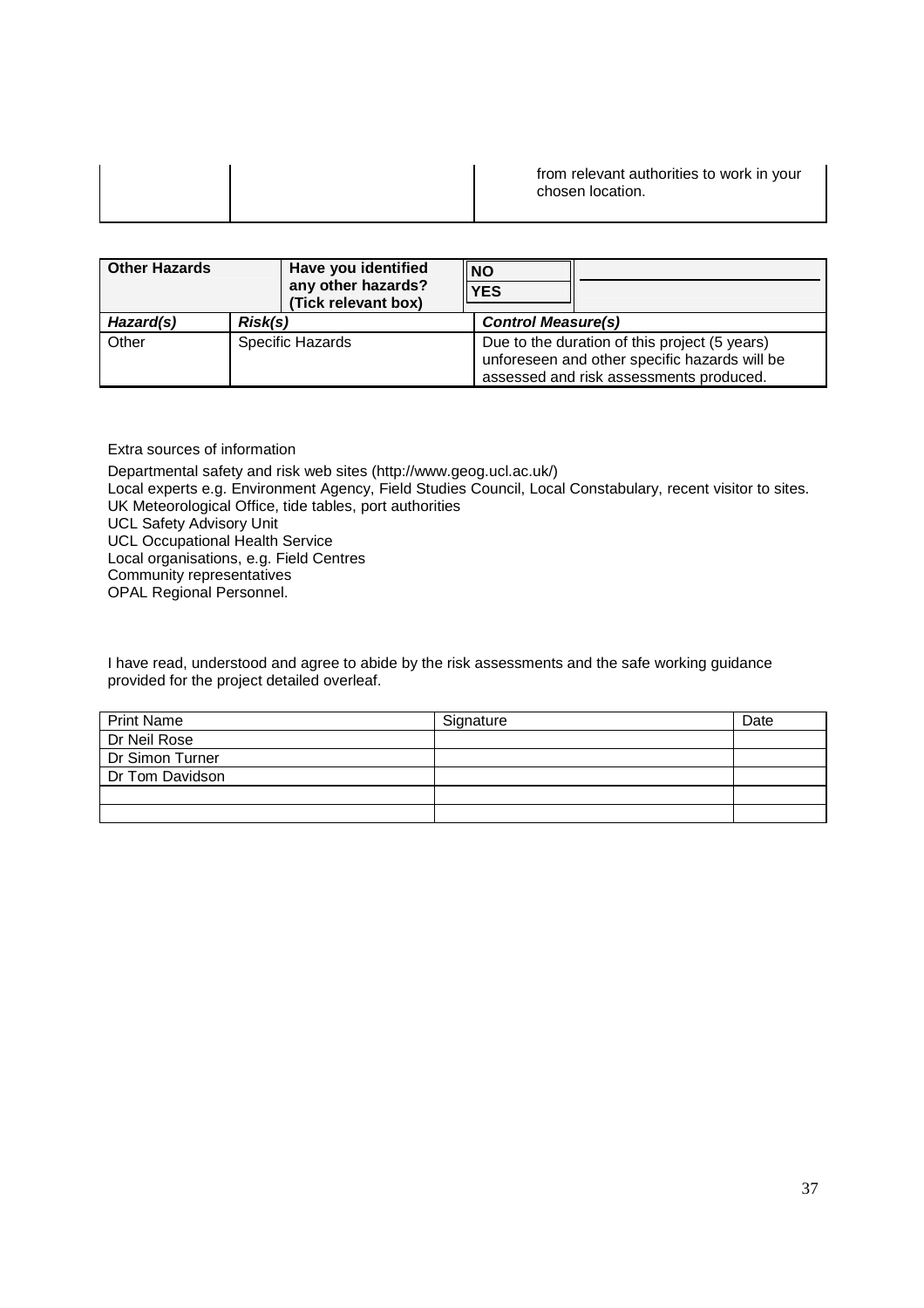APPENDIX B. Site sheet (example Edgbaston Pool) **APPENDIX B.** Site sheet (example Edgbaston Pool)

| <b>INAI</b>                             | Date:              |              | Weather:            | Air T °C                         | Pressure            | Cloud                                                     | Wind       |
|-----------------------------------------|--------------------|--------------|---------------------|----------------------------------|---------------------|-----------------------------------------------------------|------------|
| TE & SAMPLE SHEE<br>$\overline{\bm{v}}$ | Worker/s:          |              |                     |                                  |                     |                                                           |            |
| SITE NAME: Edgbaston Pool - O           |                    | PAL West Mid | Lake Water Level =  |                                  |                     |                                                           |            |
| SITE CODE: EDGB                         |                    |              |                     |                                  |                     |                                                           |            |
| Depth Profiles @ SU 05487 83990         | Light meter        | Time:        | <b>OBSERVATIONS</b> |                                  |                     | CHECKLIST FOR WATER & BIOLOGICAL                          |            |
| Water Depth =                           | Secchi depth       | Ш            | What?               | Where (Use GPS)?                 |                     |                                                           |            |
| <b>S</b><br>့ပ<br>Cond.<br>Depth        | LM Up<br>-         |              |                     |                                  | <b>WATER</b>        |                                                           |            |
| Surfac                                  |                    |              |                     |                                  |                     |                                                           | Bottle No. |
| 0.5 <sub>m</sub>                        | LM Down<br>Surface |              |                     |                                  | Major Chemistry     | Depth: 0.5 m                                              |            |
| ξ                                       | $0.5 \text{ m}$    |              |                     |                                  | <b>Trace Metals</b> | Depth: 0.5 m                                              |            |
| 1.5 m                                   | $\frac{E}{1}$      |              |                     |                                  | Hg Sample           | Depth: 0.5 m                                              |            |
| 2.0 m                                   | 1.5 m              |              |                     |                                  | POPS                | Depth: 0.5 m                                              |            |
| 2.5 <sub>m</sub>                        | $2.0 \text{ m}$    |              |                     |                                  |                     |                                                           |            |
|                                         |                    |              |                     |                                  | Susp. Solids        | Volume:                                                   |            |
|                                         |                    |              |                     |                                  | Fitered?            |                                                           |            |
|                                         |                    |              |                     |                                  | Chlorophyll         | Volume:                                                   |            |
| Š                                       |                    |              |                     |                                  | Filtered & Frozen?  |                                                           |            |
| Consequent                              | ı                  |              |                     |                                  |                     |                                                           |            |
| 王<br>〇                                  |                    |              |                     |                                  | <b>BIOLOGICAL</b>   |                                                           |            |
|                                         |                    |              |                     |                                  |                     |                                                           |            |
| Gelf Club<br>Edgbastor<br>E             |                    |              |                     |                                  | Invertebrates?      |                                                           |            |
| g<br>ī                                  |                    |              |                     |                                  |                     | Depth of tube                                             |            |
| ė,                                      |                    |              |                     |                                  | Phytoplankton       |                                                           |            |
|                                         | G                  |              |                     |                                  |                     |                                                           |            |
|                                         |                    |              |                     | Previous locs.                   | <b>Zooplankton</b>  |                                                           |            |
|                                         |                    |              |                     | SP 05580 83989<br>SP 05551 84024 | Littoral 1          |                                                           |            |
|                                         |                    |              |                     |                                  | Littoral 2          |                                                           |            |
| Edgbasto                                |                    |              |                     | SP 05404 84047                   | Littoral 3          |                                                           |            |
| Pool                                    |                    |              |                     |                                  | <b>Zooplankton</b>  |                                                           |            |
|                                         |                    |              |                     | SP 05487 83990                   | Open Water 1        |                                                           |            |
| Е                                       |                    |              |                     |                                  | Open Water 2        |                                                           |            |
|                                         |                    |              |                     |                                  | Open Water 3        |                                                           |            |
| ç                                       |                    |              |                     |                                  | Open Water 4        |                                                           |            |
|                                         |                    |              |                     | SP 05550 83991                   | Open Water 5        |                                                           |            |
|                                         |                    |              |                     |                                  |                     |                                                           |            |
| È<br>$\overline{\mathbf{r}}$            |                    |              |                     | Previous loc.                    | Diatom Scrape       |                                                           |            |
| Scale 1:10000                           |                    |              |                     | SP 05584 83993                   | Location (GPS):     |                                                           |            |
|                                         |                    |              |                     | Typha                            | Substrate:          |                                                           |            |
| 8<br>ទី<br>8<br>8<br>ğ<br>o             | 600 m              |              |                     |                                  |                     | <b>CHECK - Preservatives Added to Biological Samples?</b> |            |
|                                         |                    |              |                     |                                  |                     |                                                           |            |

38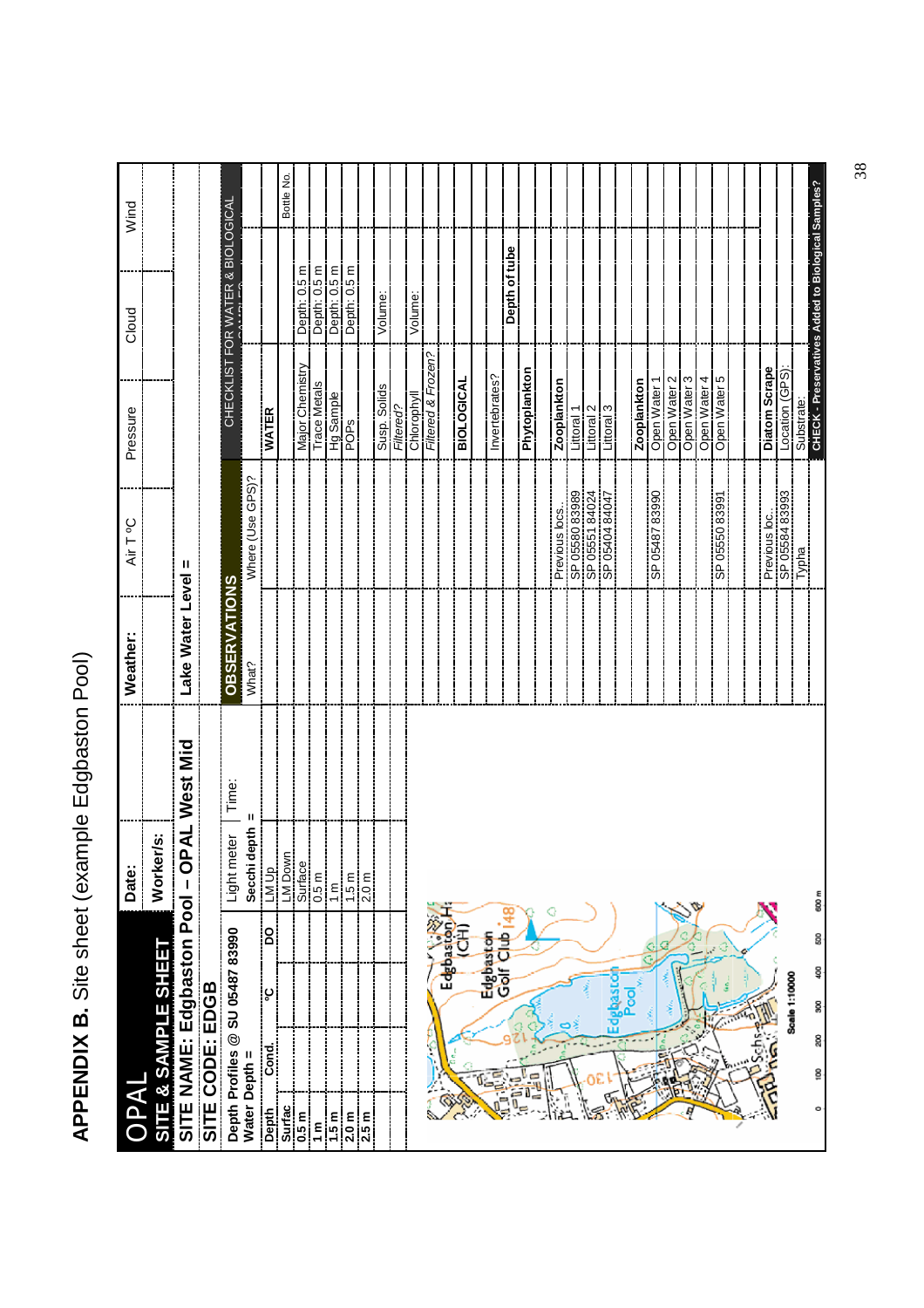# **APPENDIX C. ECRC Invasive or Harmful Species Disinfection Protocol**

#### **Invasive and/or Harmful Species Likely to be Encountered in the UK include:**  Plants:

- *Crassula helmsii* (Australian Swamp Stonecrop)
- *Elodea canadensis* and *E. nuttallii* (Canadian Pondweed and the similar Nuttall's Pondweed)
- *Azolla filiculoides* (Water Fern)
- *Lemna* sp. (Duckweeds)
- *Hydrocotyle ranunculoides* (Floating Pennywort)
- *Myriophyllum aqauticum* (Parrot's Feather)
- *Lagarosiphon major* (Curly Water Thyme).

#### Molluscs:

- *Dreissena polymorpha* (Zebra Mussel)
- *Corbicula fluminea* (Asiatic Clam)

#### Crustaceans:

- *Eriocheir sinensis* (Chinese Mitten Crab)
- *Austropotamobiuos pallipes* (Signal Crayfish)
- Several other exotic crayfish species.

#### Pathogens:

• *Aphanomyces astaci* (Crayfish Plague)

#### **Disinfection of all equipment used in the field is necessary after visiting:**

- Sites having previous records of invasive or harmful species
- Sites where invasive or harmful species are observed
- Sites with fish or crayfish farms
- Sites with boating or fishing facilities
- Sites connected to the canal network
- Sites within, and within half an hour's drive of, urban areas
- Sites having direct public road access
- Any site in the Norfolk Broads and surrounding area
- Any site outside Great Britain

#### **Disinfection should involve:**

- checking all equipment and removing pieces of plants or invertebrates
- washing all equipment with a dilute bleach solution in an area with appropriate drainage
- washing all equipment using a hot high pressure hose
- rinsing all equipment
- thoroughly drying all equipment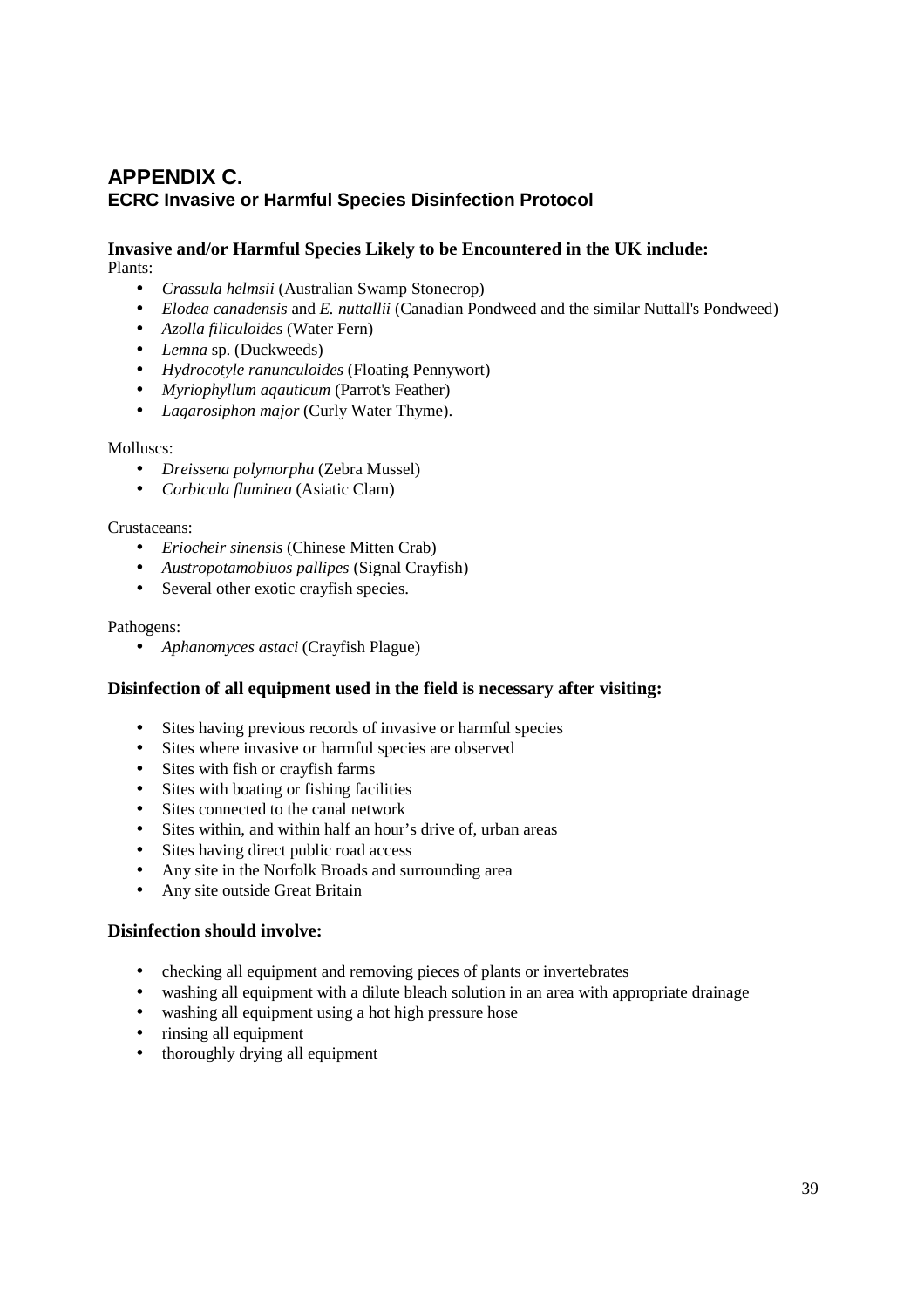# **APPENDIX D. Environment Agency water chemistry methodologies**

| Determinand:                     | pH AND CONDUCTIVITY                                                                                                                                                                                                                                                                                                                                                                                                             |  |
|----------------------------------|---------------------------------------------------------------------------------------------------------------------------------------------------------------------------------------------------------------------------------------------------------------------------------------------------------------------------------------------------------------------------------------------------------------------------------|--|
| <b>Matrix:</b>                   | Freshwater, effluent and saline                                                                                                                                                                                                                                                                                                                                                                                                 |  |
| <b>Method of Analysis:</b>       | Electrometric                                                                                                                                                                                                                                                                                                                                                                                                                   |  |
| <b>Instrumentation:</b>          | Manual and automated SKALAR robotic system.                                                                                                                                                                                                                                                                                                                                                                                     |  |
| <b>Principle:</b>                | pH which is the negative logarithm to the base 10 of the hydrogen ion<br>activity. Measurement of the electrochemical potential of a cell which is<br>responsive to the hydrogen ion activity and which contains the test<br>solution as electrolyte.                                                                                                                                                                           |  |
|                                  | The electrical conductivity is a measure of a solutions ability to conduct<br>electricity, and is dependant on the concentration of dissolved mineral<br>salts present and the temperature of the solution The<br>conductivity<br>1S<br>measured by inserting an electrode containing two platinum electrodes<br>into the test solution. These are connected to a conductivity meter and the<br>result displayed in $\mu$ S/cm. |  |
| <b>Range of Application:</b>     | $pH$ :<br>$0-14$ pH units<br>1-100.000 uS/cm<br>Conductivity:                                                                                                                                                                                                                                                                                                                                                                   |  |
| <b>Sample Container:</b>         | 1 litre PET (min volume 200ml)                                                                                                                                                                                                                                                                                                                                                                                                  |  |
| <b>Storage/Preservation:</b>     | Samples are stored in a cold room at 2 - 8C, prior to analysis                                                                                                                                                                                                                                                                                                                                                                  |  |
| MRV:                             | N/A                                                                                                                                                                                                                                                                                                                                                                                                                             |  |
| <b>QC</b> within Laboratory:     | <b>Error Target</b><br>20% total error<br>Precision<br>Better than 5% RSD<br><b>Bias</b><br>Better than 10% Bias<br>Performance testing<br>WRc NS30<br>$\overline{\phantom{a}}$                                                                                                                                                                                                                                                 |  |
| <b>External Quality Control:</b> | Aquacheck                                                                                                                                                                                                                                                                                                                                                                                                                       |  |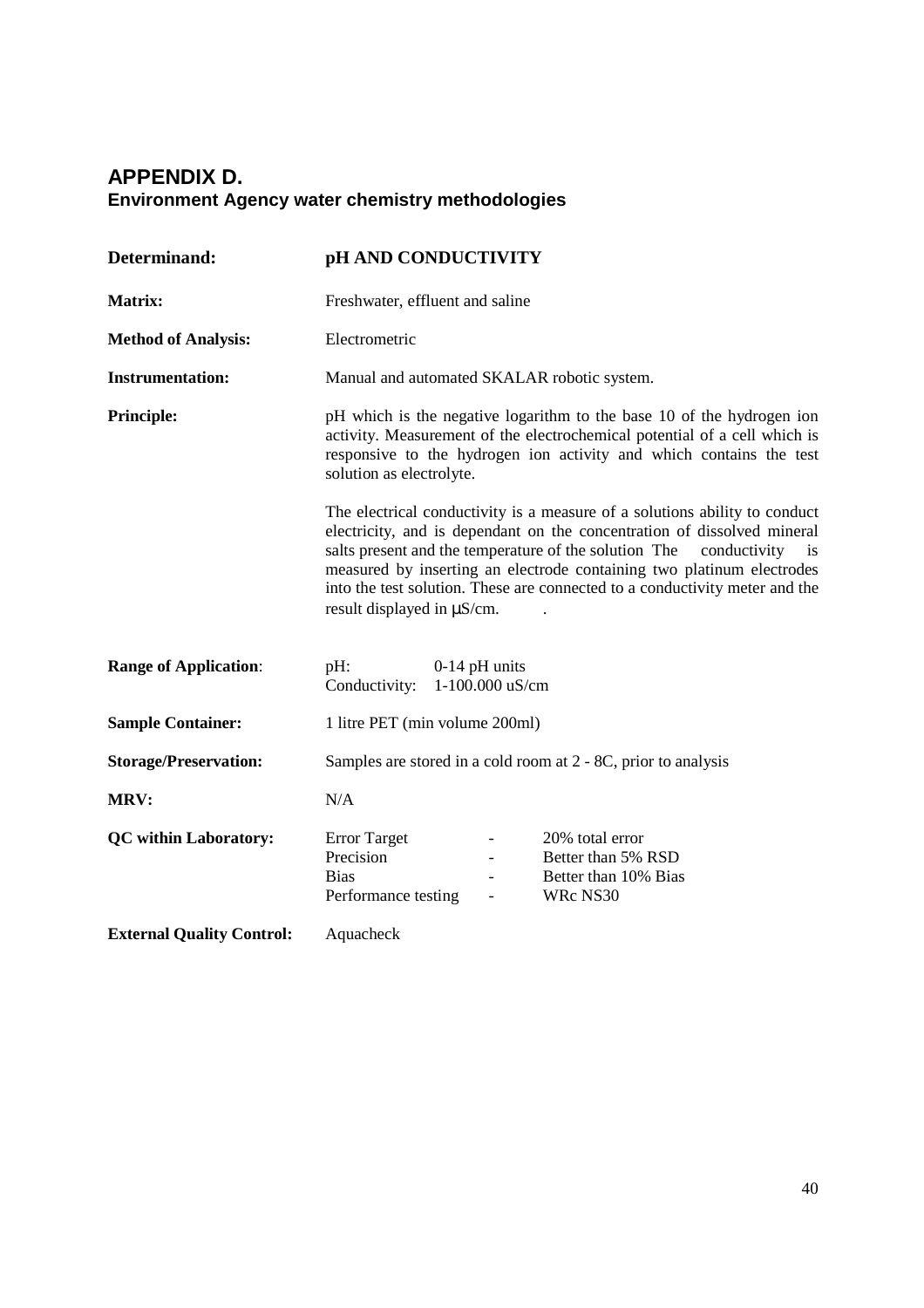| Determinand:                     | <b>DISSOLVED ORGANIC CARBON</b>                                                                                                                                                                                                                                                                                                                                                                                                                                                                          |  |
|----------------------------------|----------------------------------------------------------------------------------------------------------------------------------------------------------------------------------------------------------------------------------------------------------------------------------------------------------------------------------------------------------------------------------------------------------------------------------------------------------------------------------------------------------|--|
| <b>Matrix:</b>                   | Freshwater, saline and effluents                                                                                                                                                                                                                                                                                                                                                                                                                                                                         |  |
| <b>Method of Analysis:</b>       | <b>Automated Colourimetric</b>                                                                                                                                                                                                                                                                                                                                                                                                                                                                           |  |
| <b>Instrumentation:</b>          | <b>SKALAR Air Segmented Flow</b>                                                                                                                                                                                                                                                                                                                                                                                                                                                                         |  |
| <b>Principle:</b>                | The automated pre-treatment of the sample with acid and the entraining<br>of the acidified liquid with a high velocity stream of nitrogen results in<br>the removal of any inorganic carbon. The carbonate free sample is mixed<br>with an oxidising agent and subjected to UV radiation. The $CO2$<br>generated reacts with a weakly buffered phenolphthalein indicator and the<br>decrease in colour is proportional to the organic carbon concentration<br>Measured spectrophotometrically at 550 nm. |  |
| <b>Range of Application:</b>     | Up to 10 mg/l. The range may be extended by dilution                                                                                                                                                                                                                                                                                                                                                                                                                                                     |  |
| <b>Sample Pre-treatment:</b>     | Samples are stored in a cold room at 2 - 8C, prior to analysis.<br>Samples are filtered prior to analysis.                                                                                                                                                                                                                                                                                                                                                                                               |  |
| <b>Sample Container:</b>         | 1 litre PET                                                                                                                                                                                                                                                                                                                                                                                                                                                                                              |  |
| <b>Storage/Preservation:</b>     | Samples are stored in a cold room at 2 - 8C, prior to analysis                                                                                                                                                                                                                                                                                                                                                                                                                                           |  |
| MRV:                             | 0.2mg/l                                                                                                                                                                                                                                                                                                                                                                                                                                                                                                  |  |
| <b>QC</b> within Laboratory:     | <b>Error Target</b><br>20% total error<br>$\overline{\phantom{a}}$<br>Precision<br>Better than 10% RSD<br><b>Bias</b><br>Better than 5% Bias                                                                                                                                                                                                                                                                                                                                                             |  |
| <b>External Quality Control:</b> | Aquacheck                                                                                                                                                                                                                                                                                                                                                                                                                                                                                                |  |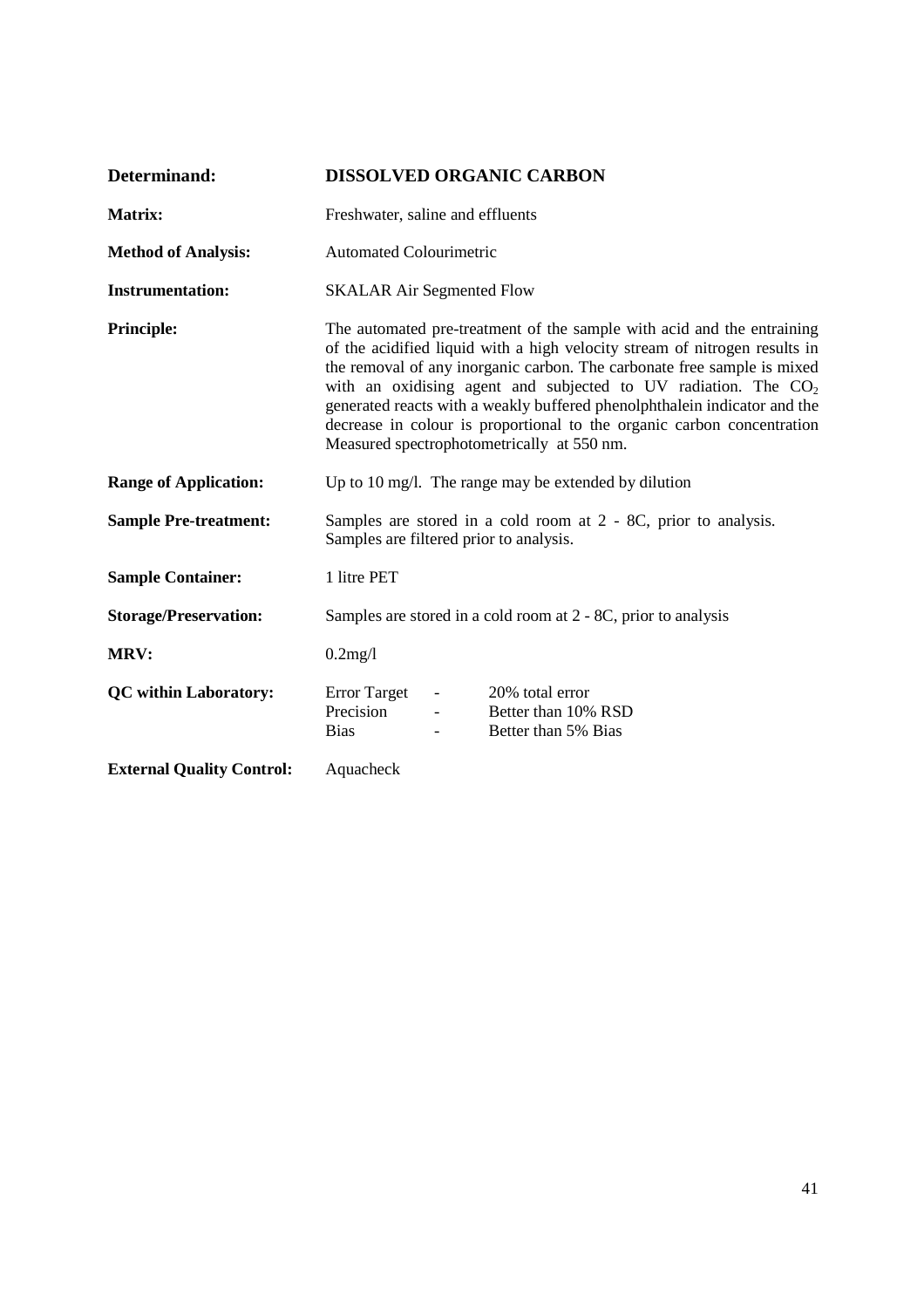| Determinand:                     | <b>TOTAL NITROGEN</b>                                                                                                                                                                                                                                                                                                                                                                         |  |
|----------------------------------|-----------------------------------------------------------------------------------------------------------------------------------------------------------------------------------------------------------------------------------------------------------------------------------------------------------------------------------------------------------------------------------------------|--|
| Matrix:                          | Freshwaters and Effluents.                                                                                                                                                                                                                                                                                                                                                                    |  |
| <b>Method of Analysis:</b>       | <b>Automated Colourimetric</b>                                                                                                                                                                                                                                                                                                                                                                |  |
| <b>Instrumentation:</b>          | <b>SKALAR Air-Segmented Flow Analyser</b>                                                                                                                                                                                                                                                                                                                                                     |  |
| <b>Principle:</b>                | In this automated method, the sample is mixed with an oxidised agent at a<br>raised temperature, mixed with a buffer and brought into a UV digester.<br>This converts both organic and inorganic nitrogen compounds to nitrate.<br>The sample then uses copper cadmium wire to reduce nitrate to nitrite. A<br>colour complex is formed by further reaction and this is measured at<br>540nm. |  |
| <b>Range of Application:</b>     | Up to 5.0 mg/l. Range may be extended by dilution.                                                                                                                                                                                                                                                                                                                                            |  |
| <b>Sample Container:</b>         | 1 litre PET                                                                                                                                                                                                                                                                                                                                                                                   |  |
| <b>Storage/Preservation:</b>     | Samples are stored in a cold room at 2 - 8C, prior to analysis                                                                                                                                                                                                                                                                                                                                |  |
| <b>MRV:</b>                      | 0.2mg/l                                                                                                                                                                                                                                                                                                                                                                                       |  |
| <b>QC</b> within Laboratory:     | <b>Error Target</b><br>20% total error<br>$\overline{\phantom{a}}$<br>Precision<br>Better than 10% RSD<br>$\overline{\phantom{a}}$<br><b>Bias</b><br>Better than 5% Bias                                                                                                                                                                                                                      |  |
| <b>External Quality Control:</b> | Aquacheck                                                                                                                                                                                                                                                                                                                                                                                     |  |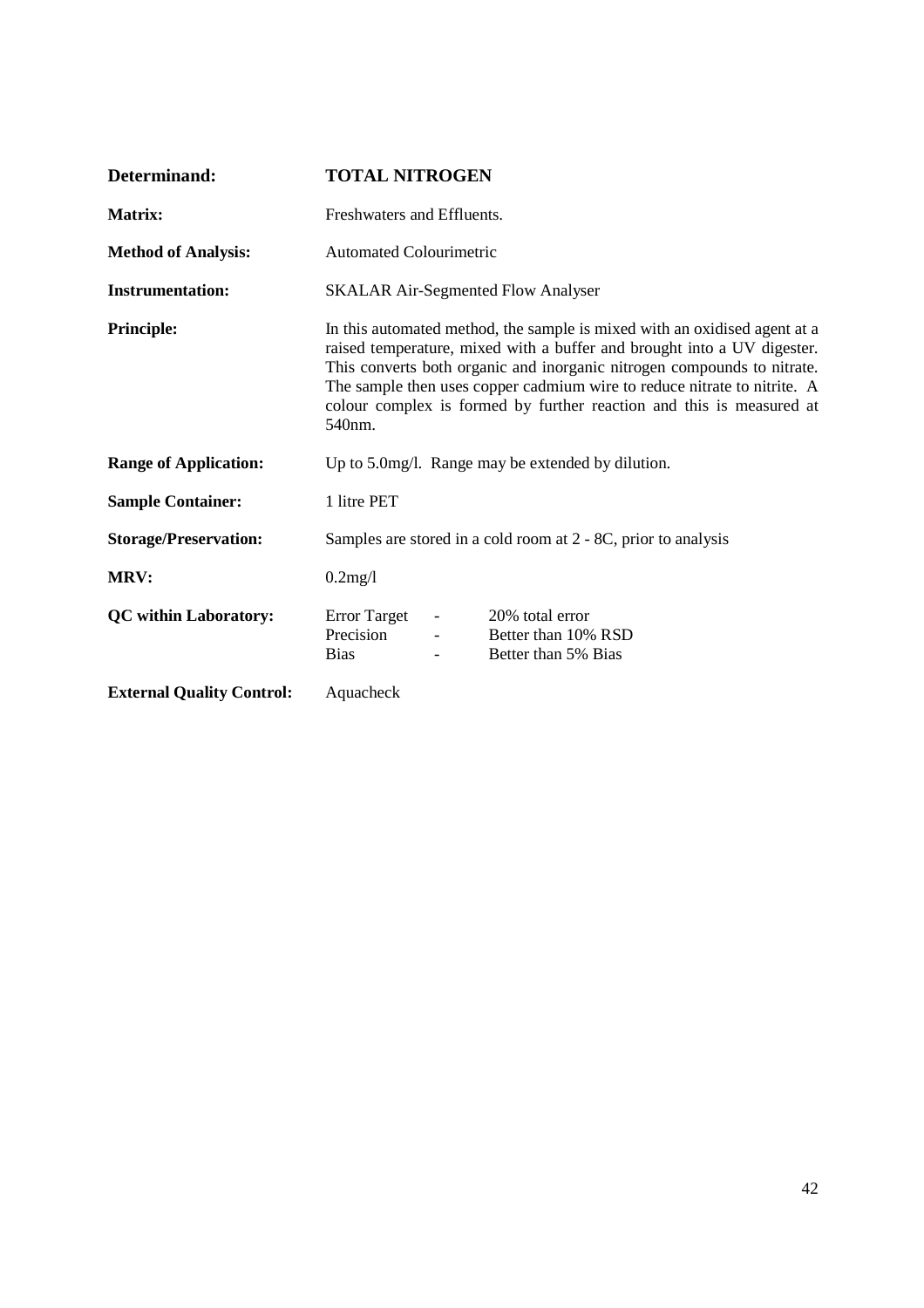| Determinand: | <b>NUTRIENTS</b>                                      |
|--------------|-------------------------------------------------------|
|              | ALKALINITY, AMMONIA, CHLORIDE, ORTHO-PHOSPHATE,       |
|              | <b>TOTAL OXIDISED NITROGEN, NITRITE and SILICATE.</b> |
|              |                                                       |

| <b>Matrix:</b> | <b>Freshwaters and Effluents</b> |
|----------------|----------------------------------|
|                |                                  |

- **Method of Analysis:** Automated Colourimetric
- **Instrumentation:** Discrete analyser

**Principle:** The analyte of interest reacts with different reagents to form coloured compounds at characteristic wavelengths which are measured spectrophotometically.

**Range of Application:** The stated range may be extended by dilution.

| <b>Determinand</b>              | <b>Low Range</b><br>mg/l | <b>Very Low Range</b><br>mg/l |
|---------------------------------|--------------------------|-------------------------------|
| Ammonia as N                    | $0 - 2$                  | $0 - 0.2$                     |
| Total Oxidised Nitrogen as N    | $0-20$                   | $0 - 0.2$                     |
| Nitrite as N                    | $0-1$                    | $0 - 0.02$                    |
| Orthophosphate as P             | $0 - 2$                  | $0 - 0.1$                     |
| Chloride                        | $0 - 200$                | N/A                           |
| Silicate as $SiO2$              | $0-20$                   | $0-1.0$                       |
| Alkalinity as CaCO <sub>3</sub> | $0 - 200$                | N/A                           |

**Sample Container:** 1 litre PET

**Storage/Preservation:** Samples are stored in a cold room at 2 - 8C, prior to analysis.

#### **MRV:**

| <b>Determinand</b>           | Low Range mg/l | <b>Very Low Range</b> |
|------------------------------|----------------|-----------------------|
|                              |                | mg/l                  |
| Ammonia as N                 | 0.03           | 0.007                 |
| Total Oxidised nitrogen as N | 0.2            | 0.007                 |
| Nitrite as N                 | 0.004          | 0.0007                |
| Orthophosphate as P          | 0.022          | 0.0015                |
| Chloride                     |                | N/A                   |
| Silicate as $SiO2$           | 0.2            | 0.012mg/l             |
| Alkalinity as $CaCO3$        |                | N/A                   |

**QC within Laboratory:** Error Target - 20% total error<br>Precision - Better than 10%

- Better than 10% RSD Bias - Better than 5% Bias

**External Quality Control:** Aquacheck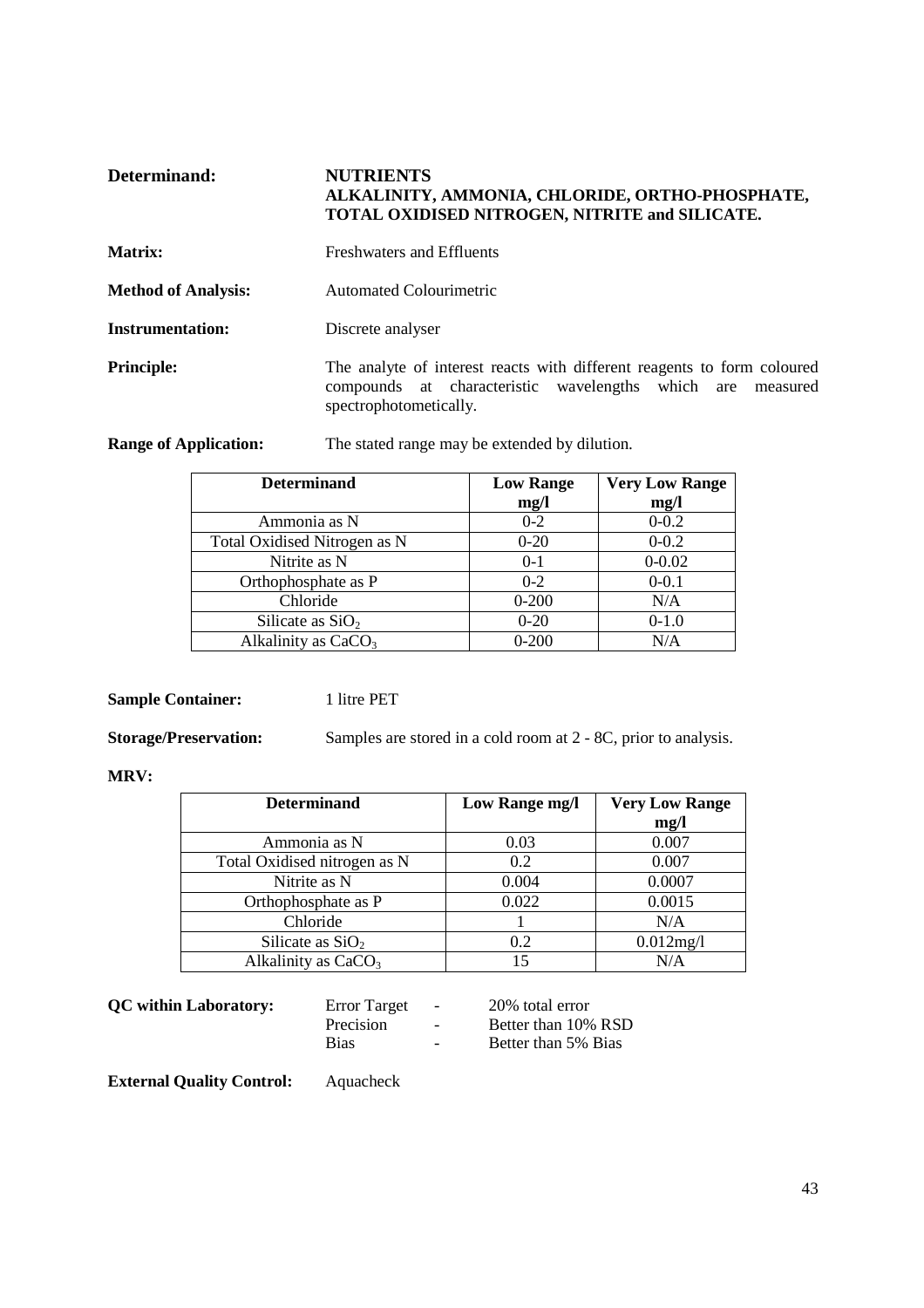| Determinand:                     | <b>TOTAL PHOSPHORUS</b>                                                 |                                                                                                                                             |
|----------------------------------|-------------------------------------------------------------------------|---------------------------------------------------------------------------------------------------------------------------------------------|
| Matrix:                          | <b>Freshwater and Effluents</b>                                         |                                                                                                                                             |
| <b>Method of Analysis:</b>       | Colourimetry                                                            |                                                                                                                                             |
| <b>Instrumentation:</b>          | Aquakem                                                                 |                                                                                                                                             |
| <b>Principle:</b>                | orthophosphate.                                                         | Condensed phosphates are hydrolised in the presence of dilute acid and<br>organophosphates are oxidised with persulphate to convert them to |
|                                  | colourimetrically at 760nm and 880nm.                                   | Orthophosphate is reacted to form a blue compound which is measured                                                                         |
| <b>Range of Appliation:</b>      |                                                                         | Up to 5.0mg/l. The range may be extended by dilution of the sample.                                                                         |
| <b>Sample Container:</b>         | 1 litre PET (min volume 200ml)                                          |                                                                                                                                             |
| <b>Storage/Preservation:</b>     | Samples are stored in a cold room at 2 - 8C, prior to analysis          |                                                                                                                                             |
| MRV:                             | $0.02$ mg/l $(0.003$ mg/l $low$ level)                                  |                                                                                                                                             |
| <b>QC</b> within Laboratory:     | <b>Error Target</b><br>Precision<br><b>Bias</b><br>Performance testing- | 20% total error<br>Better than 5% RSD<br>Better than 10% Bias<br>WRc NS30                                                                   |
| <b>External Quality Control:</b> | Aquacheck                                                               |                                                                                                                                             |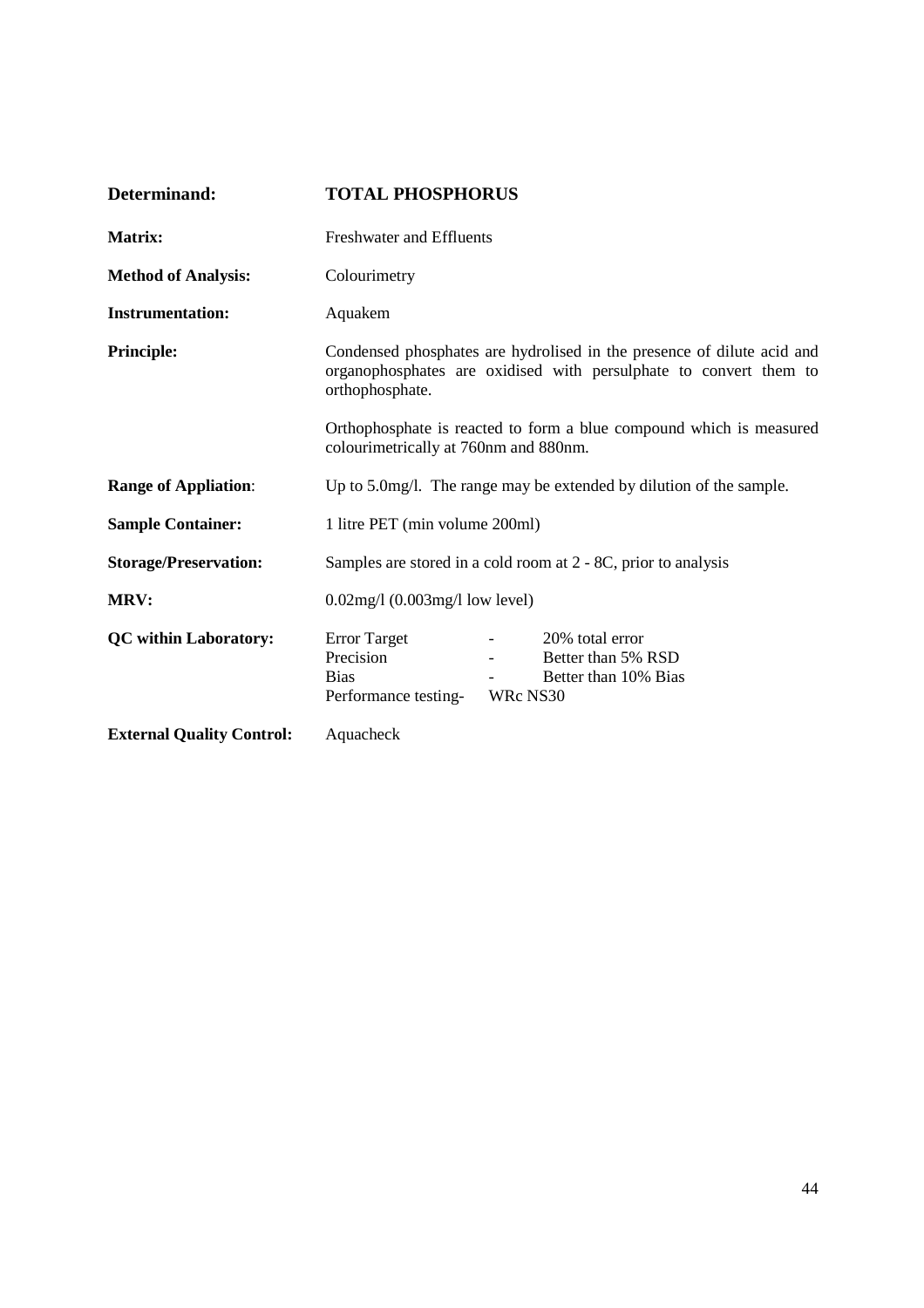| Determinand:                     | <b>CHLOROPHYLL A AND PHAEOPHYTIN</b>                                                                                                                                                                                                                                                                                                                     |  |
|----------------------------------|----------------------------------------------------------------------------------------------------------------------------------------------------------------------------------------------------------------------------------------------------------------------------------------------------------------------------------------------------------|--|
| Matrix:                          | Freshwater, saline and effluents                                                                                                                                                                                                                                                                                                                         |  |
| <b>Method of Analysis:</b>       | UV Spectrophotometric determination                                                                                                                                                                                                                                                                                                                      |  |
| <b>Instrumentation:</b>          | UV Spectrophotometer                                                                                                                                                                                                                                                                                                                                     |  |
| <b>Principle:</b>                | The sample is filtered to remove plant material. Chlorophyll a is<br>with<br>and<br>its<br>determined<br>extracted<br>acetone<br>concentration<br>spectrophotometrically by carrying out absorbance measurements at<br>665nm for chlorophyll a. The concentration of phaeophytin is estimated<br>after acidification and re-measuring the absorbantions. |  |
| <b>Range of Application:</b>     | Up to 50ug/l total chlorophyll a for a 1000ml sample. The range may be<br>extended by dilution of the sample.                                                                                                                                                                                                                                            |  |
| <b>Sample Container:</b>         | 1 Litre green plastic bottle                                                                                                                                                                                                                                                                                                                             |  |
| <b>Storage/Preservation:</b>     | Samples are stored in a cold room at $2 - 8C$ , prior to analysis in dark<br>bottles. Samples may be pre-filtered on site and stored in foil packets.                                                                                                                                                                                                    |  |
| <b>MRV:</b>                      | 0.5ug/l Chlorophyll                                                                                                                                                                                                                                                                                                                                      |  |
| <b>QC</b> within Laboratory:     | Error Target<br>20% total error<br><b>Contract Contract</b><br>Precision<br>Better than 10% RSD<br>$\frac{1}{2}$ and $\frac{1}{2}$ and $\frac{1}{2}$<br><b>Bias</b><br>Better than 10% Bias<br>$\sim$                                                                                                                                                    |  |
| <b>External Quality Control:</b> | Aquacheck                                                                                                                                                                                                                                                                                                                                                |  |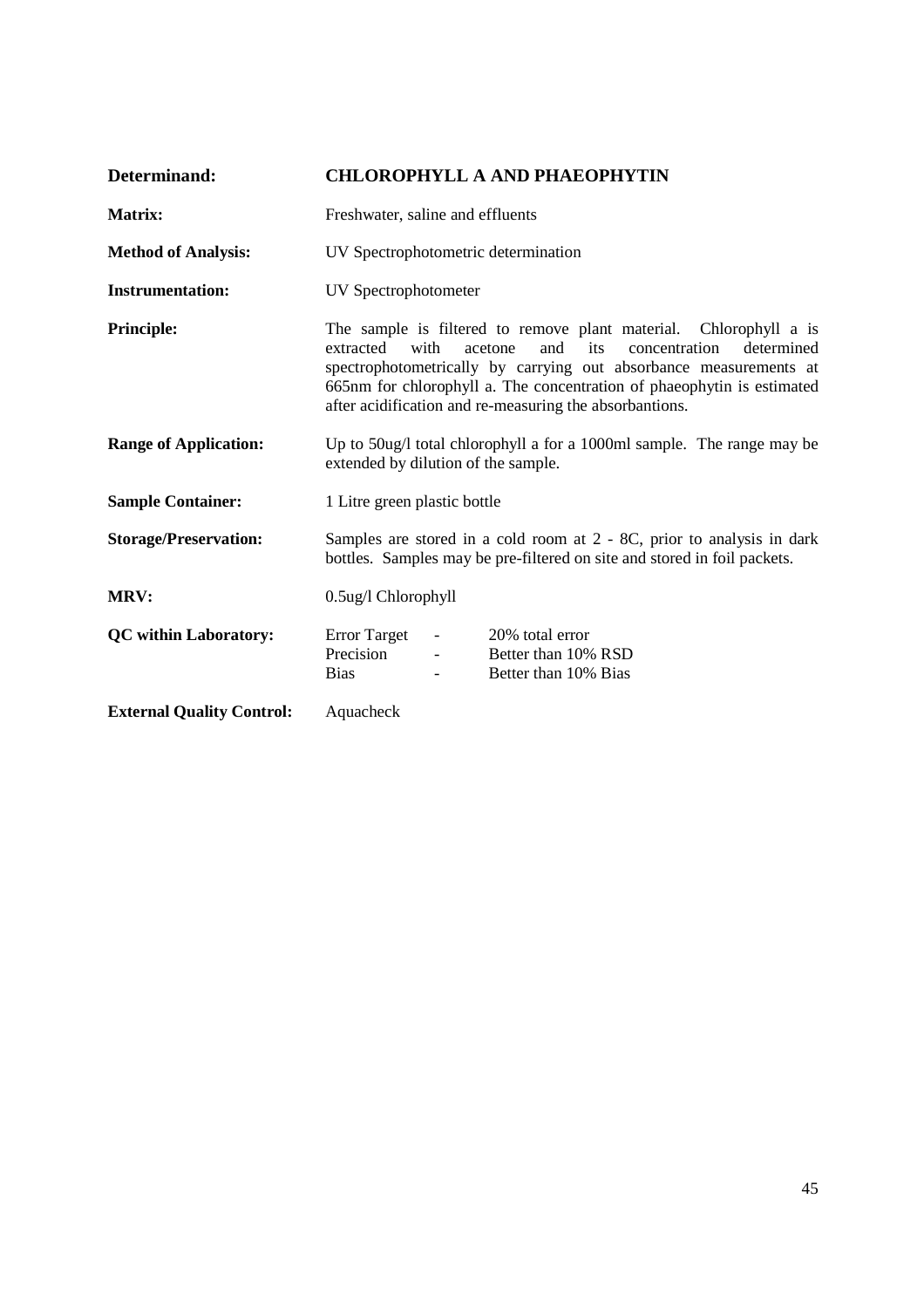# **Determinand: BARIUM, BORON, CALCIUM, IRON, LITHIUM, MANGANESE, MAGNESIUM, POTASSIUM, SODIUM, STRONTIUM AND SULPHATE**

| <b>Matrix:</b>             | Surface waters, groundwaters, sewages and trade discharges                                                                                                                                                                                                                                                                                                                                                                                                                                                          |
|----------------------------|---------------------------------------------------------------------------------------------------------------------------------------------------------------------------------------------------------------------------------------------------------------------------------------------------------------------------------------------------------------------------------------------------------------------------------------------------------------------------------------------------------------------|
| <b>Method of Analysis:</b> | <b>Inductively Coupled Plasma Optical Emission Spectroscopy (ICPOES)</b>                                                                                                                                                                                                                                                                                                                                                                                                                                            |
| <b>Instrumentation:</b>    | Optima 5300 or Vista Pro                                                                                                                                                                                                                                                                                                                                                                                                                                                                                            |
| <b>Principle:</b>          | A plasma torch maintained at a temperature of between 6000 <sup>°</sup> C and<br>$10,000^{\circ}$ C by the reaction between radio frequency (RF) waves (provided<br>by a RF generator) and argon. The constituent elements introduced into<br>the torch are excited in the source and emit spectra characteristic to<br>specific elements. The concentration of an element is measured by<br>comparison of the intensity of light emitted from the sample with that<br>emitted by standards of known concentration. |

#### **Range of Application:** The range may be extended by use of dilution or linearity check. All values are for both total and dissolved analysis

| <b>Determinand</b> | mg/l | <b>Determinand</b> | Mg/ |
|--------------------|------|--------------------|-----|
| <b>Barium</b>      |      | Manganese          |     |
| <b>B</b> oron      |      | Potassium          | 20  |
| Calcium            | 200  | Sulphate           | 250 |
| Iron               |      | Sodium             | 200 |
| Lithium            | 10   | Strontium          |     |
| Magnesium          | 50   |                    |     |

**Sample Container:** 125ml plastic narrow neck bottle

**Storage/Preservation:** Samples requiring dissolved metals analysis should be filtered through 0.45 micron membrane filters before acidification.

**MRV:** All values are for both total and dissolved analysis.

| <b>Determinand</b> |                    | <b>Determinand</b> |                   |
|--------------------|--------------------|--------------------|-------------------|
| Barium             | $10 \text{ ug}/l$  | Manganese          | $10 \text{ ug}/1$ |
| <b>B</b> oron      | $100 \text{ ug}/l$ | Potassium          | $0.1$ mg/l        |
| Calcium            | $1 \text{ mg}/1$   | Sulphate           | $10 \text{ mg}/l$ |
| Iron               | $30 \text{ ug}/l$  | Sodium             | $2$ mg/l          |
| Lithium            | $100 \text{ ug}/l$ | Strontium          | $20$ ug/l         |
| Magnesium          | $0.3$ ug/l         |                    |                   |

Error Target - 20% total error<br>Precision - Better than 5% Better than 5% RSD Bias - Better than 10% Bias

**External Quality Control:** Aquacheck

46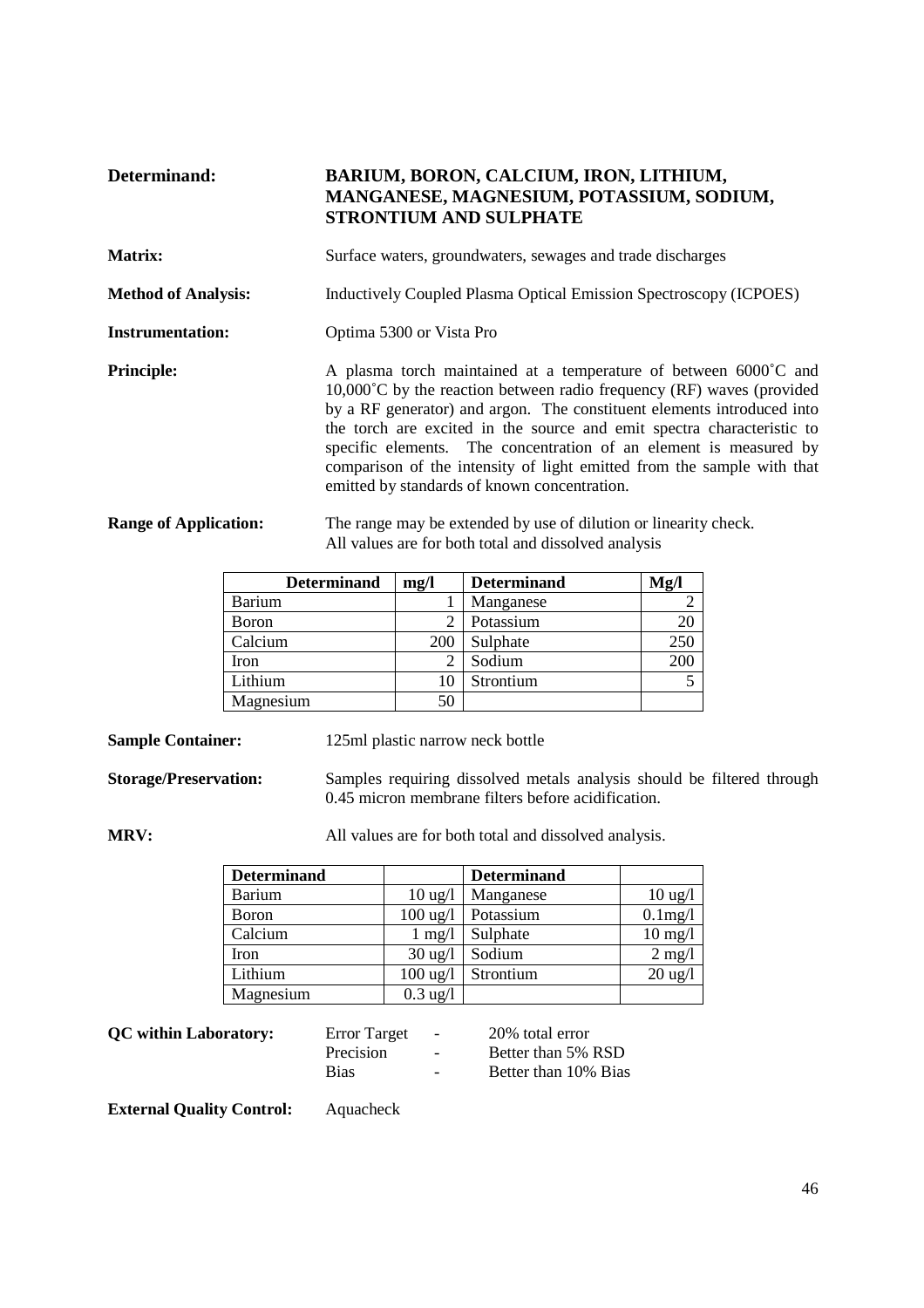| Matrix:                          | Surface waters and ground waters.                                                                                                                                        |
|----------------------------------|--------------------------------------------------------------------------------------------------------------------------------------------------------------------------|
| <b>Method of Analysis:</b>       | Colouring reaction followed by analysis ultra violet / visible<br>Spectrophotometer                                                                                      |
| <b>Instrumentation:</b>          | Ultra Violet / Visible Spectrophotometer                                                                                                                                 |
| <b>Principle:</b>                | The reaction of active aluminium with pyrocatecol violet to form a blue $-$<br>coloured complex the concentration of which is measured by<br>spectrophotometry at 570nm. |
| <b>Range of Application:</b>     | $0-200 \mu g/l$ . The range may be extended by use of dilution                                                                                                           |
| <b>Sample Container:</b>         | 125ml plastic narrow neck bottle                                                                                                                                         |
| <b>Storage/Preservation:</b>     | Samples must not be refrigerated and analysis should start as soon as<br>possible.                                                                                       |
| MRV:                             | $4 \mu g/l$                                                                                                                                                              |
| <b>QC</b> within Laboratory:     | Error Target -<br>20% total error<br>Precision<br>Better than 5% RSD<br>$\overline{\phantom{a}}$<br><b>Bias</b><br>Better than 10% Bias                                  |
| <b>External Quality Control:</b> | None available                                                                                                                                                           |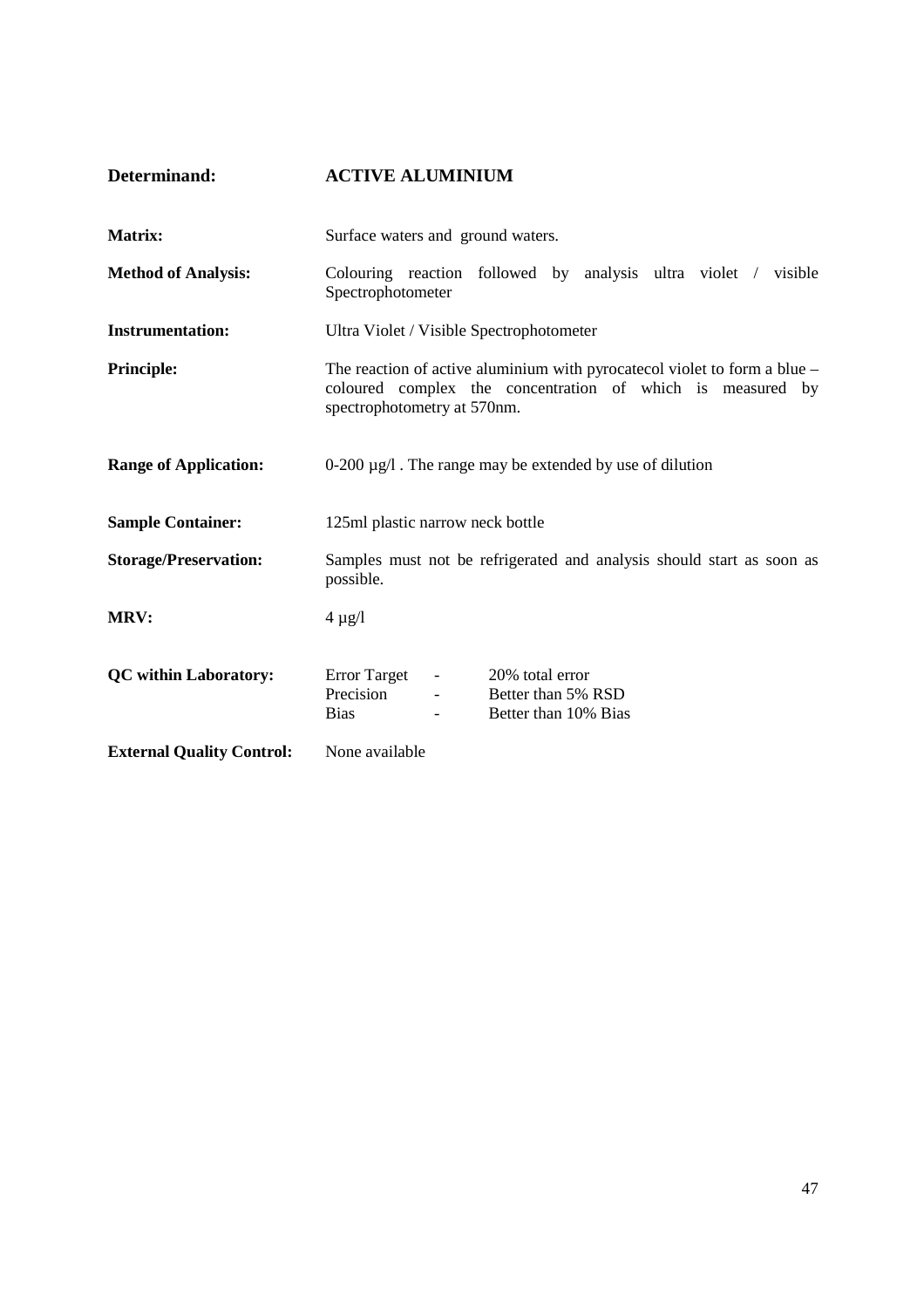# **Determinand: TOTAL AND DISSOLVED METALS BY ICP-MS ALUMINIUM, CADMIUM, CHROMIUM, COPPER, LEAD, NICKEL, ZINC, ANTIMONY, BERYLLIUM, COBALT, MOLYBDENUM, SILVER, TIN, TITANIUM, VANADIUM Matrix:** Surface waters, groundwaters, sewage and trade effluents and leachates **Method of Analysis:** Inductively Coupled Plasma Mass Spectometry. **Instrumentation:** Perkin ELAN 6000 and 6100 **Principle:** The sample to be analysed, as a solution is nebulised and dispersed into a stream of argon gas. The gas stream is injected into the cone of a high temperature plasma sustained by radio frequency fields. Energy is transferred from the plasma to the sample, dissociating, atomising and ionising it in turn. Ions are separated according to their mass to charge ratios as they pass through a quadrupole mass filter. They are detected via pulse ion counting with a channel electron multiplier. The number of registered ions from a given isotope depends directly on the concentration of the relevant element in the sample.

#### **Range of Application:** Range may be extended by use of dilutions or linearity check. All values are for both total and dissolved analysis.

| <b>Determinand</b> | $\mu$ g/l | <b>Determinand</b> | µg/l |
|--------------------|-----------|--------------------|------|
| Aluminium          | 500       | Silver             | 25   |
| Copper             | 500       | Beryllium          | 25   |
| Lead               | 500       | Cobalt             | 25   |
| Chromium           | 50        | Molybdenum         | 100  |
| Cadmium            | 50        | Antimony           | 25   |
| Nickel             | 500       | Tin                | 30   |
| Zinc               | 500       | Titanium           | 250  |
|                    |           | Vanadium           | 25   |

**Sample Container:** 125 ml plastic narrow neck bottle.

**Storage/Preservation:** Samples are stored in a cold room at 2 - 8C, prior to analysis. Samples requiring dissolved metals analysis should be filtered through 0.45 micron membrane filters before acidification.

**MRV:** All values are for both total and dissolved analysis.

| <b>Determinand</b> | µg/l | <b>Determinand</b> | µg/l |
|--------------------|------|--------------------|------|
| Copper             | 0.5  | Silver             | 1.0  |
| Lead               | 0.4  | Beryllium          | 1.0  |
| Nickel             | 5.0  | Cobalt             | 1.0  |
| Zinc               | 5.0  | Molybdenum         | 3.0  |
| Chromium           | 0.5  | Antimony           | 1.0  |
| Cadmium            | 0.1  | Tin                | 2.5  |
| Aluminium          | 10   | Titanium           | 2.0  |
|                    |      | Vanadium           | 2.0  |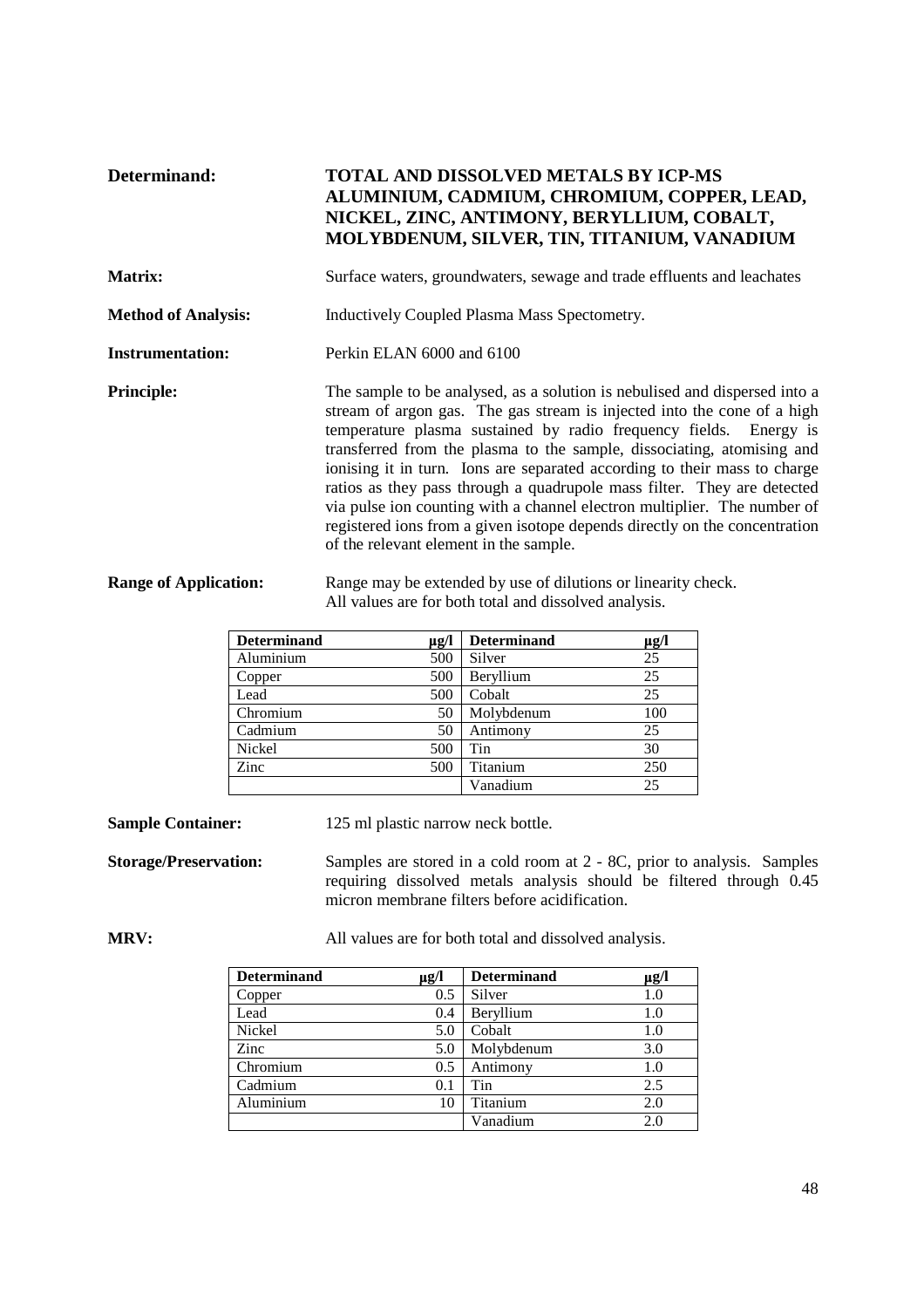| <b>OC</b> within Laboratory: | Error Target | $\sim$                   | 20% total error      |
|------------------------------|--------------|--------------------------|----------------------|
|                              | Precision    | $\overline{\phantom{0}}$ | Better than 10% RSD  |
|                              | <b>Bias</b>  | $\overline{a}$           | Better than 10% Bias |
|                              |              |                          |                      |

**External Quality Control:** WRc NS30**,** Aquacheck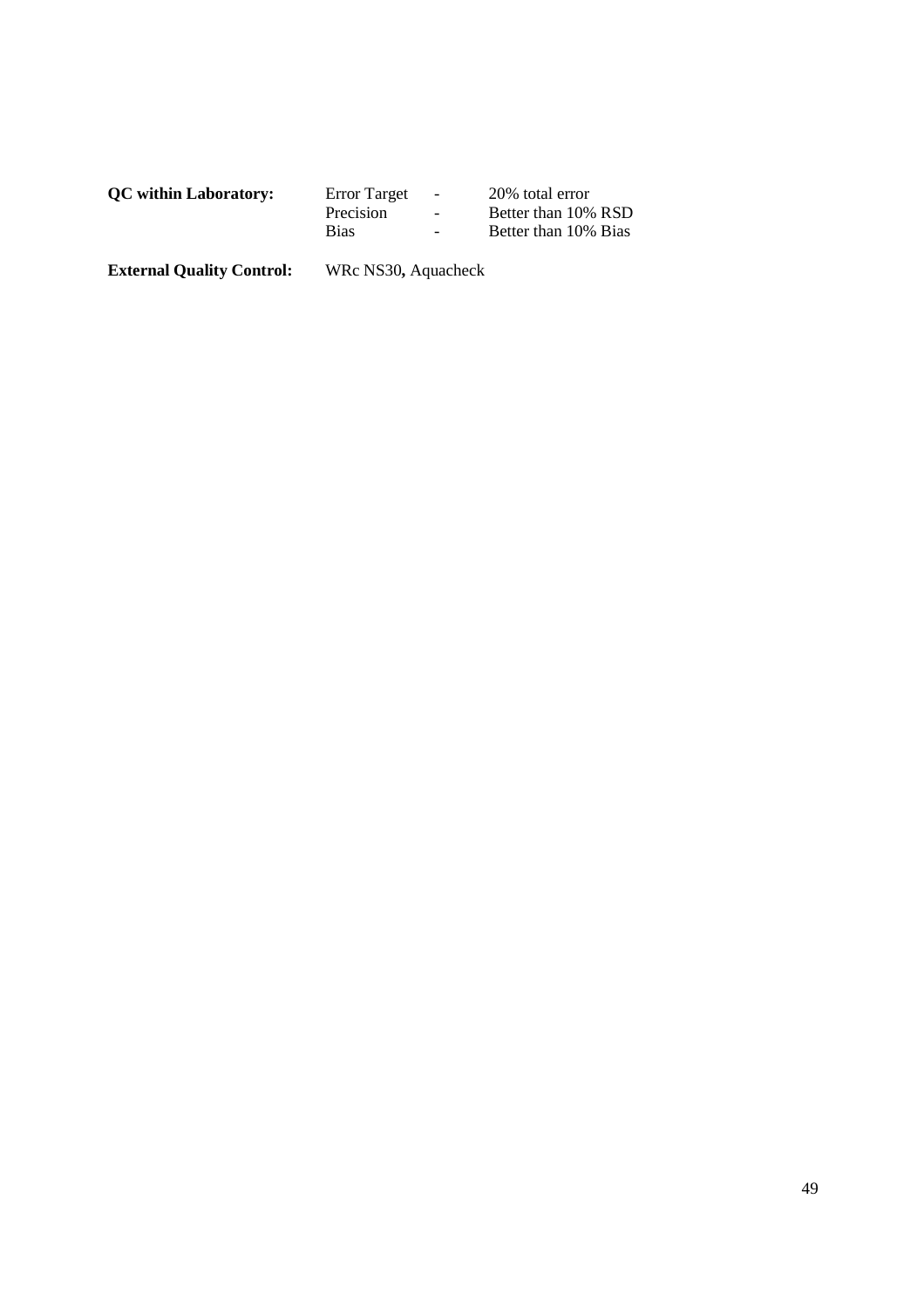**APPENDIX E. APPENDIX E.** 

# OPAL - FISH SAMPLING FIELD DATA SHEET (i) **OPAL – FISH SAMPLING FIELD DATA SHEET (i)**

| SITE:                    |                         |                |             |             | LOCATION (GPS): |        |           | Investigators: |             |        |              |
|--------------------------|-------------------------|----------------|-------------|-------------|-----------------|--------|-----------|----------------|-------------|--------|--------------|
| Date:                    |                         |                |             |             |                 |        |           |                |             |        |              |
|                          | SAMPLE COLLECTION       |                |             |             |                 |        |           |                |             |        |              |
|                          | How were fish captured: |                |             |             |                 |        |           |                |             |        |              |
| <b>Sampling Duration</b> |                         | Start:         |             | End:        |                 |        | Duration: |                |             |        |              |
|                          |                         |                |             |             |                 |        | METALS    |                | <b>POPS</b> | Age    |              |
|                          | Species                 | Length<br>(cm) | Mass<br>(g) | (MN)<br>xəs | Liver           | Kidney | Flesh     | Stom. Contents | Flesh       | Scales | <b>Notes</b> |
| FISH <sub>1</sub>        |                         |                |             |             |                 |        |           |                |             |        |              |
| FISH <sub>2</sub>        |                         |                |             |             |                 |        |           |                |             |        |              |
| FISH <sub>3</sub>        |                         |                |             |             |                 |        |           |                |             |        |              |
| FISH <sub>4</sub>        |                         |                |             |             |                 |        |           |                |             |        |              |
| FISH <sub>5</sub>        |                         |                |             |             |                 |        |           |                |             |        |              |
| FISH <sub>6</sub>        |                         |                |             |             |                 |        |           |                |             |        |              |
| FISH <sub>7</sub>        |                         |                |             |             |                 |        |           |                |             |        |              |
| FISH <sub>8</sub>        |                         |                |             |             |                 |        |           |                |             |        |              |
| FISH <sub>9</sub>        |                         |                |             |             |                 |        |           |                |             |        |              |
| <b>FISH 10</b>           |                         |                |             |             |                 |        |           |                |             |        |              |
| Return                   |                         |                |             |             |                 |        |           |                |             |        |              |
| Return                   |                         |                |             |             |                 |        |           |                |             |        |              |
| Return                   |                         |                |             |             |                 |        |           |                |             |        |              |
| Return                   |                         |                |             |             |                 |        |           |                |             |        |              |
| Return                   |                         |                |             |             |                 |        |           |                |             |        |              |

50